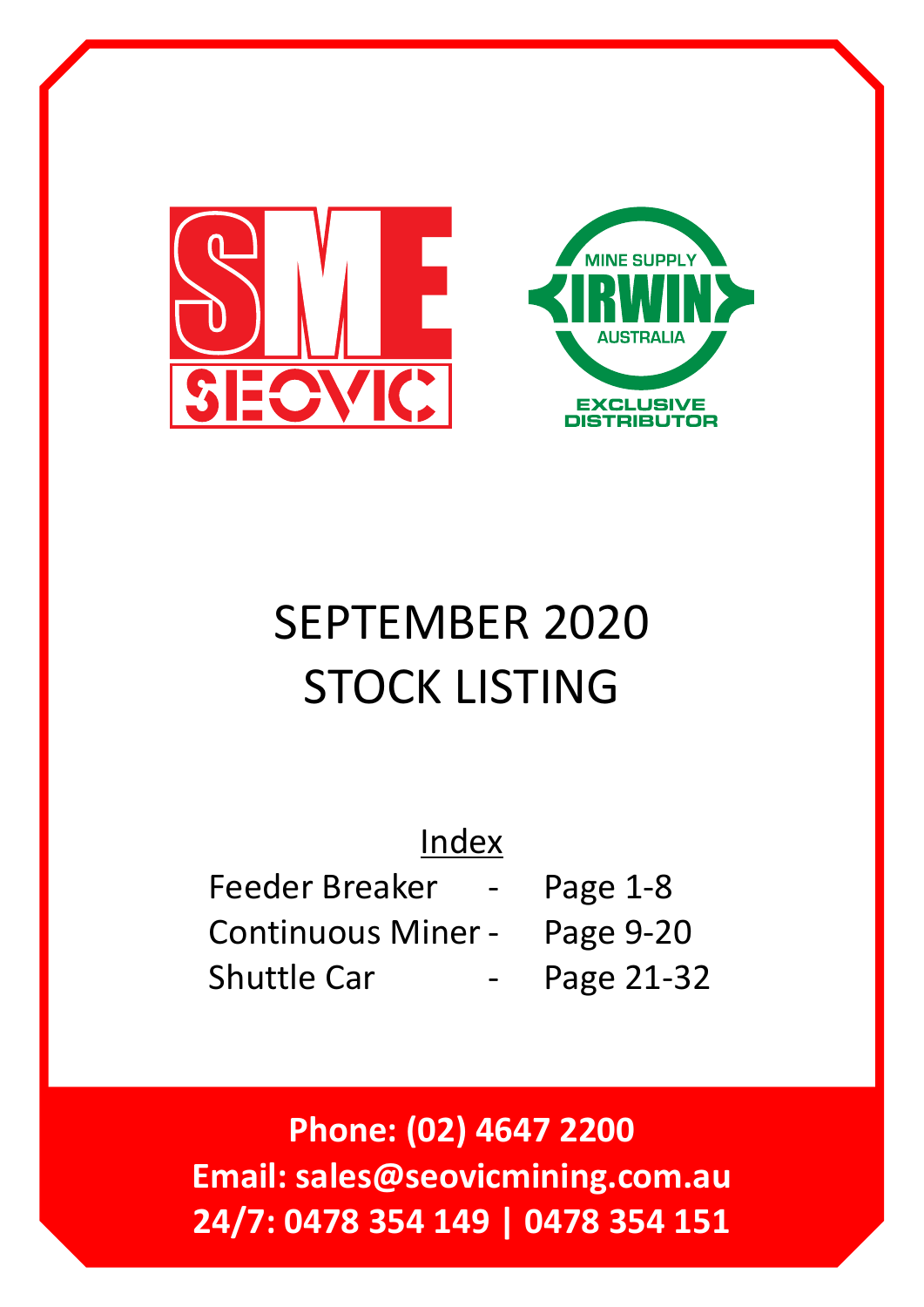| <b>OEM Code</b> | <b>Item Description</b>     | <b>Group A</b> | <b>Group B</b> |
|-----------------|-----------------------------|----------------|----------------|
| 3707            | CHAIN, CRAWLER 11" 40 PITCH | <b>FEE</b>     | <b>TRA</b>     |
| 3932            | PLATE, MOUNTING             | FEE            | <b>BRE</b>     |
| 7158            | PIN, PIVOT                  | <b>FEE</b>     | <b>TRA</b>     |
| 7160            | PLATE, MOUNTING             | <b>FEE</b>     | <b>TRA</b>     |
| 7407            | PIN                         | <b>FEE</b>     | <b>TRA</b>     |
| 7510            | CHAIN LINK, OUTER PAD       | <b>FEE</b>     | <b>TRA</b>     |
| 7511            | CHAIN LINK, INNER PAD       | <b>FEE</b>     | <b>TRA</b>     |
| 7531            | <b>SPACER</b>               | FEE            | <b>CON</b>     |
| 7705            | <b>SPACER</b>               | <b>FEE</b>     | <b>CON</b>     |
| 7706            | <b>RETAINER</b>             | <b>FEE</b>     | <b>CON</b>     |
| 7870            | <b>SPACER</b>               | <b>FEE</b>     | <b>CON</b>     |
| 7897            | SPROCKET, TAIL SHAFT        | FEE            | <b>CON</b>     |
| 7944            | <b>BOLT ASSEMBLY</b>        | <b>FEE</b>     | <b>BRE</b>     |
| 7982            | <b>BEARING, HEAD SHAFT</b>  | <b>FEE</b>     | <b>CON</b>     |
| 8021            | RETAINER, HUB               | <b>FEE</b>     | <b>BRE</b>     |
| 8032            | <b>BLOCK, BEARING</b>       | FEE            | <b>CON</b>     |
| 11268           | <b>PIN</b>                  | <b>FEE</b>     | <b>TRA</b>     |
| 11683           | <b>RETAINER</b>             | FEE            | <b>CON</b>     |
| 22298           | SHOE, GUIDE                 | FEE            | <b>TRA</b>     |
| 24442           | FLAP, TAIL                  | <b>FEE</b>     | <b>CON</b>     |
| 24443           | <b>FLAP, TAIL</b>           | <b>FEE</b>     | <b>CON</b>     |
| 24445           | FLAP, TAIL                  | <b>FEE</b>     | <b>CON</b>     |
| 35772           | SPROCKET, IDLER             | <b>FEE</b>     | <b>TRA</b>     |
| 36962           | SPROCKET, SHEAR             | <b>FEE</b>     | <b>BRE</b>     |
| 38112           | <b>SHAFT, TAIL</b>          | <b>FEE</b>     | <b>CON</b>     |
| 38113           | SHAFT, TAIL                 | FEE            | <b>CON</b>     |
| 38792           | HUB, SHEAR                  | <b>FEE</b>     | <b>BRE</b>     |
| 67622           | PIN                         | <b>FEE</b>     | <b>CON</b>     |
| 69427           | PIN, SHEAR                  | <b>FEE</b>     | <b>BRE</b>     |
| 69428           | PIN, SHEAR                  | FEE            | <b>BRE</b>     |
| 74672           | SHOE, GUIDE                 | <b>FEE</b>     | <b>CON</b>     |
| 344013          | SHAFT, HEAD                 | <b>FEE</b>     | <b>CON</b>     |
| 381111          | <b>SHAFT, TAIL</b>          | <b>FEE</b>     | <b>CON</b>     |
| 694220          | PIN, SHEAR                  | FEE            | <b>BRE</b>     |
| 728065          | <b>CHAIN LINK, ROLLER</b>   | <b>FEE</b>     | <b>CON</b>     |
| 728066          | CHAIN LINK, CONNECTING      | <b>FEE</b>     | <b>CON</b>     |
| 736910          | <b>BUSH, SHEAR</b>          | <b>FEE</b>     | <b>BRE</b>     |
| 736913          | <b>BUSH, SHEAR</b>          | <b>FEE</b>     | <b>BRE</b>     |
| 4063109         | <b>GEAR, 2ND STAGE</b>      | <b>FEE</b>     | <b>TRA</b>     |
| 4063110         | SHAFT, 2ND STAGE            | FEE            | <b>TRA</b>     |
| 4063115         | GEAR, 1ST STAGE             | <b>FEE</b>     | <b>TRA</b>     |
| 4063116         | SHAFT, INPUT                | <b>FEE</b>     | <b>TRA</b>     |
| 4063194         | <b>GEAR, PLANETARY</b>      | <b>FEE</b>     | <b>TRA</b>     |
| 4063195         | GEAR, SUN                   | <b>FEE</b>     | <b>TRA</b>     |
| 4063196         | FRAME, ORBITAL              | <b>FEE</b>     | <b>TRA</b>     |
| 4063197         | SHAFT, PLANETARY            | FEE            | <b>TRA</b>     |
| 4063330         | <b>SHIM KIT</b>             | FEE            | <b>TRA</b>     |
| 4063675         | SHAFT, OUTPUT               | <b>FEE</b>     | <b>TRA</b>     |
| 4063697         | GEAR, SUN                   | <b>FEE</b>     | <b>TRA</b>     |
| 4063728         | SHAFT, OUTPUT               | <b>FEE</b>     | <b>TRA</b>     |
| 4063795         | <b>SHIM KIT</b>             | <b>FEE</b>     | <b>TRA</b>     |
|                 |                             |                |                |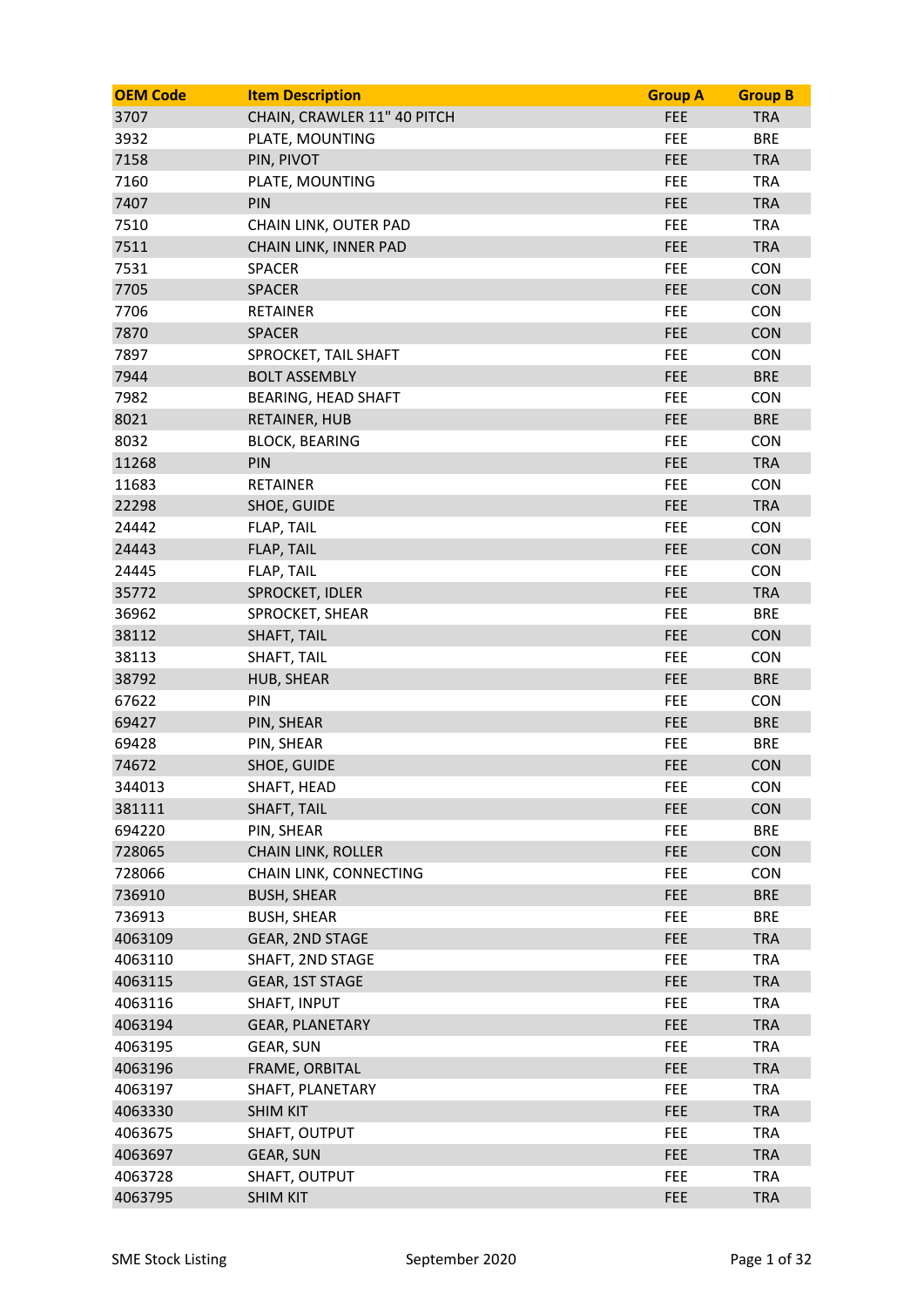| <b>OEM Code</b> | <b>Item Description</b>                       | <b>Group A</b> | <b>Group B</b> |
|-----------------|-----------------------------------------------|----------------|----------------|
| 4063816         | SHAFT, PLANETARY                              | FEE            | <b>TRA</b>     |
| 7280116         | SPRAY NOZZLE, WATER                           | <b>FEE</b>     | <b>WAT</b>     |
| 7280149         | SLEEVE, COUPLING                              | FEE            | <b>HYD</b>     |
| 7280255         | SLEEVE, COUPLING                              | <b>FEE</b>     | <b>HYD</b>     |
| 100199871       | <b>BARRIER KIT, INTERPHASE</b>                | <b>FEE</b>     | ELE            |
| 100330987       | RELAY, OVERLOAD 110VAC 0.5-180A               | <b>FEE</b>     | <b>ELE</b>     |
| 100333674       | VALVE, WATER                                  | <b>FEE</b>     | <b>WAT</b>     |
| 100376356       | SHAFT ASSEMBLY, HEAD                          | <b>FEE</b>     | <b>CON</b>     |
| 100391655       | COUPLING ASSEMBLY, PUMP                       | <b>FEE</b>     | <b>HYD</b>     |
| 100436543       | PICK INTERMEDIATE, THREADED                   | <b>FEE</b>     | <b>BRE</b>     |
| 100506025       | MOTOR, ELECTRIC 90KW                          | <b>FEE</b>     | <b>MUL</b>     |
| 100820661       | SPROCKET, TAIL SHAFT                          | <b>FEE</b>     | <b>CON</b>     |
| 180020048       | SHAFT, PLANETARY                              | <b>FEE</b>     | <b>TRA</b>     |
| 180020049       | SHAFT, INPUT                                  | <b>FEE</b>     | <b>TRA</b>     |
| 180110380       | GEAR, 1ST STAGE                               | FEE            | <b>TRA</b>     |
| 180110382       | SHAFT, SPUR INPUT PINION                      | <b>FEE</b>     | <b>CON</b>     |
| 180110393       | <b>SHIM</b>                                   | <b>FEE</b>     | <b>CON</b>     |
| 180110394       | <b>SHIM</b>                                   | <b>FEE</b>     | <b>CON</b>     |
| 180110417       | GEAR, SUN                                     | <b>FEE</b>     | <b>TRA</b>     |
| 180660011       | <b>SHIM KIT</b>                               | <b>FEE</b>     | <b>TRA</b>     |
| 190110009       | GEAR SET, WORM & WHEEL                        | FEE            | <b>BRE</b>     |
| 190110072       | GEARBOX, CRAWLER DRIVE 81.29:1                | <b>FEE</b>     | <b>TRA</b>     |
| 190110100       | <b>GEARBOX, BREAKER 10:1</b>                  | <b>FEE</b>     | <b>BRE</b>     |
| 190110139       | GEARBOX, CRAWLER DRIVE 81.29:1                | <b>FEE</b>     | <b>TRA</b>     |
| 190110373       | GEARBOX, CRAWLER DRIVE 81.29:1                | <b>FEE</b>     | <b>TRA</b>     |
| 200900076       | <b>BUSH, TAPER</b>                            | <b>FEE</b>     | <b>BRE</b>     |
| 200900114       | <b>BUSH, TAPER</b>                            | FEE            | <b>BRE</b>     |
| 200900116       | <b>BUSH, TAPER</b>                            | <b>FEE</b>     | <b>BRE</b>     |
| 220530008       | <b>COUPLING ASSEMBLY</b>                      | FEE            | <b>BRE</b>     |
| 290330024       | <b>CHAIN, BREAKER DRIVE</b>                   | <b>FEE</b>     | <b>BRE</b>     |
| 290330036       | CHAIN LINK, FLIGHT CONNECTING                 | FEE            | <b>CON</b>     |
| 290330049       | CHAIN, CONVEYOR 3X4" 432P FLIGHT LINK EVERY 6 | <b>FEE</b>     | CON            |
| 290330084       | CHAIN, CRAWLER 15" 40 PITCH                   | FEE            | <b>TRA</b>     |
| 290330168       | CHAIN LINK, FLIGHT CONNECTING                 | <b>FEE</b>     | <b>CON</b>     |
| 290330169       | <b>CHAIN LINK, ROLLER</b>                     | FEE.           | <b>CON</b>     |
| 290330170       | CHAIN LINK, CONNECTING                        | <b>FEE</b>     | <b>CON</b>     |
| 290330171       | CHAIN, CONVEYOR 3X4" 432P FLIGHT LINK EVERY 6 | FEE            | <b>CON</b>     |
| 290330179       | <b>FLIGHT BAR</b>                             | <b>FEE</b>     | <b>CON</b>     |
| 290330184       | CHAIN, CRAWLER 15" 40 PITCH                   | FEE.           | <b>TRA</b>     |
| 290330201       | CHAIN LINK, OUTER PAD                         | <b>FEE</b>     | <b>TRA</b>     |
| 290330202       | CHAIN LINK, INNER PAD                         | FEE.           | <b>TRA</b>     |
| 290330220       | CHAIN, CRAWLER 15" 40 PITCH                   | <b>FEE</b>     | <b>TRA</b>     |
| 290330234       | CHAIN, CONVEYOR 3X4" 432P FLIGHT LINK EVERY 6 | FEE            | <b>CON</b>     |
| 290330331       | CHAIN, CRAWLER 15" 48 PITCH                   | <b>FEE</b>     | <b>TRA</b>     |
| 290330396       | CHAIN, CONVEYOR 3X4" 432P FLIGHT LINK EVERY 6 | <b>FEE</b>     | <b>CON</b>     |
| 290330402       | CHAIN, CONVEYOR 3.5" 456P FLIGHT LINK EVERY 6 | <b>FEE</b>     | <b>CON</b>     |
| 290330404       | CHAIN, CONVEYOR 3.5" 456P FLIGHT LINK EVERY 2 | FEE.           | <b>CON</b>     |
| 290330405       | <b>CHAIN LINK, ROLLER</b>                     | <b>FEE</b>     | <b>CON</b>     |
| 290330406       | CHAIN LINK, CONNECTING                        | FEE            | <b>CON</b>     |
| 290330407       | CHAIN LINK, FLIGHT CONNECTING                 | <b>FEE</b>     | <b>CON</b>     |
| 290330416       | CHAIN, CRAWLER 15" 48 PITCH                   | <b>FEE</b>     | <b>TRA</b>     |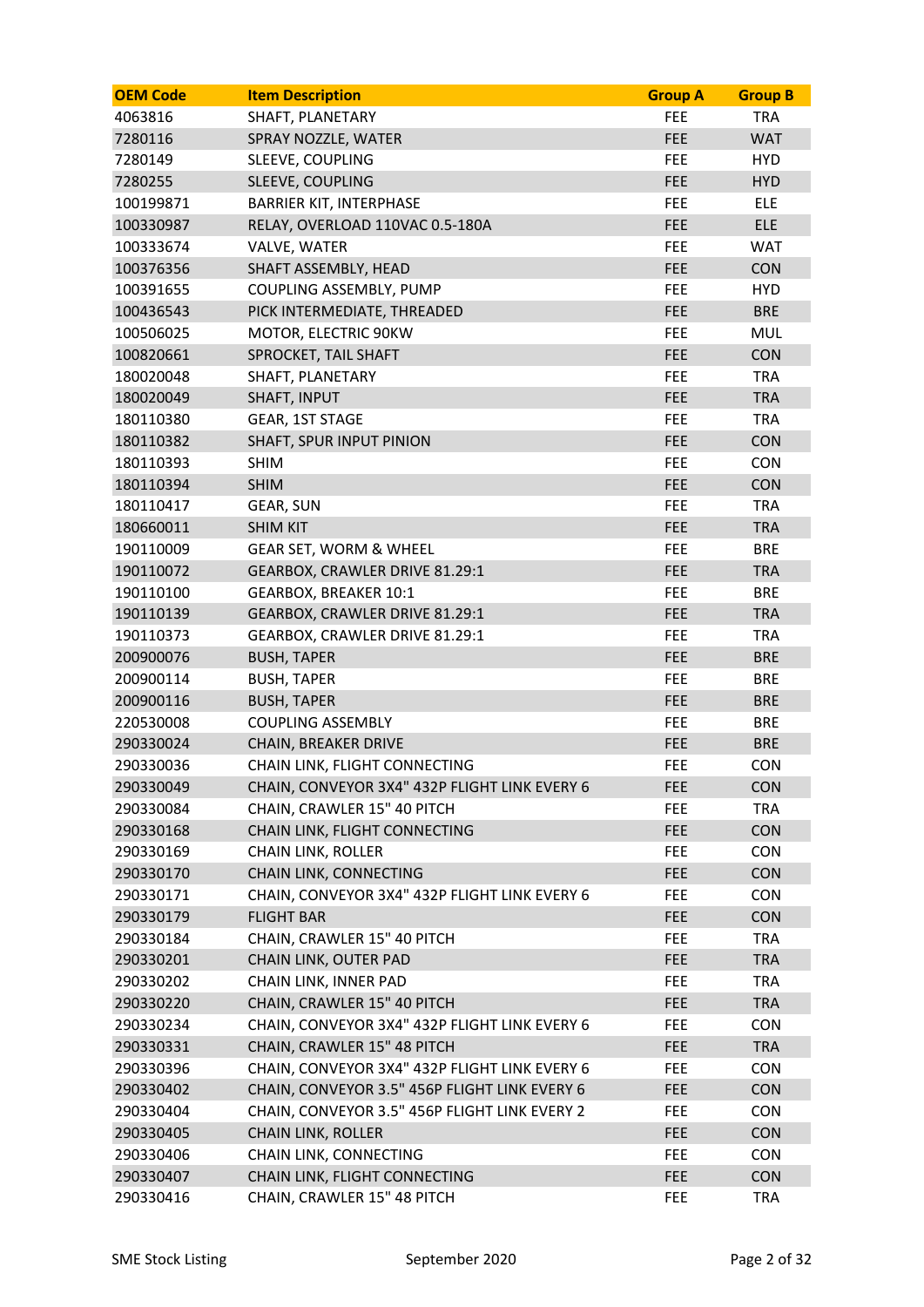| <b>OEM Code</b> | <b>Item Description</b>     | <b>Group A</b> | <b>Group B</b> |
|-----------------|-----------------------------|----------------|----------------|
| 290430002       | BEARING ASSEMBLY, TAKE UP   | <b>FEE</b>     | <b>TRA</b>     |
| 290430006       | <b>BEARING, HEAD SHAFT</b>  | FEE            | <b>CON</b>     |
| 290430007       | <b>BEARING, OUTRIGGER</b>   | <b>FEE</b>     | <b>TRA</b>     |
| 290430008       | <b>BEARING, IDLER</b>       | FEE            | <b>TRA</b>     |
| 290430010       | BEARING ASSEMBLY, OUTRIGGER | <b>FEE</b>     | <b>BRE</b>     |
| 290430104       | <b>BEARING, HEAD SHAFT</b>  | FEE            | <b>CON</b>     |
| 300020038       | <b>SHAFT, IDLER</b>         | <b>FEE</b>     | <b>TRA</b>     |
| 300030034       | <b>RING</b>                 | FEE            | <b>TRA</b>     |
| 300030098       | RING, COUPLING SPLIT        | <b>FEE</b>     | <b>BRE</b>     |
| 300030293       | SPACER, PICK                | FEE            | <b>BRE</b>     |
| 300040029       | <b>PICK HOLDER</b>          | <b>FEE</b>     | <b>BRE</b>     |
| 300040048       | PICK HOLDER                 | FEE            | <b>BRE</b>     |
| 300040076       | <b>PICK HOLDER</b>          | <b>FEE</b>     | <b>BRE</b>     |
| 300040082       | PICK HOLDER                 | FEE            | <b>BRE</b>     |
| 300070034       | <b>RETAINER</b>             | FEE            | <b>MUL</b>     |
| 300110057       | <b>KEY</b>                  | FEE            | <b>CON</b>     |
| 300110061       | <b>KEY</b>                  | <b>FEE</b>     | <b>CON</b>     |
| 300110065       | <b>KEY</b>                  | FEE            | <b>HYD</b>     |
| 300110071       | <b>KEY</b>                  | <b>FEE</b>     | <b>BRE</b>     |
| 300110072       | <b>KEY</b>                  | FEE            | <b>BRE</b>     |
| 300110092       | <b>KEY</b>                  | FEE            | <b>TRA</b>     |
| 300110103       | <b>KEY</b>                  | FEE            | <b>HYD</b>     |
| 300110148       | <b>KEY</b>                  | <b>FEE</b>     | <b>BRE</b>     |
| 300110158       | <b>KEY</b>                  | FEE            | <b>BRE</b>     |
| 300110223       | <b>BAR, LOCK UP</b>         | <b>FEE</b>     | <b>CON</b>     |
| 300110224       | SHIM, 25MM                  | FEE            | MUL            |
| 300110225       | <b>SHIM, 12.5MM</b>         | <b>FEE</b>     | <b>MUL</b>     |
| 300110226       | <b>SHIM, 6.25MM</b>         | FEE            | <b>MUL</b>     |
| 300110337       | <b>ELEMENT, COUPLING</b>    | <b>FEE</b>     | <b>BRE</b>     |
| 300110440       | WEDGE                       | FEE            | <b>TRA</b>     |
| 300110697       | <b>KEY</b>                  | <b>FEE</b>     | <b>HYD</b>     |
| 300111016       | <b>KEY</b>                  | FEE            | <b>BRE</b>     |
| 300111142       | <b>KEY</b>                  | <b>FEE</b>     | <b>BRE</b>     |
| 300220020       | SPROCKET, HEAD SHAFT        | FEE            | <b>CON</b>     |
| 300220021       | SPROCKET, CONVEYOR DRIVE    | <b>FEE</b>     | <b>CON</b>     |
| 300220056       | <b>KEY</b>                  | FEE            | <b>CON</b>     |
| 300250047       | <b>HUB</b>                  | FEE            | <b>BRE</b>     |
| 300280151       | <b>PIN</b>                  | <b>FEE</b>     | <b>TRA</b>     |
| 300280232       | PIN, FRAME LOCKOUT          | <b>FEE</b>     | <b>TRA</b>     |
| 300280352       | PIN                         | FEE            | <b>CON</b>     |
| 300280535       | PIN                         | <b>FEE</b>     | <b>TRA</b>     |
| 300330003       | CHAIN LINK, INNER PAD       | <b>FEE</b>     | <b>TRA</b>     |
| 300330004       | CHAIN LINK, OUTER PAD       | FEE            | <b>TRA</b>     |
| 300390006       | <b>GUIDE</b>                | <b>FEE</b>     | <b>CON</b>     |
| 300390007       | <b>GUIDE</b>                | <b>FEE</b>     | <b>CON</b>     |
| 300410072       | <b>RETAINER</b>             | FEE            | <b>TRA</b>     |
| 300410079       | <b>RETAINER</b>             | FEE            | <b>TRA</b>     |
| 300420035       | <b>SPACER</b>               | <b>FEE</b>     | <b>CON</b>     |
| 300420103       | SPACER, PICK                | <b>FEE</b>     | <b>BRE</b>     |
| 300420150       | <b>SPACER</b>               | <b>FEE</b>     | <b>BRE</b>     |
| 300420211       | <b>SPACER</b>               | <b>FEE</b>     | <b>CON</b>     |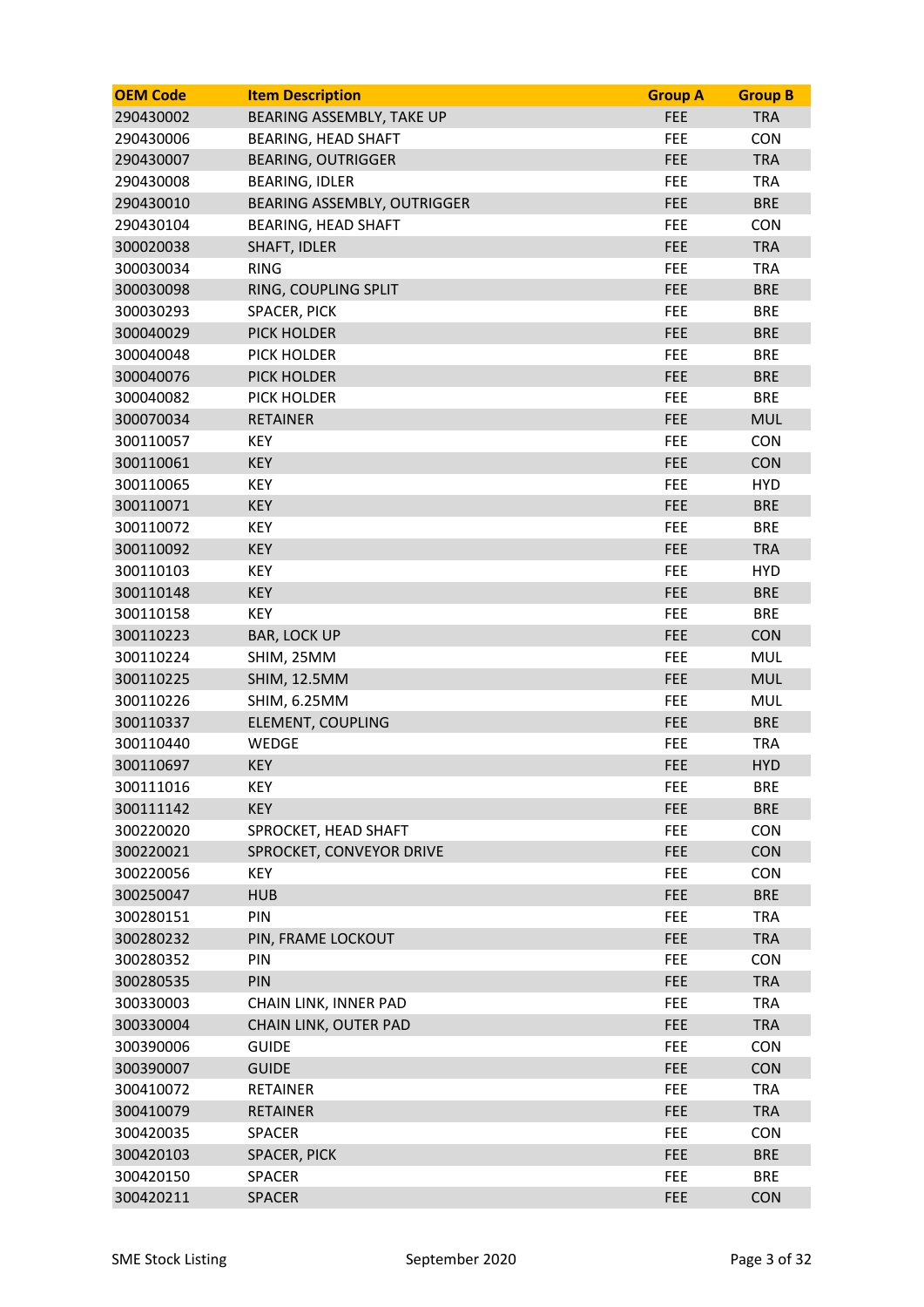| <b>OEM Code</b> | <b>Item Description</b>         | <b>Group A</b> | <b>Group B</b> |
|-----------------|---------------------------------|----------------|----------------|
| 300420216       | <b>SPACER</b>                   | FEE            | <b>CON</b>     |
| 300420253       | <b>SPACER</b>                   | <b>FEE</b>     | <b>CON</b>     |
| 300420268       | <b>SPACER</b>                   | FEE            | <b>BRE</b>     |
| 300430004       | BEARING ASSEMBLY, BREAKER       | <b>FEE</b>     | <b>BRE</b>     |
| 300430007       | BEARING ASSEMBLY, BREAKER       | <b>FEE</b>     | <b>BRE</b>     |
| 300430008       | BEARING ASSEMBLY, BREAKER       | <b>FEE</b>     | <b>BRE</b>     |
| 300430019       | BEARING ASSEMBLY, BREAKER       | <b>FEE</b>     | <b>BRE</b>     |
| 300630008       | <b>BOLT, SPECIAL</b>            | <b>FEE</b>     | <b>TRA</b>     |
| 300660129       | SHIM, 6.5MM                     | FEE            | <b>TRA</b>     |
| 300660130       | SHIM, 8MM                       | <b>FEE</b>     | <b>TRA</b>     |
| 300660131       | <b>SHIM, 12.5MM</b>             | <b>FEE</b>     | <b>TRA</b>     |
| 300660132       | SHIM, 25MM                      | <b>FEE</b>     | <b>TRA</b>     |
| 300870002       | <b>GASKET</b>                   | <b>FEE</b>     | <b>WAT</b>     |
| 300870004       | <b>GASKET</b>                   | <b>FEE</b>     | <b>TRA</b>     |
| 300930001       | SHOE, GUIDE                     | FEE            | <b>CON</b>     |
| 310080032       | <b>CYLINDER, LIFT</b>           | <b>FEE</b>     | <b>TRA</b>     |
| 310080033       | <b>CYLINDER, LIFT</b>           | <b>FEE</b>     | <b>TRA</b>     |
| 310080094       | <b>CYLINDER, LIFT</b>           | <b>FEE</b>     | <b>TRA</b>     |
| 310080096       | <b>CYLINDER, LIFT</b>           | FEE.           | <b>TRA</b>     |
| 310080100       | <b>CYLINDER, LIFT</b>           | <b>FEE</b>     | <b>TRA</b>     |
| 310080106       | <b>CYLINDER, LIFT</b>           | FEE            | <b>TRA</b>     |
| 310080128       | <b>CYLINDER, LIFT</b>           | <b>FEE</b>     | <b>TRA</b>     |
| 310150173       | ACTUATOR, OIL PRESSURE HI-LO    | <b>FEE</b>     | <b>HYD</b>     |
| 310151357       | <b>CYLINDER, TAKE UP GREASE</b> | <b>FEE</b>     | <b>MUL</b>     |
| 310151673       | <b>CYLINDER, LIFT</b>           | <b>FEE</b>     | <b>TRA</b>     |
| 310151732       | COUPLING ASSEMBLY, PUMP         | <b>FEE</b>     | <b>HYD</b>     |
| 310151761       | <b>CYLINDER, LIFT</b>           | <b>FEE</b>     | <b>TRA</b>     |
| 310151799       | FITTING, GREASE SWIVEL          | <b>FEE</b>     | <b>BRE</b>     |
| 310151992       | LUBE ASSEMBLY, BEARING          | <b>FEE</b>     | <b>TRA</b>     |
| 310220002       | SPROCKET, CONVEYOR DRIVE        | <b>FEE</b>     | <b>CON</b>     |
| 310230003       | MOTOR, TRACTION DE-HUBBING      | FEE            | <b>TRA</b>     |
| 310430001       | <b>BEARING, TAIL SHAFT</b>      | <b>FEE</b>     | CON            |
| 310530299       | COUPLING ASSEMBLY, PUMP         | <b>FEE</b>     | <b>HYD</b>     |
| 310630001       | <b>BOLT ASSEMBLY</b>            | <b>FEE</b>     | <b>CON</b>     |
| 310760073       | SHAFT ASSEMBLY, HEAD            | <b>FEE</b>     | <b>CON</b>     |
| 310760074       | SHAFT ASSEMBLY, HEAD            | <b>FEE</b>     | <b>CON</b>     |
| 310770016       | SHAFT ASSEMBLY, TAIL            | FEE            | <b>CON</b>     |
| 310770017       | SHAFT ASSEMBLY, TAIL            | <b>FEE</b>     | CON            |
| 310770153       | SHAFT ASSEMBLY, TAIL            | <b>FEE</b>     | <b>CON</b>     |
| 320020128       | SHAFT, HEAD                     | <b>FEE</b>     | <b>CON</b>     |
| 320020157       | SHAFT, HEAD                     | <b>FEE</b>     | <b>CON</b>     |
| 320020324       | SHAFT, TAIL                     | <b>FEE</b>     | <b>CON</b>     |
| 320020398       | SHAFT, HEAD SPLINED             | FEE            | <b>CON</b>     |
| 320020411       | SHAFT, HEAD SPLINED             | <b>FEE</b>     | <b>CON</b>     |
| 320020439       | SHAFT, HEAD SPLINED             | <b>FEE</b>     | <b>CON</b>     |
| 320020440       | SHAFT, HEAD SPLINED             | <b>FEE</b>     | <b>CON</b>     |
| 320030171       | RING, LOCKING                   | <b>FEE</b>     | <b>BRE</b>     |
| 320030309       | RING, WEAR                      | <b>FEE</b>     | <b>BRE</b>     |
| 320030345       | RING, WEAR                      | FEE            | <b>BRE</b>     |
| 320030346       | RING, COMPRESSION               | FEE            | <b>BRE</b>     |
| 320040086       | PICK INTERMEDIATE, THREADED     | FEE            | <b>BRE</b>     |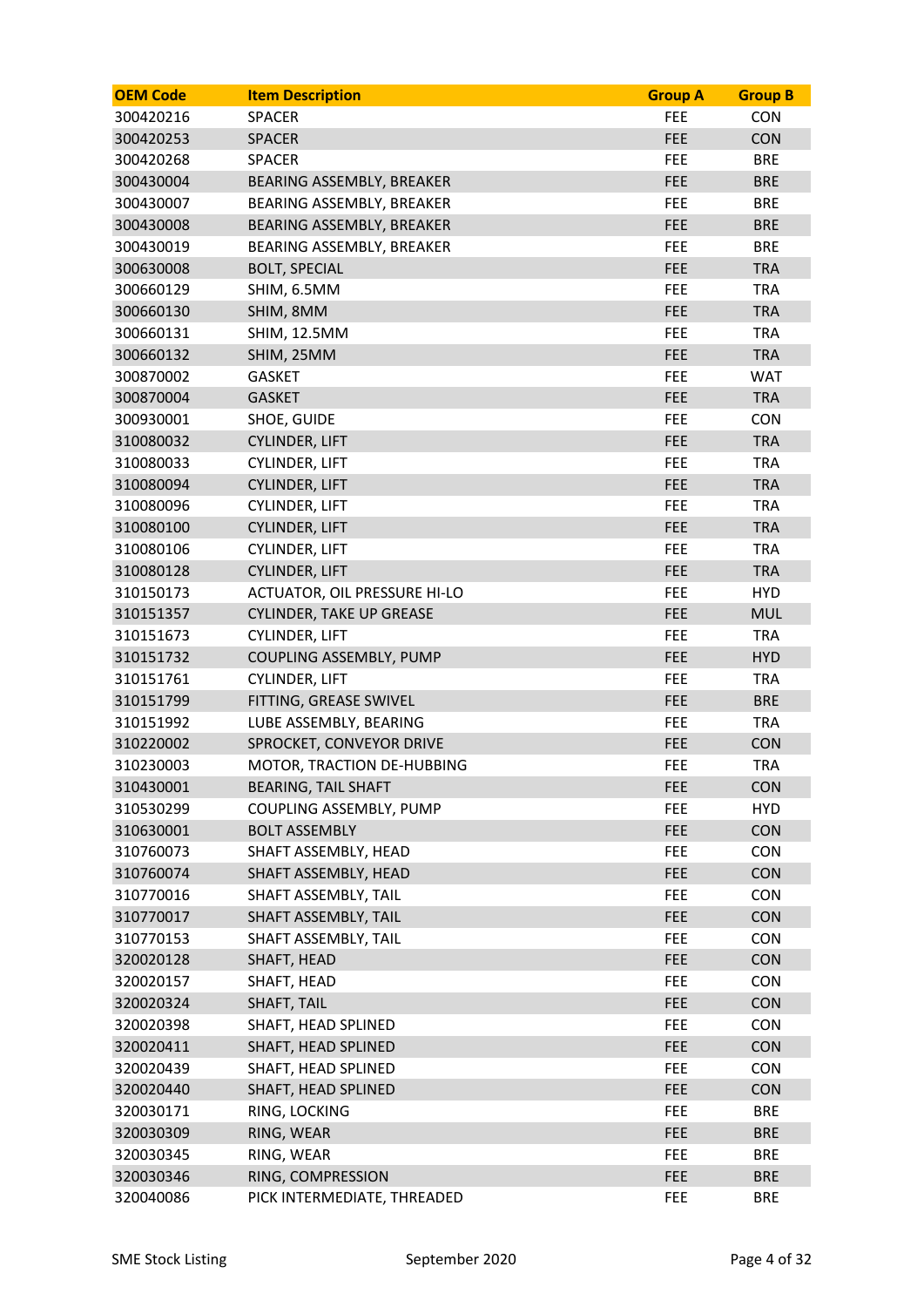| <b>OEM Code</b> | <b>Item Description</b>              | <b>Group A</b> | <b>Group B</b> |
|-----------------|--------------------------------------|----------------|----------------|
| 320040117       | PICK INTERMEDIATE, THREADED          | <b>FEE</b>     | <b>BRE</b>     |
| 320040118       | PICK INTERMEDIATE, THREADED          | <b>FEE</b>     | <b>BRE</b>     |
| 320050063       | <b>PICK</b>                          | <b>FEE</b>     | <b>BRE</b>     |
| 320050089       | <b>PICK</b>                          | FEE            | <b>BRE</b>     |
| 320050140       | <b>PICK INSERT</b>                   | <b>FEE</b>     | <b>BRE</b>     |
| 320050161       | PICK INSERT                          | FEE            | <b>BRE</b>     |
| 320050174       | <b>PICK</b>                          | <b>FEE</b>     | <b>BRE</b>     |
| 320050261       | <b>PICK INSERT</b>                   | <b>FEE</b>     | <b>BRE</b>     |
| 320070043       | <b>CLEVIS</b>                        | <b>FEE</b>     | <b>TRA</b>     |
| 320110170       | <b>BAR, TAKE UP</b>                  | FEE            | <b>TRA</b>     |
| 320111149       | <b>BRAKE, TRACTION SAHR MODIFIED</b> | <b>FEE</b>     | <b>TRA</b>     |
| 320220016       | SPROCKET, CONVEYOR DRIVE             | FEE            | <b>CON</b>     |
| 320220112       | SPROCKET, CRAWLER DRIVE              | <b>FEE</b>     | <b>TRA</b>     |
| 320220116       | SPROCKET, SHEAR                      | FEE            | <b>BRE</b>     |
| 320220117       | SPROCKET, SHEAR                      | FEE            | <b>BRE</b>     |
| 320220223       | SPROCKET, CRAWLER DRIVE              | FEE            | <b>TRA</b>     |
| 320220318       | SPROCKET, HEAD SHAFT                 | <b>FEE</b>     | <b>CON</b>     |
| 320220327       | SPROCKET, HEAD SHAFT                 | FEE            | <b>CON</b>     |
| 320220347       | SPROCKET, TAIL SHAFT                 | <b>FEE</b>     | <b>CON</b>     |
| 320220354       | SPROCKET, CRAWLER DRIVE              | FEE            | <b>TRA</b>     |
| 320220366       | SPROCKET, CRAWLER DRIVE              | <b>FEE</b>     | <b>TRA</b>     |
| 320250061       | HUB, SHEAR                           | FEE            | <b>BRE</b>     |
| 320250062       | HUB, SHEAR                           | <b>FEE</b>     | <b>BRE</b>     |
| 320270010       | HOUSING, BREAKER BEARING             | <b>FEE</b>     | <b>BRE</b>     |
| 320270020       | HOUSING, IDLER BEARING               | <b>FEE</b>     | <b>TRA</b>     |
| 320270026       | HOUSING, BREAKER BEARING             | FEE            | <b>BRE</b>     |
| 320320001       | <b>GUARD, CHAIN RH</b>               | <b>FEE</b>     | <b>STR</b>     |
| 320320002       | <b>GUARD, CHAIN LH</b>               | FEE            | <b>STR</b>     |
| 320350045       | PLATE, BEARING                       | <b>FEE</b>     | <b>TRA</b>     |
| 320350047       | PLATE, MOUNTING                      | FEE            | <b>BRE</b>     |
| 320410084       | RETAINER, BEARING                    | <b>FEE</b>     | <b>BRE</b>     |
| 320420016       | <b>SPACER</b>                        | FEE            | TRA            |
| 320420048       | <b>SPACER</b>                        | <b>FEE</b>     | <b>TRA</b>     |
| 320420117       | <b>SPACER</b>                        | FEE            | <b>TRA</b>     |
| 320420118       | <b>SPACER</b>                        | <b>FEE</b>     | <b>TRA</b>     |
| 320420146       | <b>SPACER</b>                        | FEE            | <b>TRA</b>     |
| 320420147       | <b>SPACER</b>                        | FEE            | <b>TRA</b>     |
| 320440042       | <b>FLIGHT BAR</b>                    | FEE            | <b>CON</b>     |
| 320440043       | <b>FLIGHT BAR</b>                    | <b>FEE</b>     | <b>CON</b>     |
| 320440087       | <b>FLIGHT BAR</b>                    | FEE            | <b>CON</b>     |
| 320440104       | <b>FLIGHT BAR</b>                    | <b>FEE</b>     | <b>CON</b>     |
| 320440105       | <b>FLIGHT BAR</b>                    | FEE            | <b>CON</b>     |
| 320440107       | <b>FLIGHT BAR</b>                    | FEE            | <b>CON</b>     |
| 320440149       | <b>FLIGHT BAR</b>                    | FEE            | <b>CON</b>     |
| 320440150       | <b>FLIGHT BAR</b>                    | FEE            | <b>CON</b>     |
| 320440151       | <b>FLIGHT BAR</b>                    | FEE            | <b>CON</b>     |
| 320440179       | <b>FLIGHT BAR</b>                    | <b>FEE</b>     | <b>CON</b>     |
| 320440227       | <b>FLIGHT BAR</b>                    | FEE            | <b>CON</b>     |
| 320440228       | <b>FLIGHT BAR</b>                    | <b>FEE</b>     | <b>CON</b>     |
| 320440229       | <b>FLIGHT BAR</b>                    | <b>FEE</b>     | <b>CON</b>     |
| 320460033       | MANIFOLD, VALVE                      | <b>FEE</b>     | <b>HYD</b>     |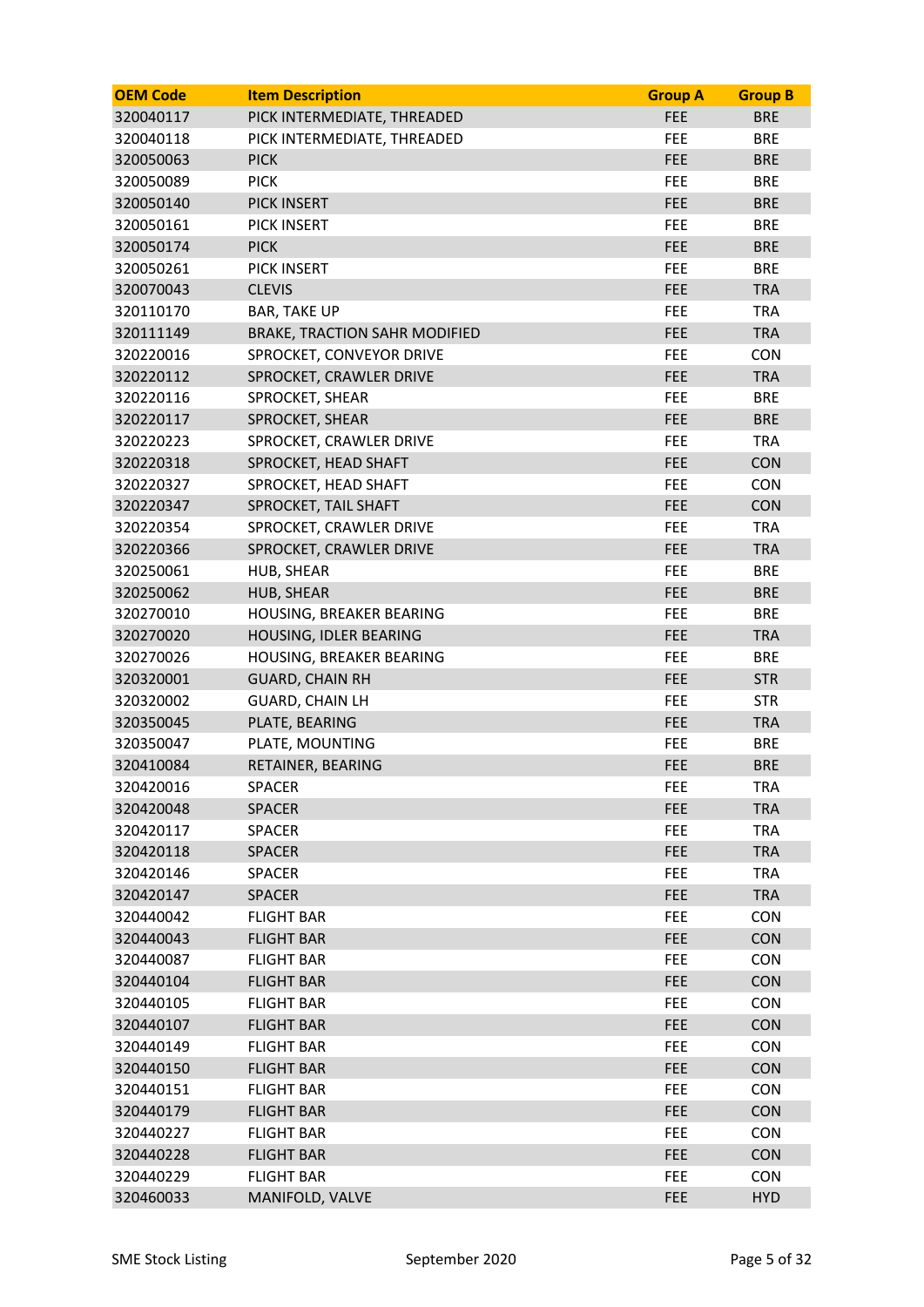| <b>OEM Code</b> | <b>Item Description</b>         | <b>Group A</b> | <b>Group B</b> |
|-----------------|---------------------------------|----------------|----------------|
| 320500002       | <b>END PLATE, FLIGHT</b>        | <b>FEE</b>     | <b>CON</b>     |
| 320510028       | ADAPTER, PUMP                   | <b>FEE</b>     | <b>HYD</b>     |
| 320530048       | <b>COUPLING ASSEMBLY</b>        | <b>FEE</b>     | <b>BRE</b>     |
| 320600009       | CAP, END                        | <b>FEE</b>     | <b>BRE</b>     |
| 320930055       | SHOE, GUIDE                     | <b>FEE</b>     | <b>CON</b>     |
| 330080010       | <b>CYLINDER, LIFT</b>           | <b>FEE</b>     | <b>TRA</b>     |
| 330080011       | CYLINDER, LIFT                  | <b>FEE</b>     | <b>TRA</b>     |
| 330760068       | SHAFT ASSEMBLY, HEAD            | <b>FEE</b>     | <b>CON</b>     |
| 330760090       | SHAFT ASSEMBLY, HEAD            | <b>FEE</b>     | <b>CON</b>     |
| 330760094       | SHAFT ASSEMBLY, HEAD            | <b>FEE</b>     | <b>CON</b>     |
| 330770046       | SHAFT ASSEMBLY, TAIL            | <b>FEE</b>     | <b>CON</b>     |
| 330770047       | SHAFT ASSEMBLY, TAIL            | <b>FEE</b>     | <b>CON</b>     |
| 330770049       | SHAFT ASSEMBLY, TAIL            | <b>FEE</b>     | <b>CON</b>     |
| 340030042       | RING, BACKING                   | <b>FEE</b>     | <b>BRE</b>     |
| 340030117       | RING, BACKING                   | FEE            | <b>BRE</b>     |
| 340030172       | RING, BACKING                   | <b>FEE</b>     | <b>BRE</b>     |
| 340070033       | <b>CLEVIS</b>                   | <b>FEE</b>     | <b>TRA</b>     |
| 340141138       | FLAP, TAIL                      | <b>FEE</b>     | <b>CON</b>     |
| 340141675       | FLAP, TAIL                      | <b>FEE</b>     | <b>CON</b>     |
| 340220015       | SPROCKET, BREAKER DRIVE         | <b>FEE</b>     | <b>BRE</b>     |
| 340220016       | SPROCKET, BREAKER DRIVE         | FEE            | <b>BRE</b>     |
| 340220131       | SPROCKET, BREAKER DRIVE         | <b>FEE</b>     | <b>BRE</b>     |
| 340270061       | HOUSING, BREAKER BEARING        | <b>FEE</b>     | <b>BRE</b>     |
| 340500004       | <b>END PLATE, FLIGHT</b>        | <b>FEE</b>     | <b>CON</b>     |
| 340500005       | <b>END PLATE, FLIGHT</b>        | FEE.           | <b>CON</b>     |
| 340600006       | RETAINER, BEARING               | <b>FEE</b>     | <b>BRE</b>     |
| 360020012       | SHAFT, OUTPUT                   | FEE            | <b>TRA</b>     |
| 390430004       | BEARING ASSEMBLY, BREAKER       | <b>FEE</b>     | <b>BRE</b>     |
| 390890098       | CHAIN, CRAWLER 11" 40 PITCH     | FEE            | <b>TRA</b>     |
| 410080014       | <b>CYLINDER, TAKE UP GREASE</b> | <b>FEE</b>     | <b>CON</b>     |
| 480030016       | O RING                          | <b>FEE</b>     | <b>BRE</b>     |
| 480110006       | O RING                          | <b>FEE</b>     | <b>TRA</b>     |
| 480110085       | O RING                          | <b>FEE</b>     | <b>BRE</b>     |
| 480110158       | O RING                          | <b>FEE</b>     | <b>TRA</b>     |
| 480560099       | VALVE, WATER LIMITING           | <b>FEE</b>     | <b>WAT</b>     |
| 480560173       | VALVE, WATER                    | <b>FEE</b>     | <b>WAT</b>     |
| 480570141       | GAUGE, SIGHT                    | FEE            | <b>HYD</b>     |
| 490520009       | <b>STRAINER</b>                 | <b>FEE</b>     | <b>HYD</b>     |
| 490560001       | <b>VALVE, LUBRICATOR</b>        | <b>FEE</b>     | <b>HYD</b>     |
| 790230007       | MOTOR, CONVEYOR                 | <b>FEE</b>     | <b>HYD</b>     |
| 790230021       | MOTOR, CONVEYOR                 | <b>FEE</b>     | <b>HYD</b>     |
| 790230055       | MOTOR, TRACTION DE-HUBBING      | <b>FEE</b>     | <b>TRA</b>     |
| 790230088       | MOTOR, HEAT EXCHANGER DRIVE     | FEE            | <b>HYD</b>     |
| 880090006       | ROD, THREADED                   | <b>FEE</b>     | <b>TRA</b>     |
| 880110009       | RING, RETAINING                 | <b>FEE</b>     | <b>MUL</b>     |
| 880110012       | GAUGE, SIGHT/TEMP               | <b>FEE</b>     | <b>HYD</b>     |
| 880110053       | GAUGE, SIGHT/TEMP               | <b>FEE</b>     | <b>HYD</b>     |
| 880110089       | CAP, END                        | <b>FEE</b>     | <b>WAT</b>     |
| 880110203       | <b>BOLT</b>                     | FEE            | <b>BRE</b>     |
| 880110384       | SEAL, CAT                       | <b>FEE</b>     | <b>BRE</b>     |
| 880110587       | SEAL, CAT                       | <b>FEE</b>     | <b>BRE</b>     |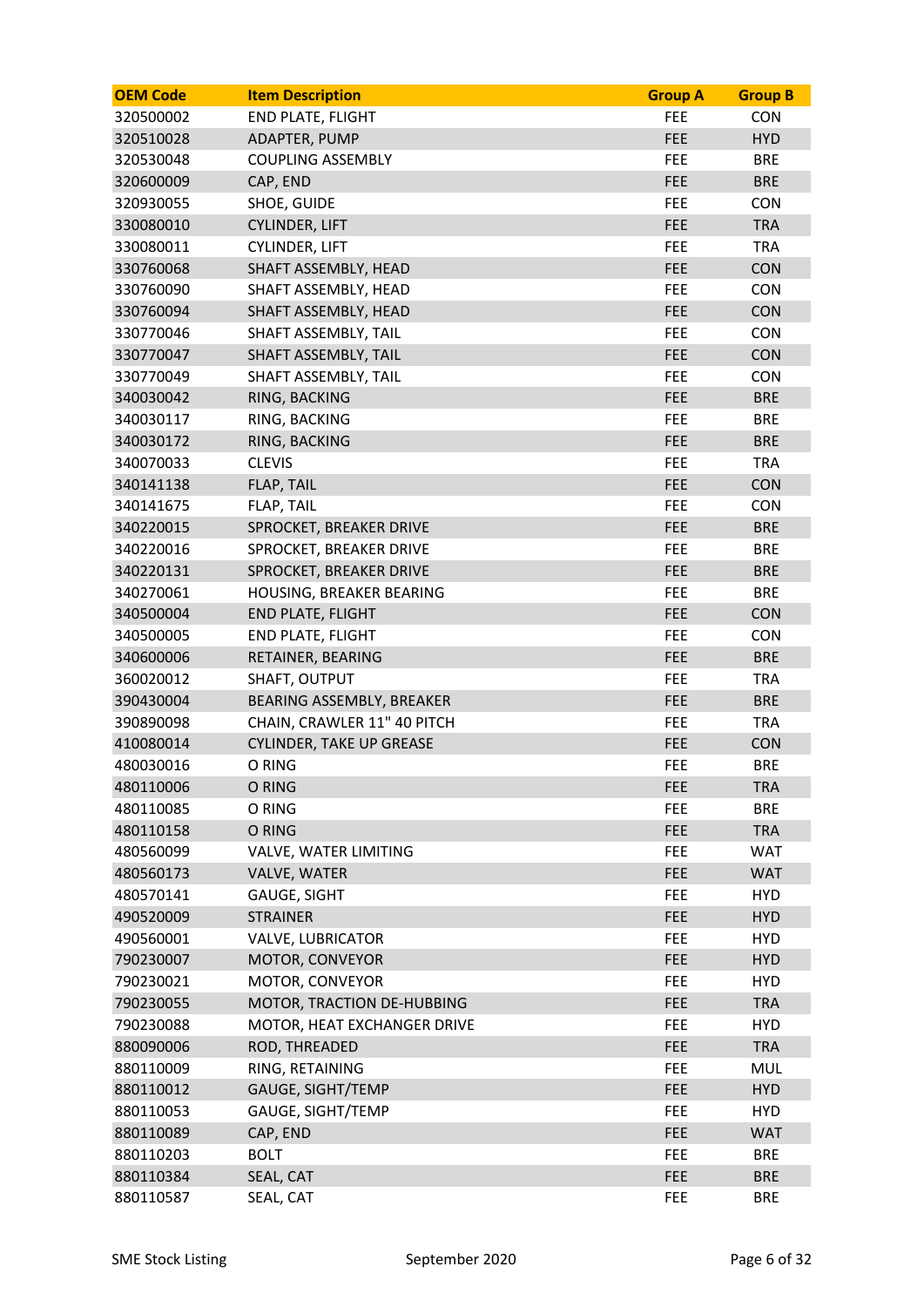| <b>OEM Code</b> | <b>Item Description</b>                 | <b>Group A</b> | <b>Group B</b> |
|-----------------|-----------------------------------------|----------------|----------------|
| 880110895       | <b>GASKET</b>                           | FEE            | <b>WAT</b>     |
| 880110897       | CAP, END                                | FEE            | <b>WAT</b>     |
| 880130004       | COVER, BEARING                          | <b>FEE</b>     | <b>CON</b>     |
| 880280003       | PIN, TEE                                | <b>FEE</b>     | <b>CON</b>     |
| 880280015       | PIN, CRAWLER C/W RETAINER               | <b>FEE</b>     | <b>TRA</b>     |
| 880280025       | PIN, SPRING                             | <b>FEE</b>     | <b>BRE</b>     |
| 880280027       | PIN, DRIVE                              | <b>FEE</b>     | <b>CON</b>     |
| 880280028       | PIN, TEE                                | FEE            | <b>CON</b>     |
| 880280042       | PIN, CRAWLER                            | <b>FEE</b>     | <b>TRA</b>     |
| 880280049       | PIN, DRIVE                              | FEE            | <b>CON</b>     |
| 880480038       | DISC, SPRING                            | <b>FEE</b>     | <b>BRE</b>     |
| 890110005       | HEAT EXCHANGER, WATER/OIL               | FEE            | <b>WAT</b>     |
| 890110218       | HEAT EXCHANGER, WATER/OIL               | <b>FEE</b>     | <b>WAT</b>     |
| 890110231       | HEAT EXCHANGER, AIR/OIL C/W DRIVE MOTOR | FEE.           | <b>HYD</b>     |
| 890410002       | <b>RETAINER</b>                         | <b>FEE</b>     | <b>BRE</b>     |
| 890660002       | SHIM KIT, GREASE TAKE UP                | <b>FEE</b>     | <b>MUL</b>     |
| 00531086-0006   | PUMP, HAND OIL ROTARY                   | <b>FEE</b>     | <b>HYD</b>     |
| 00902361-0001   | MANIFOLD, GREASE                        | <b>FEE</b>     | <b>LUB</b>     |
| 00902361-0002   | MANIFOLD, GREASE                        | <b>FEE</b>     | <b>LUB</b>     |
| 00903103-0001   | <b>RELIEF</b>                           | <b>FEE</b>     | <b>MUL</b>     |
| 00903458-0023   | <b>BREATHER</b>                         | <b>FEE</b>     | <b>HYD</b>     |
| 00913131-0008   | SEAL, CAT                               | FEE            | <b>BRE</b>     |
| 01567191-0077A  | VALVE, WATER LIMITING                   | <b>FEE</b>     | <b>WAT</b>     |
| 01638252-0076   | CONTACTOR, VACUUM 160A                  | <b>FEE</b>     | ELE            |
| 190110009C      | GEAR, WORM                              | <b>FEE</b>     | <b>BRE</b>     |
| 243W375         | <b>SEAL KIT</b>                         | FEE            | <b>BRE</b>     |
| 280330002A      | CHAIN LINK, CONNECTING                  | <b>FEE</b>     | <b>CON</b>     |
| 280330008A      | CHAIN LINK, CONNECTING                  | <b>FEE</b>     | <b>BRE</b>     |
| 280330009A      | <b>CHAIN LINK, OFFSET</b>               | <b>FEE</b>     | <b>CON</b>     |
| 290330023A      | CHAIN, CONVEYOR DRIVE                   | FEE            | <b>CON</b>     |
| 300040020A      | PICK HOLDER                             | <b>FEE</b>     | <b>BRE</b>     |
| 300110056A      | <b>KEY</b>                              | FEE            | <b>CON</b>     |
| 300280061A      | PIN, CYLINDER                           | <b>FEE</b>     | <b>TRA</b>     |
| 300280127A      | PIN, GUIDE                              | <b>FEE</b>     | <b>TRA</b>     |
| 300420029A      | <b>SPACER</b>                           | FEE            | <b>TRA</b>     |
| 300420030A      | SPACER, PICK                            | <b>FEE</b>     | <b>BRE</b>     |
| 320440003A      | <b>FLIGHT BAR</b>                       | <b>FEE</b>     | <b>CON</b>     |
| 320440005A      | <b>FLIGHT BAR</b>                       | <b>FEE</b>     | <b>CON</b>     |
| 320440089A      | <b>FLIGHT BAR</b>                       | FEE            | <b>CON</b>     |
| 320440204A      | <b>FLIGHT BAR</b>                       | FEE            | <b>CON</b>     |
| 320440205A      | <b>FLIGHT BAR</b>                       | <b>FEE</b>     | <b>CON</b>     |
| 320440206A      | <b>FLIGHT BAR</b>                       | <b>FEE</b>     | <b>CON</b>     |
| 320440207A      | <b>FLIGHT BAR</b>                       | <b>FEE</b>     | <b>CON</b>     |
| 34409A          | SHAFT, HEAD                             | FEE            | <b>CON</b>     |
| 3811A           | SHAFT, TAIL                             | <b>FEE</b>     | <b>CON</b>     |
| 406W600         | <b>SEAL KIT</b>                         | FEE            | <b>BRE</b>     |
| 48011C-17       | SHAFT, OUTPUT                           | <b>FEE</b>     | <b>BRE</b>     |
| 480560130A      | SOLENOID ASSEMBLY                       | <b>FEE</b>     | <b>ELE</b>     |
| 79023F007       | MOTOR, CONVEYOR DRIVE                   | <b>FEE</b>     | <b>HYD</b>     |
| 87011F001       | HEAT EXCHANGER, WATER/OIL               | <b>FEE</b>     | WAT            |
| 89011F016       | HEAT EXCHANGER, AIR/OIL CORE            | <b>FEE</b>     | <b>HYD</b>     |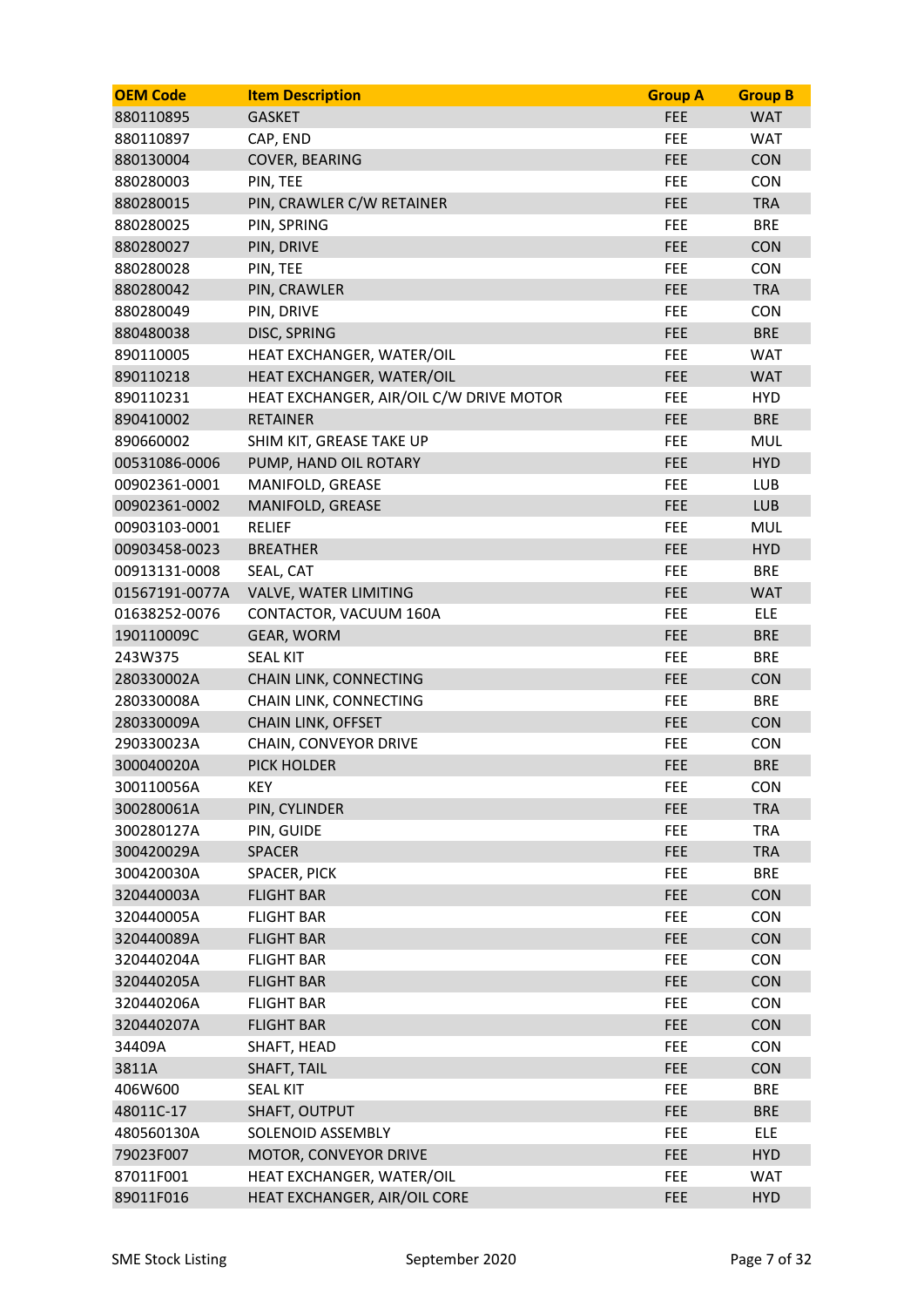| <b>OEM Code</b> | <b>Item Description</b>                 | <b>Group A</b> | <b>Group B</b> |
|-----------------|-----------------------------------------|----------------|----------------|
| A0R0400024      | PIN, TEE                                | <b>FEE</b>     | <b>TRA</b>     |
| <b>AA1704AN</b> | RELAY, OVERLOAD 110VAC 0.5-180A         | <b>FEE</b>     | <b>ELE</b>     |
| AA1733AP        | HEAT EXCHANGER, AIR/OIL CORE            | <b>FEE</b>     | <b>HYD</b>     |
| AA1735AP        | HUB, SPLINED                            | <b>FEE</b>     | <b>HYD</b>     |
| AA1736AP        | <b>KEEPER</b>                           | <b>FEE</b>     | <b>HYD</b>     |
| <b>AA1776AN</b> | <b>BREATHER, TANK WITH GAUGE</b>        | <b>FEE</b>     | <b>HYD</b>     |
| AA2134AP        | COUPLING ASSEMBLY, PUMP                 | <b>FEE</b>     | <b>HYD</b>     |
| AA2499AP        | <b>SLEEVE</b>                           | <b>FEE</b>     | HYD.           |
| AA2500AP        | HEAT EXCHANGER, AIR/OIL C/W DRIVE MOTOR | <b>FEE</b>     | <b>HYD</b>     |
| AA2501AP        | FAN, STEEL                              | <b>FEE</b>     | <b>HYD</b>     |
| AA2502AV        | MOTOR, HEAT EXCHANGER DRIVE             | <b>FEE</b>     | <b>HYD</b>     |
| F5520916        | <b>WASHER, THRUST</b>                   | <b>FEE</b>     | <b>TRA</b>     |
| YZ4065334       | SHAFT, OUTPUT                           | <b>FEE</b>     | <b>TRA</b>     |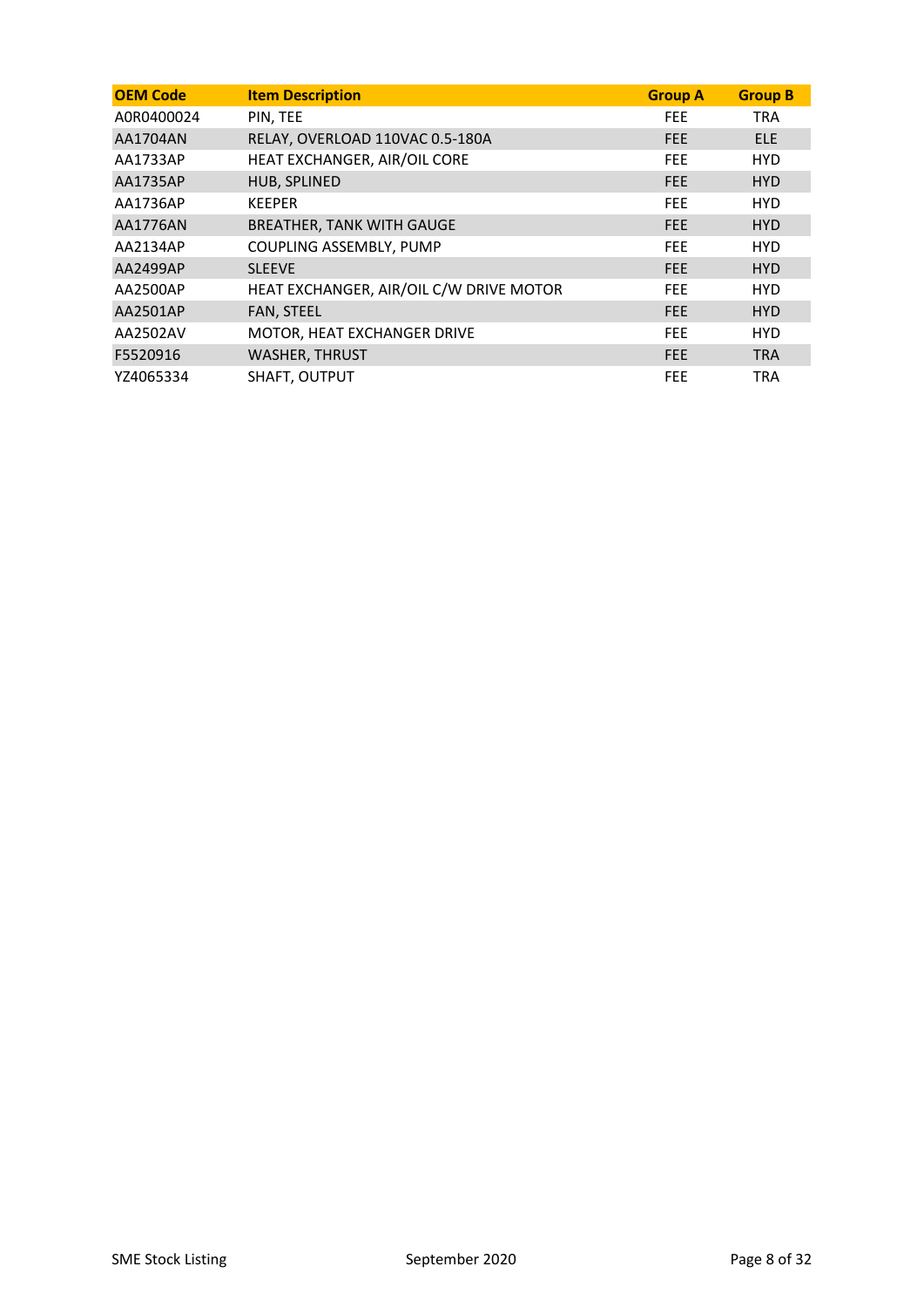| 100008397<br>SEAL, DUO CONE<br><b>MIN</b><br><b>TRA</b><br>100011357<br><b>SHIM</b><br><b>MIN</b><br><b>CUT</b><br>100011358<br><b>SHIM</b><br><b>MIN</b><br><b>CUT</b><br><b>MIN</b><br><b>CUT</b><br>100011359<br><b>SHIM</b><br>100014311<br><b>SHIM</b><br><b>MIN</b><br><b>CUT</b><br><b>MIN</b><br>100014312<br><b>SHIM</b><br><b>CUT</b><br>100014313<br><b>MIN</b><br><b>CUT</b><br><b>SHIM</b><br><b>TRA</b><br>100044320<br><b>SPRING KIT</b><br><b>MIN</b><br>100071253<br><b>MIN</b><br><b>GAT</b><br>SHAFT, FOOT<br><b>MIN</b><br><b>GAT</b><br>100074030<br>SHAFT, SPLINED<br><b>MIN</b><br><b>CUT</b><br>100077374<br><b>SHAFT, TORQUE</b><br><b>MIN</b><br><b>CUT</b><br>100084187<br>SEAL KIT, DRUM EXT CYLINDER<br><b>MIN</b><br><b>CUT</b><br>100112817<br>PLATE, KEEPER<br><b>MIN</b><br><b>CUT</b><br>100119445<br>PLATE, KEEPER<br><b>MIN</b><br><b>GAT</b><br>100123972<br><b>BUSH</b><br><b>MIN</b><br>GAT<br>100123982<br>PIN, HEADLESS<br>PIN, HEADLESS<br><b>MIN</b><br><b>GAT</b><br>100123985<br><b>MIN</b><br><b>MIS</b><br>100124513<br>PIN, BOOM STOP<br><b>MIN</b><br><b>CUT</b><br>100125537<br><b>KEEPER</b><br><b>MIN</b><br>GAT<br>100134866<br>SHAFT, FOOT<br>100136539<br><b>BUSH</b><br><b>MIN</b><br><b>CUT</b><br>100136565<br><b>BUSH</b><br><b>MIN</b><br><b>STA</b><br>100139394<br><b>MIN</b><br><b>STA</b><br>CYLINDER, STABILISER MODIFIED<br><b>MIN</b><br><b>TRA</b><br>100145122<br><b>GEAR</b><br><b>MIN</b><br><b>GAT</b><br>100145314<br>ARM, GATHERING LH<br><b>MIN</b><br>GAT<br>100145319<br>ARM, GATHERING RH<br><b>MIN</b><br><b>MUL</b><br>100152470<br>CYLINDER, WING/STABILISER<br>CYLINDER, SHEAR<br><b>MIN</b><br><b>CUT</b><br>100155040<br>100161760<br><b>MIN</b><br><b>BOL</b><br><b>JAW, GRIPPER</b><br>100163399<br><b>MIN</b><br><b>CUT</b><br><b>CYLINDER, SHEAR</b><br><b>MIN</b><br><b>TRA</b><br>100168559<br>MOTOR, TRACTION 60KW<br>100169744<br>CYLINDER, CONVEYOR LIFT<br>MIN<br>CON<br>CYLINDER, CONVEYOR LIFT<br><b>MIN</b><br><b>CON</b><br>100169748<br>PIN<br><b>MIN</b><br><b>CON</b><br>100172063<br>100173562<br><b>MIN</b><br><b>CON</b><br>ROLLER ASSEMBLY, TAIL<br><b>CON</b><br>100173563<br>PLATE, SLIDE<br><b>MIN</b><br>100176260<br><b>MIN</b><br><b>CUT</b><br><b>CARRIER, SEAL</b><br>CYLINDER, SHEAR<br><b>MIN</b><br><b>CUT</b><br>100183195<br>100187955<br>CYLINDER, CONVEYOR LIFT<br><b>MIN</b><br><b>CON</b><br>SHAFT, DRIVE PUMP<br>MIN<br><b>HYD</b><br>100188517<br><b>MIN</b><br><b>ELE</b><br>100199871<br><b>BARRIER KIT, INTERPHASE</b><br>PLANETARY, TRACTION<br><b>MIN</b><br><b>TRA</b><br>100217127<br><b>MIN</b><br>100217132<br><b>SHAFT</b><br><b>TRA</b><br><b>MIN</b><br>100217387<br><b>TRA</b><br>GEAR, SPUR<br>100224576<br><b>MIN</b><br><b>GAT</b><br>SHAFT, FOOT<br>CYLINDER, GATHERING HEAD<br><b>MIN</b><br>GAT<br>100225104<br>SHAFT, FOOT<br><b>MIN</b><br><b>GAT</b><br>100259969<br>100268297<br><b>MIN</b><br><b>HYD</b><br>SHAFT, DRIVE PUMP<br>GAT<br>100268698<br><b>CYLINDER, GATHERING HEAD</b><br><b>MIN</b><br><b>GUIDE, CHAIN RH</b><br><b>MIN</b><br>100279754<br><b>CON</b><br>100279755<br><b>GUIDE, CHAIN LH</b><br><b>MIN</b><br><b>CON</b> | <b>OEM Code</b> | <b>Item Description</b> | <b>Group A</b> | <b>Group B</b> |
|----------------------------------------------------------------------------------------------------------------------------------------------------------------------------------------------------------------------------------------------------------------------------------------------------------------------------------------------------------------------------------------------------------------------------------------------------------------------------------------------------------------------------------------------------------------------------------------------------------------------------------------------------------------------------------------------------------------------------------------------------------------------------------------------------------------------------------------------------------------------------------------------------------------------------------------------------------------------------------------------------------------------------------------------------------------------------------------------------------------------------------------------------------------------------------------------------------------------------------------------------------------------------------------------------------------------------------------------------------------------------------------------------------------------------------------------------------------------------------------------------------------------------------------------------------------------------------------------------------------------------------------------------------------------------------------------------------------------------------------------------------------------------------------------------------------------------------------------------------------------------------------------------------------------------------------------------------------------------------------------------------------------------------------------------------------------------------------------------------------------------------------------------------------------------------------------------------------------------------------------------------------------------------------------------------------------------------------------------------------------------------------------------------------------------------------------------------------------------------------------------------------------------------------------------------------------------------------------------------------------------------------------------------------------------------------------------------------------------------------------------------------------------------------------------------------------------------------------------------------------------------------------------------------------------------------------------------------------------------------------------------------------------------------------------------------------------------------------------------------------------------------------------------------------------------------------|-----------------|-------------------------|----------------|----------------|
|                                                                                                                                                                                                                                                                                                                                                                                                                                                                                                                                                                                                                                                                                                                                                                                                                                                                                                                                                                                                                                                                                                                                                                                                                                                                                                                                                                                                                                                                                                                                                                                                                                                                                                                                                                                                                                                                                                                                                                                                                                                                                                                                                                                                                                                                                                                                                                                                                                                                                                                                                                                                                                                                                                                                                                                                                                                                                                                                                                                                                                                                                                                                                                                              |                 |                         |                |                |
|                                                                                                                                                                                                                                                                                                                                                                                                                                                                                                                                                                                                                                                                                                                                                                                                                                                                                                                                                                                                                                                                                                                                                                                                                                                                                                                                                                                                                                                                                                                                                                                                                                                                                                                                                                                                                                                                                                                                                                                                                                                                                                                                                                                                                                                                                                                                                                                                                                                                                                                                                                                                                                                                                                                                                                                                                                                                                                                                                                                                                                                                                                                                                                                              |                 |                         |                |                |
|                                                                                                                                                                                                                                                                                                                                                                                                                                                                                                                                                                                                                                                                                                                                                                                                                                                                                                                                                                                                                                                                                                                                                                                                                                                                                                                                                                                                                                                                                                                                                                                                                                                                                                                                                                                                                                                                                                                                                                                                                                                                                                                                                                                                                                                                                                                                                                                                                                                                                                                                                                                                                                                                                                                                                                                                                                                                                                                                                                                                                                                                                                                                                                                              |                 |                         |                |                |
|                                                                                                                                                                                                                                                                                                                                                                                                                                                                                                                                                                                                                                                                                                                                                                                                                                                                                                                                                                                                                                                                                                                                                                                                                                                                                                                                                                                                                                                                                                                                                                                                                                                                                                                                                                                                                                                                                                                                                                                                                                                                                                                                                                                                                                                                                                                                                                                                                                                                                                                                                                                                                                                                                                                                                                                                                                                                                                                                                                                                                                                                                                                                                                                              |                 |                         |                |                |
|                                                                                                                                                                                                                                                                                                                                                                                                                                                                                                                                                                                                                                                                                                                                                                                                                                                                                                                                                                                                                                                                                                                                                                                                                                                                                                                                                                                                                                                                                                                                                                                                                                                                                                                                                                                                                                                                                                                                                                                                                                                                                                                                                                                                                                                                                                                                                                                                                                                                                                                                                                                                                                                                                                                                                                                                                                                                                                                                                                                                                                                                                                                                                                                              |                 |                         |                |                |
|                                                                                                                                                                                                                                                                                                                                                                                                                                                                                                                                                                                                                                                                                                                                                                                                                                                                                                                                                                                                                                                                                                                                                                                                                                                                                                                                                                                                                                                                                                                                                                                                                                                                                                                                                                                                                                                                                                                                                                                                                                                                                                                                                                                                                                                                                                                                                                                                                                                                                                                                                                                                                                                                                                                                                                                                                                                                                                                                                                                                                                                                                                                                                                                              |                 |                         |                |                |
|                                                                                                                                                                                                                                                                                                                                                                                                                                                                                                                                                                                                                                                                                                                                                                                                                                                                                                                                                                                                                                                                                                                                                                                                                                                                                                                                                                                                                                                                                                                                                                                                                                                                                                                                                                                                                                                                                                                                                                                                                                                                                                                                                                                                                                                                                                                                                                                                                                                                                                                                                                                                                                                                                                                                                                                                                                                                                                                                                                                                                                                                                                                                                                                              |                 |                         |                |                |
|                                                                                                                                                                                                                                                                                                                                                                                                                                                                                                                                                                                                                                                                                                                                                                                                                                                                                                                                                                                                                                                                                                                                                                                                                                                                                                                                                                                                                                                                                                                                                                                                                                                                                                                                                                                                                                                                                                                                                                                                                                                                                                                                                                                                                                                                                                                                                                                                                                                                                                                                                                                                                                                                                                                                                                                                                                                                                                                                                                                                                                                                                                                                                                                              |                 |                         |                |                |
|                                                                                                                                                                                                                                                                                                                                                                                                                                                                                                                                                                                                                                                                                                                                                                                                                                                                                                                                                                                                                                                                                                                                                                                                                                                                                                                                                                                                                                                                                                                                                                                                                                                                                                                                                                                                                                                                                                                                                                                                                                                                                                                                                                                                                                                                                                                                                                                                                                                                                                                                                                                                                                                                                                                                                                                                                                                                                                                                                                                                                                                                                                                                                                                              |                 |                         |                |                |
|                                                                                                                                                                                                                                                                                                                                                                                                                                                                                                                                                                                                                                                                                                                                                                                                                                                                                                                                                                                                                                                                                                                                                                                                                                                                                                                                                                                                                                                                                                                                                                                                                                                                                                                                                                                                                                                                                                                                                                                                                                                                                                                                                                                                                                                                                                                                                                                                                                                                                                                                                                                                                                                                                                                                                                                                                                                                                                                                                                                                                                                                                                                                                                                              |                 |                         |                |                |
|                                                                                                                                                                                                                                                                                                                                                                                                                                                                                                                                                                                                                                                                                                                                                                                                                                                                                                                                                                                                                                                                                                                                                                                                                                                                                                                                                                                                                                                                                                                                                                                                                                                                                                                                                                                                                                                                                                                                                                                                                                                                                                                                                                                                                                                                                                                                                                                                                                                                                                                                                                                                                                                                                                                                                                                                                                                                                                                                                                                                                                                                                                                                                                                              |                 |                         |                |                |
|                                                                                                                                                                                                                                                                                                                                                                                                                                                                                                                                                                                                                                                                                                                                                                                                                                                                                                                                                                                                                                                                                                                                                                                                                                                                                                                                                                                                                                                                                                                                                                                                                                                                                                                                                                                                                                                                                                                                                                                                                                                                                                                                                                                                                                                                                                                                                                                                                                                                                                                                                                                                                                                                                                                                                                                                                                                                                                                                                                                                                                                                                                                                                                                              |                 |                         |                |                |
|                                                                                                                                                                                                                                                                                                                                                                                                                                                                                                                                                                                                                                                                                                                                                                                                                                                                                                                                                                                                                                                                                                                                                                                                                                                                                                                                                                                                                                                                                                                                                                                                                                                                                                                                                                                                                                                                                                                                                                                                                                                                                                                                                                                                                                                                                                                                                                                                                                                                                                                                                                                                                                                                                                                                                                                                                                                                                                                                                                                                                                                                                                                                                                                              |                 |                         |                |                |
|                                                                                                                                                                                                                                                                                                                                                                                                                                                                                                                                                                                                                                                                                                                                                                                                                                                                                                                                                                                                                                                                                                                                                                                                                                                                                                                                                                                                                                                                                                                                                                                                                                                                                                                                                                                                                                                                                                                                                                                                                                                                                                                                                                                                                                                                                                                                                                                                                                                                                                                                                                                                                                                                                                                                                                                                                                                                                                                                                                                                                                                                                                                                                                                              |                 |                         |                |                |
|                                                                                                                                                                                                                                                                                                                                                                                                                                                                                                                                                                                                                                                                                                                                                                                                                                                                                                                                                                                                                                                                                                                                                                                                                                                                                                                                                                                                                                                                                                                                                                                                                                                                                                                                                                                                                                                                                                                                                                                                                                                                                                                                                                                                                                                                                                                                                                                                                                                                                                                                                                                                                                                                                                                                                                                                                                                                                                                                                                                                                                                                                                                                                                                              |                 |                         |                |                |
|                                                                                                                                                                                                                                                                                                                                                                                                                                                                                                                                                                                                                                                                                                                                                                                                                                                                                                                                                                                                                                                                                                                                                                                                                                                                                                                                                                                                                                                                                                                                                                                                                                                                                                                                                                                                                                                                                                                                                                                                                                                                                                                                                                                                                                                                                                                                                                                                                                                                                                                                                                                                                                                                                                                                                                                                                                                                                                                                                                                                                                                                                                                                                                                              |                 |                         |                |                |
|                                                                                                                                                                                                                                                                                                                                                                                                                                                                                                                                                                                                                                                                                                                                                                                                                                                                                                                                                                                                                                                                                                                                                                                                                                                                                                                                                                                                                                                                                                                                                                                                                                                                                                                                                                                                                                                                                                                                                                                                                                                                                                                                                                                                                                                                                                                                                                                                                                                                                                                                                                                                                                                                                                                                                                                                                                                                                                                                                                                                                                                                                                                                                                                              |                 |                         |                |                |
|                                                                                                                                                                                                                                                                                                                                                                                                                                                                                                                                                                                                                                                                                                                                                                                                                                                                                                                                                                                                                                                                                                                                                                                                                                                                                                                                                                                                                                                                                                                                                                                                                                                                                                                                                                                                                                                                                                                                                                                                                                                                                                                                                                                                                                                                                                                                                                                                                                                                                                                                                                                                                                                                                                                                                                                                                                                                                                                                                                                                                                                                                                                                                                                              |                 |                         |                |                |
|                                                                                                                                                                                                                                                                                                                                                                                                                                                                                                                                                                                                                                                                                                                                                                                                                                                                                                                                                                                                                                                                                                                                                                                                                                                                                                                                                                                                                                                                                                                                                                                                                                                                                                                                                                                                                                                                                                                                                                                                                                                                                                                                                                                                                                                                                                                                                                                                                                                                                                                                                                                                                                                                                                                                                                                                                                                                                                                                                                                                                                                                                                                                                                                              |                 |                         |                |                |
|                                                                                                                                                                                                                                                                                                                                                                                                                                                                                                                                                                                                                                                                                                                                                                                                                                                                                                                                                                                                                                                                                                                                                                                                                                                                                                                                                                                                                                                                                                                                                                                                                                                                                                                                                                                                                                                                                                                                                                                                                                                                                                                                                                                                                                                                                                                                                                                                                                                                                                                                                                                                                                                                                                                                                                                                                                                                                                                                                                                                                                                                                                                                                                                              |                 |                         |                |                |
|                                                                                                                                                                                                                                                                                                                                                                                                                                                                                                                                                                                                                                                                                                                                                                                                                                                                                                                                                                                                                                                                                                                                                                                                                                                                                                                                                                                                                                                                                                                                                                                                                                                                                                                                                                                                                                                                                                                                                                                                                                                                                                                                                                                                                                                                                                                                                                                                                                                                                                                                                                                                                                                                                                                                                                                                                                                                                                                                                                                                                                                                                                                                                                                              |                 |                         |                |                |
|                                                                                                                                                                                                                                                                                                                                                                                                                                                                                                                                                                                                                                                                                                                                                                                                                                                                                                                                                                                                                                                                                                                                                                                                                                                                                                                                                                                                                                                                                                                                                                                                                                                                                                                                                                                                                                                                                                                                                                                                                                                                                                                                                                                                                                                                                                                                                                                                                                                                                                                                                                                                                                                                                                                                                                                                                                                                                                                                                                                                                                                                                                                                                                                              |                 |                         |                |                |
|                                                                                                                                                                                                                                                                                                                                                                                                                                                                                                                                                                                                                                                                                                                                                                                                                                                                                                                                                                                                                                                                                                                                                                                                                                                                                                                                                                                                                                                                                                                                                                                                                                                                                                                                                                                                                                                                                                                                                                                                                                                                                                                                                                                                                                                                                                                                                                                                                                                                                                                                                                                                                                                                                                                                                                                                                                                                                                                                                                                                                                                                                                                                                                                              |                 |                         |                |                |
|                                                                                                                                                                                                                                                                                                                                                                                                                                                                                                                                                                                                                                                                                                                                                                                                                                                                                                                                                                                                                                                                                                                                                                                                                                                                                                                                                                                                                                                                                                                                                                                                                                                                                                                                                                                                                                                                                                                                                                                                                                                                                                                                                                                                                                                                                                                                                                                                                                                                                                                                                                                                                                                                                                                                                                                                                                                                                                                                                                                                                                                                                                                                                                                              |                 |                         |                |                |
|                                                                                                                                                                                                                                                                                                                                                                                                                                                                                                                                                                                                                                                                                                                                                                                                                                                                                                                                                                                                                                                                                                                                                                                                                                                                                                                                                                                                                                                                                                                                                                                                                                                                                                                                                                                                                                                                                                                                                                                                                                                                                                                                                                                                                                                                                                                                                                                                                                                                                                                                                                                                                                                                                                                                                                                                                                                                                                                                                                                                                                                                                                                                                                                              |                 |                         |                |                |
|                                                                                                                                                                                                                                                                                                                                                                                                                                                                                                                                                                                                                                                                                                                                                                                                                                                                                                                                                                                                                                                                                                                                                                                                                                                                                                                                                                                                                                                                                                                                                                                                                                                                                                                                                                                                                                                                                                                                                                                                                                                                                                                                                                                                                                                                                                                                                                                                                                                                                                                                                                                                                                                                                                                                                                                                                                                                                                                                                                                                                                                                                                                                                                                              |                 |                         |                |                |
|                                                                                                                                                                                                                                                                                                                                                                                                                                                                                                                                                                                                                                                                                                                                                                                                                                                                                                                                                                                                                                                                                                                                                                                                                                                                                                                                                                                                                                                                                                                                                                                                                                                                                                                                                                                                                                                                                                                                                                                                                                                                                                                                                                                                                                                                                                                                                                                                                                                                                                                                                                                                                                                                                                                                                                                                                                                                                                                                                                                                                                                                                                                                                                                              |                 |                         |                |                |
|                                                                                                                                                                                                                                                                                                                                                                                                                                                                                                                                                                                                                                                                                                                                                                                                                                                                                                                                                                                                                                                                                                                                                                                                                                                                                                                                                                                                                                                                                                                                                                                                                                                                                                                                                                                                                                                                                                                                                                                                                                                                                                                                                                                                                                                                                                                                                                                                                                                                                                                                                                                                                                                                                                                                                                                                                                                                                                                                                                                                                                                                                                                                                                                              |                 |                         |                |                |
|                                                                                                                                                                                                                                                                                                                                                                                                                                                                                                                                                                                                                                                                                                                                                                                                                                                                                                                                                                                                                                                                                                                                                                                                                                                                                                                                                                                                                                                                                                                                                                                                                                                                                                                                                                                                                                                                                                                                                                                                                                                                                                                                                                                                                                                                                                                                                                                                                                                                                                                                                                                                                                                                                                                                                                                                                                                                                                                                                                                                                                                                                                                                                                                              |                 |                         |                |                |
|                                                                                                                                                                                                                                                                                                                                                                                                                                                                                                                                                                                                                                                                                                                                                                                                                                                                                                                                                                                                                                                                                                                                                                                                                                                                                                                                                                                                                                                                                                                                                                                                                                                                                                                                                                                                                                                                                                                                                                                                                                                                                                                                                                                                                                                                                                                                                                                                                                                                                                                                                                                                                                                                                                                                                                                                                                                                                                                                                                                                                                                                                                                                                                                              |                 |                         |                |                |
|                                                                                                                                                                                                                                                                                                                                                                                                                                                                                                                                                                                                                                                                                                                                                                                                                                                                                                                                                                                                                                                                                                                                                                                                                                                                                                                                                                                                                                                                                                                                                                                                                                                                                                                                                                                                                                                                                                                                                                                                                                                                                                                                                                                                                                                                                                                                                                                                                                                                                                                                                                                                                                                                                                                                                                                                                                                                                                                                                                                                                                                                                                                                                                                              |                 |                         |                |                |
|                                                                                                                                                                                                                                                                                                                                                                                                                                                                                                                                                                                                                                                                                                                                                                                                                                                                                                                                                                                                                                                                                                                                                                                                                                                                                                                                                                                                                                                                                                                                                                                                                                                                                                                                                                                                                                                                                                                                                                                                                                                                                                                                                                                                                                                                                                                                                                                                                                                                                                                                                                                                                                                                                                                                                                                                                                                                                                                                                                                                                                                                                                                                                                                              |                 |                         |                |                |
|                                                                                                                                                                                                                                                                                                                                                                                                                                                                                                                                                                                                                                                                                                                                                                                                                                                                                                                                                                                                                                                                                                                                                                                                                                                                                                                                                                                                                                                                                                                                                                                                                                                                                                                                                                                                                                                                                                                                                                                                                                                                                                                                                                                                                                                                                                                                                                                                                                                                                                                                                                                                                                                                                                                                                                                                                                                                                                                                                                                                                                                                                                                                                                                              |                 |                         |                |                |
|                                                                                                                                                                                                                                                                                                                                                                                                                                                                                                                                                                                                                                                                                                                                                                                                                                                                                                                                                                                                                                                                                                                                                                                                                                                                                                                                                                                                                                                                                                                                                                                                                                                                                                                                                                                                                                                                                                                                                                                                                                                                                                                                                                                                                                                                                                                                                                                                                                                                                                                                                                                                                                                                                                                                                                                                                                                                                                                                                                                                                                                                                                                                                                                              |                 |                         |                |                |
|                                                                                                                                                                                                                                                                                                                                                                                                                                                                                                                                                                                                                                                                                                                                                                                                                                                                                                                                                                                                                                                                                                                                                                                                                                                                                                                                                                                                                                                                                                                                                                                                                                                                                                                                                                                                                                                                                                                                                                                                                                                                                                                                                                                                                                                                                                                                                                                                                                                                                                                                                                                                                                                                                                                                                                                                                                                                                                                                                                                                                                                                                                                                                                                              |                 |                         |                |                |
|                                                                                                                                                                                                                                                                                                                                                                                                                                                                                                                                                                                                                                                                                                                                                                                                                                                                                                                                                                                                                                                                                                                                                                                                                                                                                                                                                                                                                                                                                                                                                                                                                                                                                                                                                                                                                                                                                                                                                                                                                                                                                                                                                                                                                                                                                                                                                                                                                                                                                                                                                                                                                                                                                                                                                                                                                                                                                                                                                                                                                                                                                                                                                                                              |                 |                         |                |                |
|                                                                                                                                                                                                                                                                                                                                                                                                                                                                                                                                                                                                                                                                                                                                                                                                                                                                                                                                                                                                                                                                                                                                                                                                                                                                                                                                                                                                                                                                                                                                                                                                                                                                                                                                                                                                                                                                                                                                                                                                                                                                                                                                                                                                                                                                                                                                                                                                                                                                                                                                                                                                                                                                                                                                                                                                                                                                                                                                                                                                                                                                                                                                                                                              |                 |                         |                |                |
|                                                                                                                                                                                                                                                                                                                                                                                                                                                                                                                                                                                                                                                                                                                                                                                                                                                                                                                                                                                                                                                                                                                                                                                                                                                                                                                                                                                                                                                                                                                                                                                                                                                                                                                                                                                                                                                                                                                                                                                                                                                                                                                                                                                                                                                                                                                                                                                                                                                                                                                                                                                                                                                                                                                                                                                                                                                                                                                                                                                                                                                                                                                                                                                              |                 |                         |                |                |
|                                                                                                                                                                                                                                                                                                                                                                                                                                                                                                                                                                                                                                                                                                                                                                                                                                                                                                                                                                                                                                                                                                                                                                                                                                                                                                                                                                                                                                                                                                                                                                                                                                                                                                                                                                                                                                                                                                                                                                                                                                                                                                                                                                                                                                                                                                                                                                                                                                                                                                                                                                                                                                                                                                                                                                                                                                                                                                                                                                                                                                                                                                                                                                                              |                 |                         |                |                |
|                                                                                                                                                                                                                                                                                                                                                                                                                                                                                                                                                                                                                                                                                                                                                                                                                                                                                                                                                                                                                                                                                                                                                                                                                                                                                                                                                                                                                                                                                                                                                                                                                                                                                                                                                                                                                                                                                                                                                                                                                                                                                                                                                                                                                                                                                                                                                                                                                                                                                                                                                                                                                                                                                                                                                                                                                                                                                                                                                                                                                                                                                                                                                                                              |                 |                         |                |                |
|                                                                                                                                                                                                                                                                                                                                                                                                                                                                                                                                                                                                                                                                                                                                                                                                                                                                                                                                                                                                                                                                                                                                                                                                                                                                                                                                                                                                                                                                                                                                                                                                                                                                                                                                                                                                                                                                                                                                                                                                                                                                                                                                                                                                                                                                                                                                                                                                                                                                                                                                                                                                                                                                                                                                                                                                                                                                                                                                                                                                                                                                                                                                                                                              |                 |                         |                |                |
|                                                                                                                                                                                                                                                                                                                                                                                                                                                                                                                                                                                                                                                                                                                                                                                                                                                                                                                                                                                                                                                                                                                                                                                                                                                                                                                                                                                                                                                                                                                                                                                                                                                                                                                                                                                                                                                                                                                                                                                                                                                                                                                                                                                                                                                                                                                                                                                                                                                                                                                                                                                                                                                                                                                                                                                                                                                                                                                                                                                                                                                                                                                                                                                              |                 |                         |                |                |
|                                                                                                                                                                                                                                                                                                                                                                                                                                                                                                                                                                                                                                                                                                                                                                                                                                                                                                                                                                                                                                                                                                                                                                                                                                                                                                                                                                                                                                                                                                                                                                                                                                                                                                                                                                                                                                                                                                                                                                                                                                                                                                                                                                                                                                                                                                                                                                                                                                                                                                                                                                                                                                                                                                                                                                                                                                                                                                                                                                                                                                                                                                                                                                                              |                 |                         |                |                |
|                                                                                                                                                                                                                                                                                                                                                                                                                                                                                                                                                                                                                                                                                                                                                                                                                                                                                                                                                                                                                                                                                                                                                                                                                                                                                                                                                                                                                                                                                                                                                                                                                                                                                                                                                                                                                                                                                                                                                                                                                                                                                                                                                                                                                                                                                                                                                                                                                                                                                                                                                                                                                                                                                                                                                                                                                                                                                                                                                                                                                                                                                                                                                                                              |                 |                         |                |                |
|                                                                                                                                                                                                                                                                                                                                                                                                                                                                                                                                                                                                                                                                                                                                                                                                                                                                                                                                                                                                                                                                                                                                                                                                                                                                                                                                                                                                                                                                                                                                                                                                                                                                                                                                                                                                                                                                                                                                                                                                                                                                                                                                                                                                                                                                                                                                                                                                                                                                                                                                                                                                                                                                                                                                                                                                                                                                                                                                                                                                                                                                                                                                                                                              |                 |                         |                |                |
|                                                                                                                                                                                                                                                                                                                                                                                                                                                                                                                                                                                                                                                                                                                                                                                                                                                                                                                                                                                                                                                                                                                                                                                                                                                                                                                                                                                                                                                                                                                                                                                                                                                                                                                                                                                                                                                                                                                                                                                                                                                                                                                                                                                                                                                                                                                                                                                                                                                                                                                                                                                                                                                                                                                                                                                                                                                                                                                                                                                                                                                                                                                                                                                              |                 |                         |                |                |
|                                                                                                                                                                                                                                                                                                                                                                                                                                                                                                                                                                                                                                                                                                                                                                                                                                                                                                                                                                                                                                                                                                                                                                                                                                                                                                                                                                                                                                                                                                                                                                                                                                                                                                                                                                                                                                                                                                                                                                                                                                                                                                                                                                                                                                                                                                                                                                                                                                                                                                                                                                                                                                                                                                                                                                                                                                                                                                                                                                                                                                                                                                                                                                                              |                 |                         |                |                |
|                                                                                                                                                                                                                                                                                                                                                                                                                                                                                                                                                                                                                                                                                                                                                                                                                                                                                                                                                                                                                                                                                                                                                                                                                                                                                                                                                                                                                                                                                                                                                                                                                                                                                                                                                                                                                                                                                                                                                                                                                                                                                                                                                                                                                                                                                                                                                                                                                                                                                                                                                                                                                                                                                                                                                                                                                                                                                                                                                                                                                                                                                                                                                                                              |                 |                         |                |                |
|                                                                                                                                                                                                                                                                                                                                                                                                                                                                                                                                                                                                                                                                                                                                                                                                                                                                                                                                                                                                                                                                                                                                                                                                                                                                                                                                                                                                                                                                                                                                                                                                                                                                                                                                                                                                                                                                                                                                                                                                                                                                                                                                                                                                                                                                                                                                                                                                                                                                                                                                                                                                                                                                                                                                                                                                                                                                                                                                                                                                                                                                                                                                                                                              |                 |                         |                |                |
|                                                                                                                                                                                                                                                                                                                                                                                                                                                                                                                                                                                                                                                                                                                                                                                                                                                                                                                                                                                                                                                                                                                                                                                                                                                                                                                                                                                                                                                                                                                                                                                                                                                                                                                                                                                                                                                                                                                                                                                                                                                                                                                                                                                                                                                                                                                                                                                                                                                                                                                                                                                                                                                                                                                                                                                                                                                                                                                                                                                                                                                                                                                                                                                              |                 |                         |                |                |
|                                                                                                                                                                                                                                                                                                                                                                                                                                                                                                                                                                                                                                                                                                                                                                                                                                                                                                                                                                                                                                                                                                                                                                                                                                                                                                                                                                                                                                                                                                                                                                                                                                                                                                                                                                                                                                                                                                                                                                                                                                                                                                                                                                                                                                                                                                                                                                                                                                                                                                                                                                                                                                                                                                                                                                                                                                                                                                                                                                                                                                                                                                                                                                                              |                 |                         |                |                |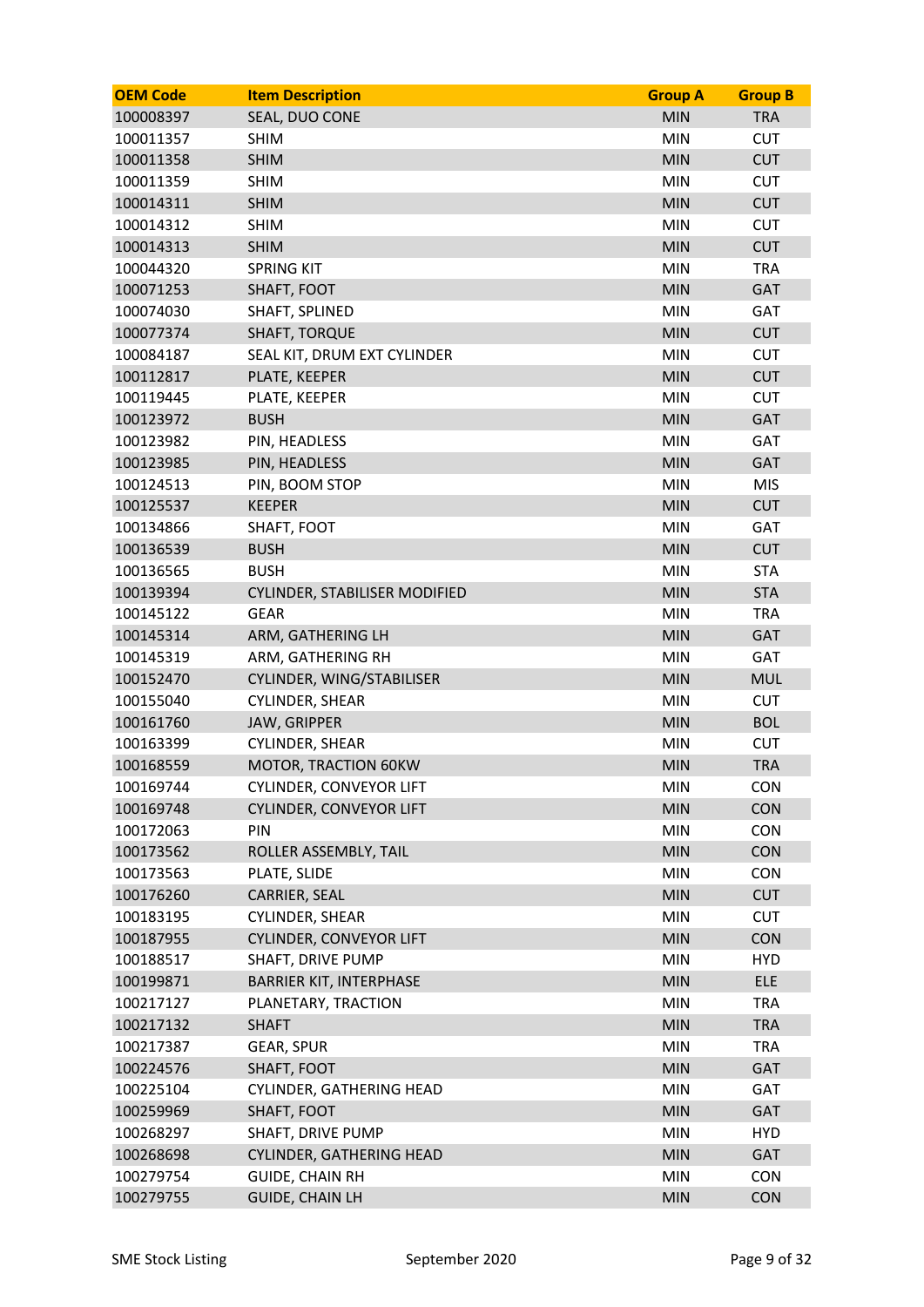| <b>OEM Code</b> | <b>Item Description</b>         | <b>Group A</b> | <b>Group B</b> |
|-----------------|---------------------------------|----------------|----------------|
| 100280446       | <b>VALVE, SEQUENCE</b>          | <b>MIN</b>     | <b>HYD</b>     |
| 100284771       | <b>ROLLER</b>                   | <b>MIN</b>     | <b>TRA</b>     |
| 100291327       | PIN                             | <b>MIN</b>     | <b>GAT</b>     |
| 100291328       | PIN                             | <b>MIN</b>     | GAT            |
| 100291329       | PIN                             | <b>MIN</b>     | <b>GAT</b>     |
| 100291453       | <b>BUSH</b>                     | <b>MIN</b>     | <b>GAT</b>     |
| 100291454       | <b>BUSH</b>                     | <b>MIN</b>     | <b>GAT</b>     |
| 100296782       | PAD, TRS                        | <b>MIN</b>     | <b>TRS</b>     |
| 100321257       | <b>SLIDE</b>                    | <b>MIN</b>     | <b>TRA</b>     |
| 100343881       | SHAFT, FOOT                     | <b>MIN</b>     | GAT            |
| 100343893       | SHAFT, FOOT                     | <b>MIN</b>     | GAT            |
| 100372069       | SWITCH, WATER FLOW              | <b>MIN</b>     | <b>WAT</b>     |
| 100376619       | <b>CYLINDER, GATHERING HEAD</b> | <b>MIN</b>     | <b>GAT</b>     |
| 100377750       | SHAFT, FOOT                     | <b>MIN</b>     | <b>GAT</b>     |
| 100378601       | PLANETARY, TRACTION             | <b>MIN</b>     | <b>TRA</b>     |
| 100378616       | <b>KEEPER</b>                   | <b>MIN</b>     | <b>CUT</b>     |
| 100387191       | RING, RETAINING                 | <b>MIN</b>     | GAT            |
| 100448531       | <b>SHAFT, SHOULDERED</b>        | <b>MIN</b>     | <b>TRA</b>     |
| 100486185       | <b>SHAFT, TORQUE</b>            | <b>MIN</b>     | <b>CUT</b>     |
| 100533721       | CYLINDER, WING/STABILISER       | <b>MIN</b>     | <b>MUL</b>     |
| 100851631       | <b>CYLINDER, SHEAR</b>          | <b>MIN</b>     | <b>CUT</b>     |
| 00002852-0000   | SLEEVE, ADJUSTER                | <b>MIN</b>     | <b>CON</b>     |
| 00014111-0000   | PIN                             | <b>MIN</b>     | <b>CON</b>     |
| 00043118-0005   | <b>SHIM</b>                     | <b>MIN</b>     | <b>CUT</b>     |
| 00043118-0007   | <b>SHIM</b>                     | <b>MIN</b>     | <b>CUT</b>     |
| 00043118-0020   | <b>SHIM</b>                     | <b>MIN</b>     | <b>CUT</b>     |
| 00049884-0000   | PLATE, BEARING                  | <b>MIN</b>     | <b>CON</b>     |
| 00059135-0000   | <b>BUSH</b>                     | <b>MIN</b>     | <b>CON</b>     |
| 00061658-0000   | SHAFT, SPLINED                  | <b>MIN</b>     | <b>CON</b>     |
| 00061799-0000   | <b>SHIM</b>                     | <b>MIN</b>     | <b>CON</b>     |
| 00061872-0000   | SIDEBOARD, SPRING               | <b>MIN</b>     | <b>CON</b>     |
| 00063563-0000   | <b>BUSH, BRONZE</b>             | <b>MIN</b>     | <b>CON</b>     |
| 00461281-0000   | <b>BUSH</b>                     | <b>MIN</b>     | <b>STA</b>     |
| 00480224-0000   | <b>WASHER</b>                   | <b>MIN</b>     | <b>CUT</b>     |
| 00480228-0000   | <b>PLUG</b>                     | <b>MIN</b>     | <b>CUT</b>     |
| 00500112-0273   | <b>CYLINDER, CONVEYOR LIFT</b>  | <b>MIN</b>     | <b>CON</b>     |
| 00500112-0287   | CYLINDER, CONVEYOR LIFT         | <b>MIN</b>     | <b>CON</b>     |
| 00500112-0537   | CYLINDER, GATHERING HEAD        | <b>MIN</b>     | <b>GAT</b>     |
| 00500112-0539   | <b>CYLINDER, CONVEYOR LIFT</b>  | <b>MIN</b>     | <b>CON</b>     |
| 00500112-0556   | CYLINDER, CONVEYOR LIFT         | <b>MIN</b>     | <b>CON</b>     |
| 00500140-0297   | CYLINDER, CONVEYOR SWING        | <b>MIN</b>     | <b>CON</b>     |
| 00500140-0306   | <b>CYLINDER, STABILISER</b>     | <b>MIN</b>     | <b>STA</b>     |
| 00500140-0460   | CYLINDER, STABILISER MODIFIED   | <b>MIN</b>     | <b>STA</b>     |
| 00500140-0488   | CYLINDER, WING/STABILISER       | <b>MIN</b>     | <b>MUL</b>     |
| 00500140-0527   | CYLINDER, SHEAR                 | <b>MIN</b>     | <b>CUT</b>     |
| 00500140-0538   | CYLINDER, SHEAR                 | <b>MIN</b>     | <b>CUT</b>     |
| 00500140-0543   | CYLINDER, SHEAR                 | <b>MIN</b>     | <b>CUT</b>     |
| 00500140-0572   | <b>CYLINDER, SHEAR</b>          | <b>MIN</b>     | <b>CUT</b>     |
| 00500140-0711   | <b>CYLINDER, DRUM EXTENSION</b> | <b>MIN</b>     | <b>CUT</b>     |
| 00500140-1306   | <b>CYLINDER, STABILISER</b>     | <b>MIN</b>     | <b>STA</b>     |
| 00500140-3297   | CYLINDER, CONVEYOR SWING        | MIN            | <b>CON</b>     |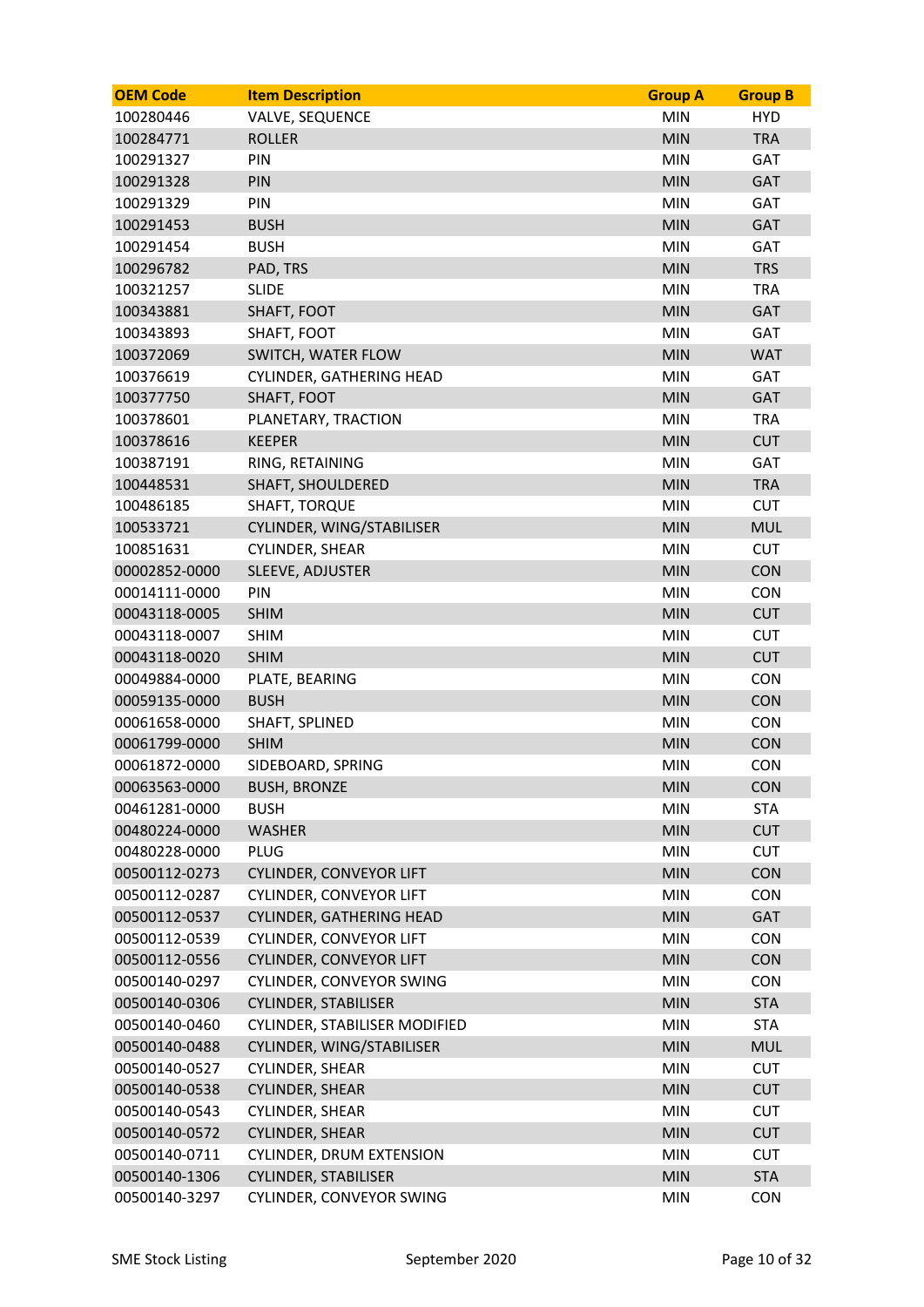| <b>OEM Code</b> | <b>Item Description</b>                 | <b>Group A</b> | <b>Group B</b> |
|-----------------|-----------------------------------------|----------------|----------------|
| 00500140-3306   | <b>CYLINDER, STABILISER</b>             | <b>MIN</b>     | <b>STA</b>     |
| 00500693-0040   | TAKE UP, CRAWLER CHAIN                  | <b>MIN</b>     | <b>TRA</b>     |
| 00500693-0052   | TAKE UP, CRAWLER CHAIN                  | <b>MIN</b>     | <b>TRA</b>     |
| 00500693-0056   | TAKE UP, CRAWLER CHAIN                  | <b>MIN</b>     | <b>TRA</b>     |
| 00500693-0058   | TAKE UP, CRAWLER CHAIN                  | <b>MIN</b>     | <b>TRA</b>     |
| 00506205-0445   | HANDLE ASSEMBLY, VALVE BANK             | <b>MIN</b>     | <b>HYD</b>     |
| 00506205-1459   | <b>ROD</b>                              | <b>MIN</b>     | <b>HYD</b>     |
| 00507284-0000   | <b>CHAIN LINK, JOINING</b>              | <b>MIN</b>     | <b>TRA</b>     |
| 00509192-0048   | CHAIN, FLIGHT 36 3/8" 3 1/4" 12 SECTION | <b>MIN</b>     | CON            |
| 00509192-0056   | CHAIN, FLIGHT 36 3/8" 3 1/4" 14 SECTION | <b>MIN</b>     | <b>CON</b>     |
| 00509192-0060   | CHAIN, FLIGHT 36 3/8" 3 1/4" 15 SECTION | <b>MIN</b>     | <b>CON</b>     |
| 00509193-0052   | CHAIN, FLIGHT 28" 3 1/4" 13 SECTION     | <b>MIN</b>     | <b>CON</b>     |
| 00509230-0015   | CHAIN, RIPPERVEYOR 15 PITCH             | <b>MIN</b>     | <b>CUT</b>     |
| 00530735-0024   | PLANETARY, TRACTION                     | <b>MIN</b>     | <b>TRA</b>     |
| 00530735-0027   | PLANETARY, TRACTION                     | <b>MIN</b>     | <b>TRA</b>     |
| 00530735-0030   | PLANETARY, TRACTION                     | <b>MIN</b>     | <b>TRA</b>     |
| 00530735-0033   | PLANETARY, TRACTION                     | <b>MIN</b>     | <b>TRA</b>     |
| 00530735-0035   | PLANETARY, TRACTION                     | <b>MIN</b>     | <b>TRA</b>     |
| 00530735-0037   | PLANETARY, TRACTION                     | <b>MIN</b>     | <b>TRA</b>     |
| 00531017-0006   | VALVE, COUNTERBALANCE                   | <b>MIN</b>     | <b>HYD</b>     |
| 00531017-0011   | VALVE, COUNTERBALANCE                   | <b>MIN</b>     | <b>HYD</b>     |
| 00531840-0004   | ROLLER ASSEMBLY, TAIL                   | <b>MIN</b>     | <b>CON</b>     |
| 00531873-0007   | <b>VALVE, SEQUENCE</b>                  | <b>MIN</b>     | <b>HYD</b>     |
| 00532922-0005   | HOLD DOWN, CHAIN LH                     | <b>MIN</b>     | <b>CON</b>     |
| 00532922-0006   | HOLD DOWN, CHAIN RH                     | <b>MIN</b>     | <b>CON</b>     |
| 00533854-0000   | PLATE, SLIDE                            | <b>MIN</b>     | <b>CON</b>     |
| 00533854-0005   | PLATE, SLIDE                            | <b>MIN</b>     | <b>CON</b>     |
| 00533854-0006   | PLATE, SLIDE                            | <b>MIN</b>     | <b>CON</b>     |
| 00534613-0021   | VALVE, LOAD LOCK                        | <b>MIN</b>     | <b>HYD</b>     |
| 00534613-0022   | VALVE, LOAD LOCK                        | <b>MIN</b>     | <b>HYD</b>     |
| 00534613-0023   | VALVE, LOAD LOCK                        | <b>MIN</b>     | <b>HYD</b>     |
| 00570438-0002   | <b>CYLINDER, TAKE UP GREASE</b>         | <b>MIN</b>     | CON            |
| 00570438-0005   | <b>CYLINDER, TAKE UP GREASE</b>         | <b>MIN</b>     | CON            |
| 00571345-0001   | <b>CHAIN LINK, ROLLER</b>               | <b>MIN</b>     | <b>TRA</b>     |
| 00571345-0002   | CHAIN LINK, CONNECTING                  | <b>MIN</b>     | <b>TRA</b>     |
| 00571345-0003   | <b>CHAIN LINK, OFFSET</b>               | <b>MIN</b>     | <b>TRA</b>     |
| 00571618-0010   | <b>GUIDE, CHAIN RH</b>                  | <b>MIN</b>     | CON            |
| 00571619-0005   | <b>GUIDE, CHAIN LH</b>                  | <b>MIN</b>     | <b>CON</b>     |
| 00571619-0010   | <b>GUIDE, CHAIN LH</b>                  | <b>MIN</b>     | <b>CON</b>     |
| 00571658-0007   | SPRING ASSEMBLY, RED                    | MIN            | <b>CUT</b>     |
| 00571658-0043   | CUP ASSEMBLY, SPRING RED                | <b>MIN</b>     | <b>CUT</b>     |
| 00571658-0060   | REPAIR KIT, TORQUE CLUTCH               | <b>MIN</b>     | <b>CUT</b>     |
| 00571683-0020   | <b>BRAKE, TRACTION WET</b>              | <b>MIN</b>     | <b>TRA</b>     |
| 00571686-0000   | <b>RESTRICTOR, FILTER</b>               | <b>MIN</b>     | <b>HYD</b>     |
| 00572019-0044   | <b>GEARBOX, GATHERING HEAD RH</b>       | <b>MIN</b>     | <b>GAT</b>     |
| 00572019-0045   | GEARBOX, GATHERING HEAD LH              | MIN            | GAT            |
| 00572019-0061   | <b>GEARBOX, GATHERING HEAD LH</b>       | <b>MIN</b>     | <b>GAT</b>     |
| 00572019-0062   | <b>GEARBOX, GATHERING HEAD RH</b>       | <b>MIN</b>     | GAT            |
| 00572019-0080   | <b>GEARBOX, GATHERING HEAD RH</b>       | <b>MIN</b>     | GAT            |
| 00572019-0081   | GEARBOX, GATHERING HEAD LH              | <b>MIN</b>     | GAT            |
| 00578808-0003   | <b>GEARBOX, EAST WEST</b>               | <b>MIN</b>     | <b>GAT</b>     |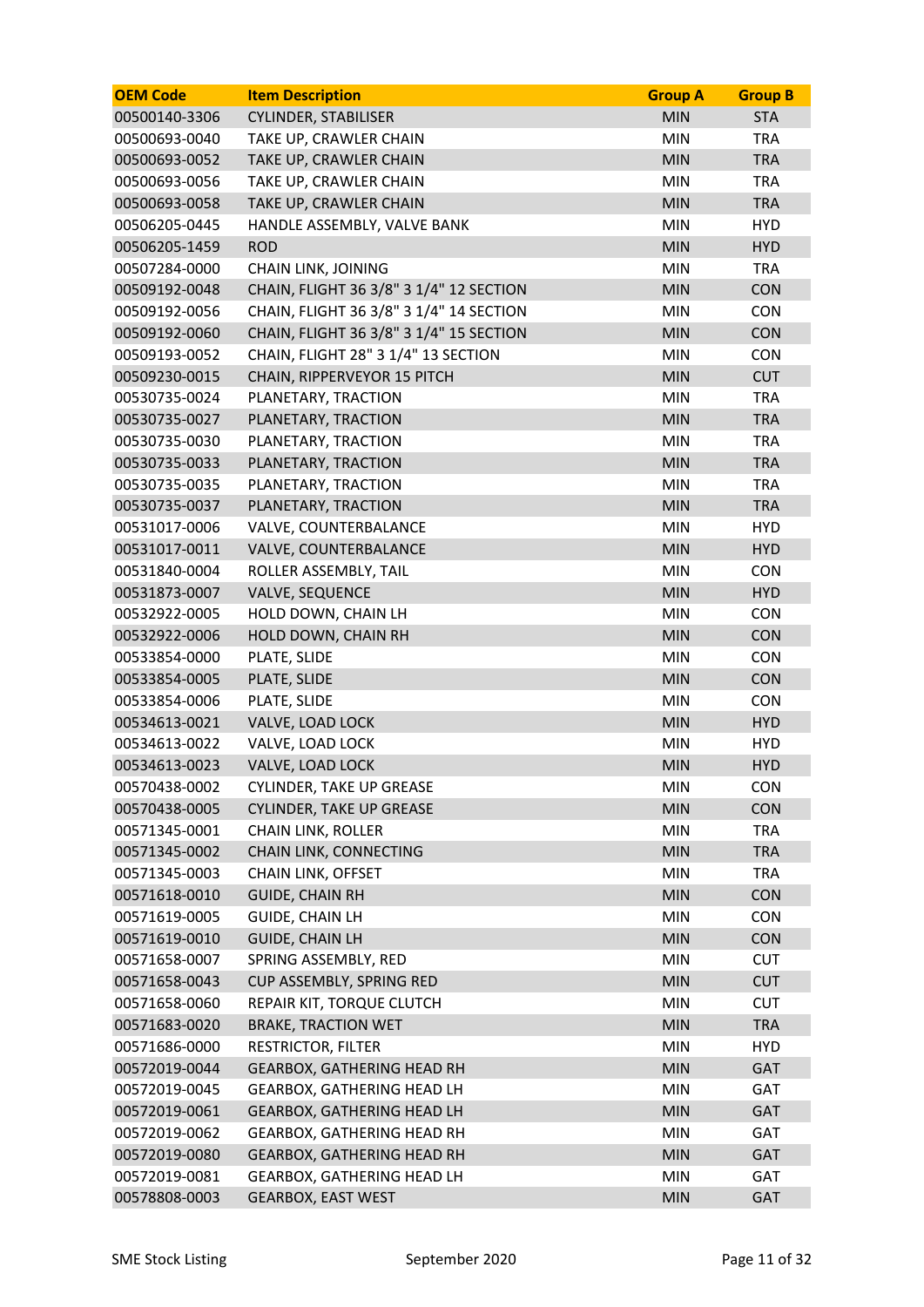| <b>OEM Code</b> | <b>Item Description</b>         | <b>Group A</b> | <b>Group B</b> |
|-----------------|---------------------------------|----------------|----------------|
| 00578808-0005   | <b>GEARBOX, EAST WEST</b>       | <b>MIN</b>     | <b>GAT</b>     |
| 00578830-0015   | <b>SPRING PACK</b>              | <b>MIN</b>     | <b>CON</b>     |
| 00578830-0020   | <b>GEARBOX, CONVEYOR TAIL</b>   | <b>MIN</b>     | <b>CON</b>     |
| 00578830-0021   | <b>SPRING PACK</b>              | <b>MIN</b>     | <b>CON</b>     |
| 00578830-0024   | TAKE UP, CRAWLER CHAIN          | <b>MIN</b>     | <b>TRA</b>     |
| 00578833-0203   | <b>CYLINDER, GATHERING HEAD</b> | <b>MIN</b>     | GAT            |
| 00579901-0000   | TAKE UP, CRAWLER CHAIN          | <b>MIN</b>     | <b>TRA</b>     |
| 00600128-0654   | MOTOR, GATHERING/PUMP 60HP      | <b>MIN</b>     | <b>MUL</b>     |
| 00900906-0474   | <b>BEARING</b>                  | <b>MIN</b>     | <b>CUT</b>     |
| 00900907-0005   | <b>BEARING</b>                  | <b>MIN</b>     | <b>TRA</b>     |
| 00900970-0230   | <b>KEY</b>                      | <b>MIN</b>     | GAT            |
| 00901205-0109   | PLUG, MAGNETIC                  | <b>MIN</b>     | <b>MUL</b>     |
| 00901205-0110   | PLUG, MAGNETIC                  | <b>MIN</b>     | <b>CUT</b>     |
| 00901246-0519   | <b>SEAL</b>                     | <b>MIN</b>     | <b>CUT</b>     |
| 00901247-0109   | <b>SEAL</b>                     | <b>MIN</b>     | <b>CUT</b>     |
| 00901691-0314   | RING, SNAP                      | <b>MIN</b>     | <b>CUT</b>     |
| 00902095-0187   | RING, RETAINING                 | <b>MIN</b>     | <b>MUL</b>     |
| 00902095-0250   | RING, RETAINING                 | <b>MIN</b>     | <b>CUT</b>     |
| 00902095-0350   | RING, RETAINING                 | <b>MIN</b>     | <b>GAT</b>     |
| 00902095-0375   | RING, RETAINING                 | <b>MIN</b>     | <b>TRA</b>     |
| 00902109-0200   | CIRCLIP, INTERNAL               | <b>MIN</b>     | <b>CON</b>     |
| 00902109-0225   | <b>CIRCLIP</b>                  | <b>MIN</b>     | <b>MUL</b>     |
| 00902109-0362   | CIRCLIP, INTERNAL               | <b>MIN</b>     | <b>MUL</b>     |
| 00902140-0003   | GAUGE, OIL LEVEL SPECIAL        | <b>MIN</b>     | <b>TRA</b>     |
| 00903103-0001   | <b>RELIEF</b>                   | <b>MIN</b>     | <b>MUL</b>     |
| 00903103-0005   | <b>RELIEF</b>                   | <b>MIN</b>     | <b>MUL</b>     |
| 00903442-5311   | <b>BEARING SET</b>              | <b>MIN</b>     | <b>CUT</b>     |
| 00903452-5210   | <b>BEARING SET</b>              | <b>MIN</b>     | <b>TRA</b>     |
| 00903458-0005   | <b>BREATHER</b>                 | <b>MIN</b>     | <b>MUL</b>     |
| 00904594-0020   | <b>BEARING, SPHERICAL</b>       | <b>MIN</b>     | <b>CON</b>     |
| 00905361-0334   | RING, SNAP                      | <b>MIN</b>     | <b>CUT</b>     |
| 00905361-0393   | RING, SNAP                      | <b>MIN</b>     | <b>CUT</b>     |
| 00905361-0800   | RING, SPIRAL                    | <b>MIN</b>     | GAT            |
| 00905487-0287   | RING, RETAINING                 | <b>MIN</b>     | <b>TRA</b>     |
| 00905987-0003   | SPRING, DIE                     | <b>MIN</b>     | <b>CUT</b>     |
| 00905987-0051   | SPRING, DIE                     | <b>MIN</b>     | <b>CUT</b>     |
| 00906361-0007   | WASHER, SEAL                    | MIN            | <b>TRA</b>     |
| 00906361-0012   | WASHER, SEAL                    | <b>MIN</b>     | <b>MUL</b>     |
| 00906512-0168   | RING, RETAINING                 | <b>MIN</b>     | GAT            |
| 00907009-0008   | RING, LOCK                      | <b>MIN</b>     | <b>MUL</b>     |
| 00907009-0009   | RING, LOCK                      | <b>MIN</b>     | <b>MUL</b>     |
| 00907009-0012   | RING, LOCK                      | <b>MIN</b>     | <b>TRA</b>     |
| 00907009-0014   | RING, LOCK                      | <b>MIN</b>     | <b>MUL</b>     |
| 00907009-0016   | RING, LOCK                      | <b>MIN</b>     | <b>CUT</b>     |
| 00907009-0018   | RING, LOCK                      | <b>MIN</b>     | <b>MUL</b>     |
| 00907864-0236   | O RING                          | <b>MIN</b>     | GAT            |
| 00908388-0214   | RING, BACKUP                    | <b>MIN</b>     | <b>CUT</b>     |
| 00908388-0242   | RING, BACKUP                    | <b>MIN</b>     | <b>CUT</b>     |
| 00908889-0035   | <b>WIPER</b>                    | <b>MIN</b>     | <b>TRA</b>     |
| 00910659-0357   | O RING                          | <b>MIN</b>     | <b>CUT</b>     |
| 00910660-0161   | O RING                          | <b>MIN</b>     | <b>HYD</b>     |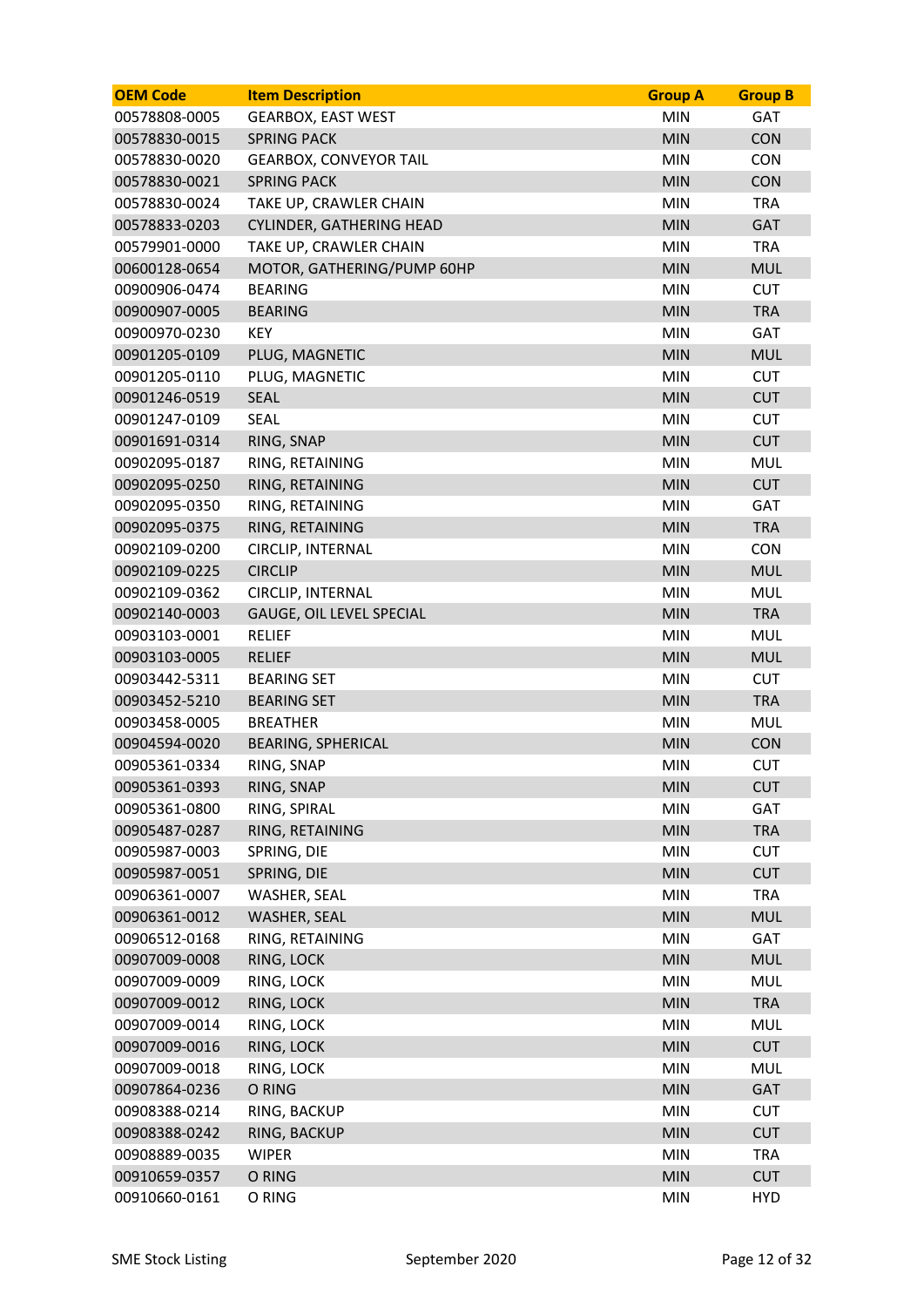| <b>OEM Code</b> | <b>Item Description</b>           | <b>Group A</b> | <b>Group B</b> |
|-----------------|-----------------------------------|----------------|----------------|
| 00910660-0210   | O RING                            | <b>MIN</b>     | <b>CUT</b>     |
| 00910660-0226   | O RING                            | <b>MIN</b>     | <b>MUL</b>     |
| 00910660-0233   | O RING                            | <b>MIN</b>     | <b>MUL</b>     |
| 00910660-0237   | O RING                            | <b>MIN</b>     | <b>CUT</b>     |
| 00910660-0238   | O RING                            | <b>MIN</b>     | <b>CON</b>     |
| 00910660-0239   | O RING                            | <b>MIN</b>     | <b>MUL</b>     |
| 00910660-0242   | O RING                            | <b>MIN</b>     | <b>CUT</b>     |
| 00910660-0248   | O RING                            | <b>MIN</b>     | <b>CUT</b>     |
| 00910660-0270   | O RING                            | <b>MIN</b>     | <b>TRA</b>     |
| 00910660-0277   | O RING                            | <b>MIN</b>     | <b>CON</b>     |
| 00910660-0278   | O RING                            | <b>MIN</b>     | <b>TRA</b>     |
| 00910660-0313   | O RING                            | <b>MIN</b>     | <b>CUT</b>     |
| 00910660-0331   | O RING                            | <b>MIN</b>     | <b>MUL</b>     |
| 00910660-0347   | O RING                            | <b>MIN</b>     | GAT            |
| 00910660-0358   | O RING                            | <b>MIN</b>     | <b>CUT</b>     |
| 00910660-0381   | O RING                            | <b>MIN</b>     | <b>CUT</b>     |
| 00910660-0386   | O RING                            | <b>MIN</b>     | <b>CUT</b>     |
| 00910660-0440   | O RING                            | <b>MIN</b>     | <b>MUL</b>     |
| 00910660-0457   | O RING                            | <b>MIN</b>     | <b>CUT</b>     |
| 00912370-0102   | SPRING, BELLEVILLE                | <b>MIN</b>     | <b>CUT</b>     |
| 00913123-0009   | SEAL, CAT                         | <b>MIN</b>     | <b>TRA</b>     |
| 00913131-0018   | SEAL, CAT                         | <b>MIN</b>     | <b>CUT</b>     |
| 00914478-0152   | SEAL, POLY PACK                   | <b>MIN</b>     | <b>TRA</b>     |
| 00914483-0020   | <b>GAUGE, SIGHT</b>               | <b>MIN</b>     | <b>HYD</b>     |
| 00914540-0075   | RING, SNAP                        | <b>MIN</b>     | <b>CUT</b>     |
| 00916055-9498   | SLEEVE, SPEEDI                    | <b>MIN</b>     | <b>CUT</b>     |
| 00917185-0035   | <b>BEARING</b>                    | <b>MIN</b>     | <b>CUT</b>     |
| 00917983-0178   | SEAL, POLY PACK                   | <b>MIN</b>     | <b>CUT</b>     |
| 00925311-0160   | RING, LOCK                        | <b>MIN</b>     | <b>CUT</b>     |
| 00925550-1200   | RING, LOCK                        | <b>MIN</b>     | <b>MUL</b>     |
| 00925550-1600   | RING, LOCK                        | <b>MIN</b>     | <b>CON</b>     |
| 00925550-2000   | RING, LOCK                        | MIN            | <b>MUL</b>     |
| 00925550-2400   | RING, LOCK                        | <b>MIN</b>     | GAT            |
| 01059169-0006   | <b>SHAFT</b>                      | <b>MIN</b>     | <b>TRA</b>     |
| 01061844-0004   | <b>STRAP</b>                      | <b>MIN</b>     | <b>CON</b>     |
| 01061872-0001   | SIDEBOARD, SPRING                 | <b>MIN</b>     | <b>CON</b>     |
| 01065943-0004   | <b>WEDGE</b>                      | <b>MIN</b>     | <b>GAT</b>     |
| 01068522-0000   | PLATE, RETAINER                   | <b>MIN</b>     | <b>CON</b>     |
| 01068522-0003   | PLATE, RETAINER                   | <b>MIN</b>     | <b>CON</b>     |
| 01069119-0765   | <b>CLEVIS, GATHERING CYLINDER</b> | <b>MIN</b>     | GAT            |
| 01069125-0045   | <b>BUSH, FLANGED</b>              | <b>MIN</b>     | GAT            |
| 01069125-0095   | PIN                               | <b>MIN</b>     | <b>STA</b>     |
| 01069127-0063   | <b>BUSH</b>                       | <b>MIN</b>     | <b>CON</b>     |
| 01069127-0195   | <b>BUSH</b>                       | <b>MIN</b>     | <b>CUT</b>     |
| 01069127-0224   | <b>BUSH</b>                       | <b>MIN</b>     | GAT            |
| 01069127-0243   | <b>BUSH</b>                       | <b>MIN</b>     | <b>TRA</b>     |
| 01069127-0252   | <b>BUSH</b>                       | <b>MIN</b>     | <b>GAT</b>     |
| 01069127-0349   | <b>BUSH</b>                       | <b>MIN</b>     | <b>CUT</b>     |
| 01069127-0350   | <b>BUSH</b>                       | <b>MIN</b>     | <b>CUT</b>     |
| 01069127-0411   | <b>BUSH</b>                       | <b>MIN</b>     | <b>CUT</b>     |
| 01069127-0421   | <b>BUSH</b>                       | <b>MIN</b>     | <b>CUT</b>     |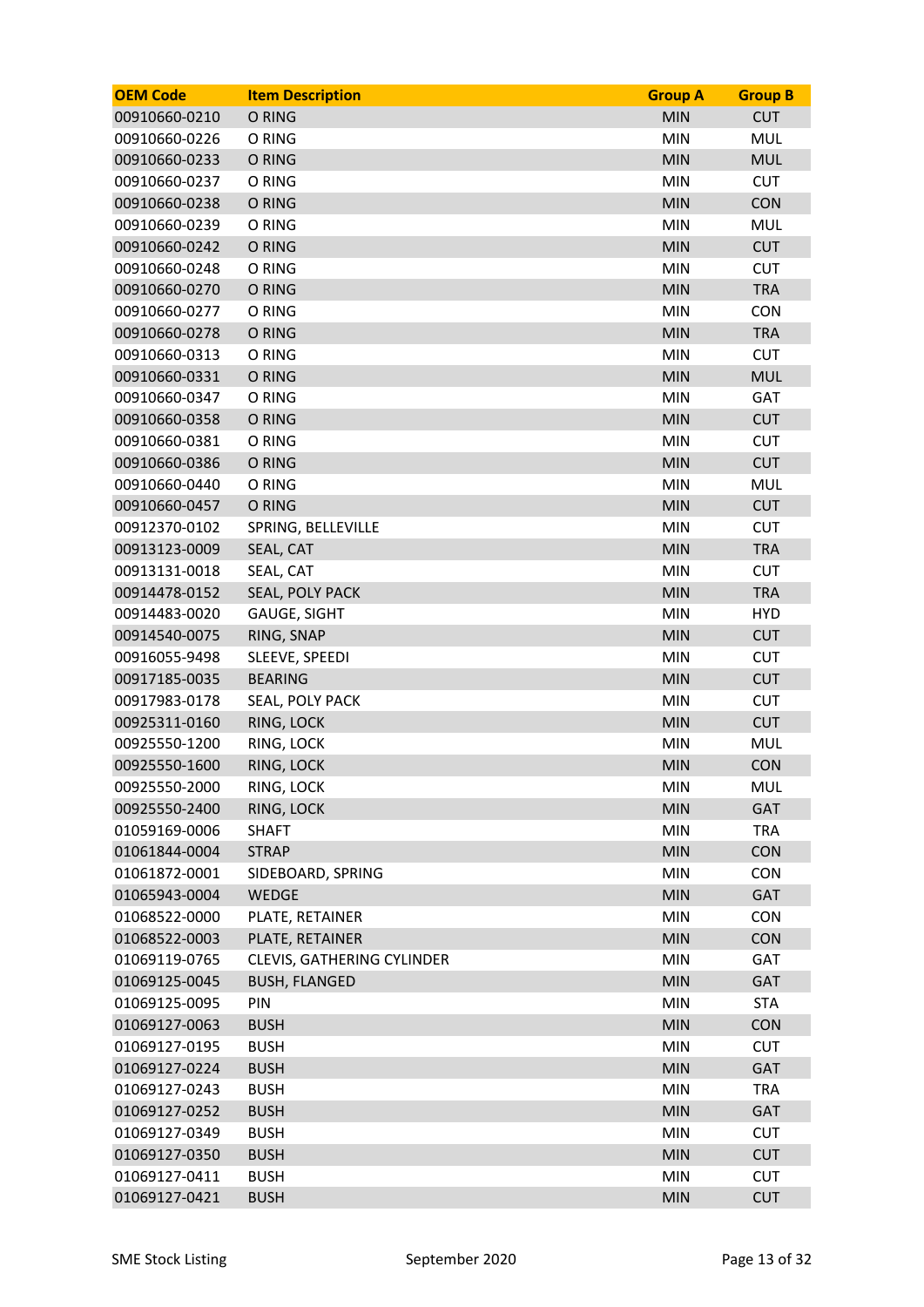| <b>OEM Code</b> | <b>Item Description</b> | <b>Group A</b> | <b>Group B</b> |
|-----------------|-------------------------|----------------|----------------|
| 01069127-0446   | <b>BUSH</b>             | <b>MIN</b>     | <b>GAT</b>     |
| 01069127-0535   | <b>BUSH</b>             | <b>MIN</b>     | <b>HYD</b>     |
| 01069127-0563   | <b>BUSH</b>             | <b>MIN</b>     | <b>CUT</b>     |
| 01069127-0564   | <b>BUSH</b>             | <b>MIN</b>     | <b>CUT</b>     |
| 01069127-0569   | <b>BUSH</b>             | <b>MIN</b>     | <b>CUT</b>     |
| 01069127-0578   | <b>BUSH</b>             | <b>MIN</b>     | <b>CUT</b>     |
| 01069127-2152   | <b>BUSH</b>             | <b>MIN</b>     | <b>CUT</b>     |
| 01069128-0028   | <b>BUSH</b>             | <b>MIN</b>     | <b>STA</b>     |
| 01069128-0042   | <b>BUSH</b>             | <b>MIN</b>     | <b>CON</b>     |
| 01069128-0071   | <b>BUSH</b>             | <b>MIN</b>     | <b>STA</b>     |
| 01069128-0119   | <b>BUSH</b>             | <b>MIN</b>     | <b>STA</b>     |
| 01069128-0123   | <b>BUSH, SPECIAL</b>    | <b>MIN</b>     | <b>CUT</b>     |
| 01069128-0133   | <b>BUSH</b>             | <b>MIN</b>     | <b>TRA</b>     |
| 01069128-0176   | <b>BUSH</b>             | <b>MIN</b>     | <b>TRA</b>     |
| 01069128-0222   | <b>BUSH, SPECIAL</b>    | <b>MIN</b>     | <b>CUT</b>     |
| 01069128-0246   | <b>BUSH</b>             | <b>MIN</b>     | <b>TRA</b>     |
| 01069135-0007   | CAM                     | <b>MIN</b>     | <b>CUT</b>     |
| 01069135-2001   | <b>CAM</b>              | <b>MIN</b>     | <b>CON</b>     |
| 01069140-0470   | CAP, BOLTED             | <b>MIN</b>     | <b>CUT</b>     |
| 01069140-0482   | CAP, BOLTED             | <b>MIN</b>     | <b>CUT</b>     |
| 01069140-0496   | CAP, BOLTED             | <b>MIN</b>     | <b>TRA</b>     |
| 01069140-2028   | CAP, BOLTED             | <b>MIN</b>     | <b>TRA</b>     |
| 01069145-0583   | CARRIER, BEARING        | <b>MIN</b>     | GAT            |
| 01069145-0584   | CARRIER, SEAL           | <b>MIN</b>     | GAT            |
| 01069145-0587   | CARRIER, SEAL           | <b>MIN</b>     | <b>GAT</b>     |
| 01069145-2012   | CARRIER, SEAL           | <b>MIN</b>     | <b>GAT</b>     |
| 01069145-2020   | CARRIER, SEAL           | <b>MIN</b>     | <b>GAT</b>     |
| 01069145-2025   | CARRIER, BEARING        | <b>MIN</b>     | GAT            |
| 01069145-2027   | CARRIER, SEAL           | <b>MIN</b>     | GAT            |
| 01069145-2041   | CARRIER, BEARING        | <b>MIN</b>     | <b>GAT</b>     |
| 01069146-0009   | CARRIER, SEAL           | <b>MIN</b>     | <b>CUT</b>     |
| 01069146-0010   | CARRIER, SEAL           | <b>MIN</b>     | <b>CUT</b>     |
| 01069146-0059   | CARRIER, SEAL           | <b>MIN</b>     | <b>CUT</b>     |
| 01069160-2004   | <b>CLAMP</b>            | <b>MIN</b>     | GAT            |
| 01069160-2078   | <b>CLAMP</b>            | <b>MIN</b>     | GAT            |
| 01069230-0096   | <b>FITTING</b>          | <b>MIN</b>     | <b>TRA</b>     |
| 01069230-0217   | FITTING, REDUCER        | <b>MIN</b>     | <b>TRA</b>     |
| 01069273-0050   | <b>GEAR, RING</b>       | MIN            | <b>TRA</b>     |
| 01069273-0100   | <b>GEAR, RING</b>       | <b>MIN</b>     | GAT            |
| 01069273-2001   | <b>GEAR, RING</b>       | <b>MIN</b>     | <b>TRA</b>     |
| 01069273-2005   | <b>GEAR, RING</b>       | <b>MIN</b>     | GAT            |
| 01069273-2024   | <b>GEAR, RING</b>       | <b>MIN</b>     | <b>TRA</b>     |
| 01069296-0003   | <b>GUIDE, SIDEBOARD</b> | <b>MIN</b>     | <b>CON</b>     |
| 01069336-0004   | <b>HUB, INNER</b>       | MIN            | <b>TRA</b>     |
| 01069367-0030   | <b>KEEPER</b>           | <b>MIN</b>     | <b>STA</b>     |
| 01069367-0040   | <b>KEEPER</b>           | <b>MIN</b>     | GAT            |
| 01069367-0106   | <b>KEEPER</b>           | <b>MIN</b>     | <b>MUL</b>     |
| 01069367-2001   | <b>KEEPER</b>           | MIN            | <b>CUT</b>     |
| 01069367-2035   | <b>KEEPER</b>           | <b>MIN</b>     | <b>CUT</b>     |
| 01069367-2046   | <b>KEEPER</b>           | <b>MIN</b>     | <b>TRA</b>     |
| 01069367-2057   | <b>KEEPER</b>           | MIN            | GAT            |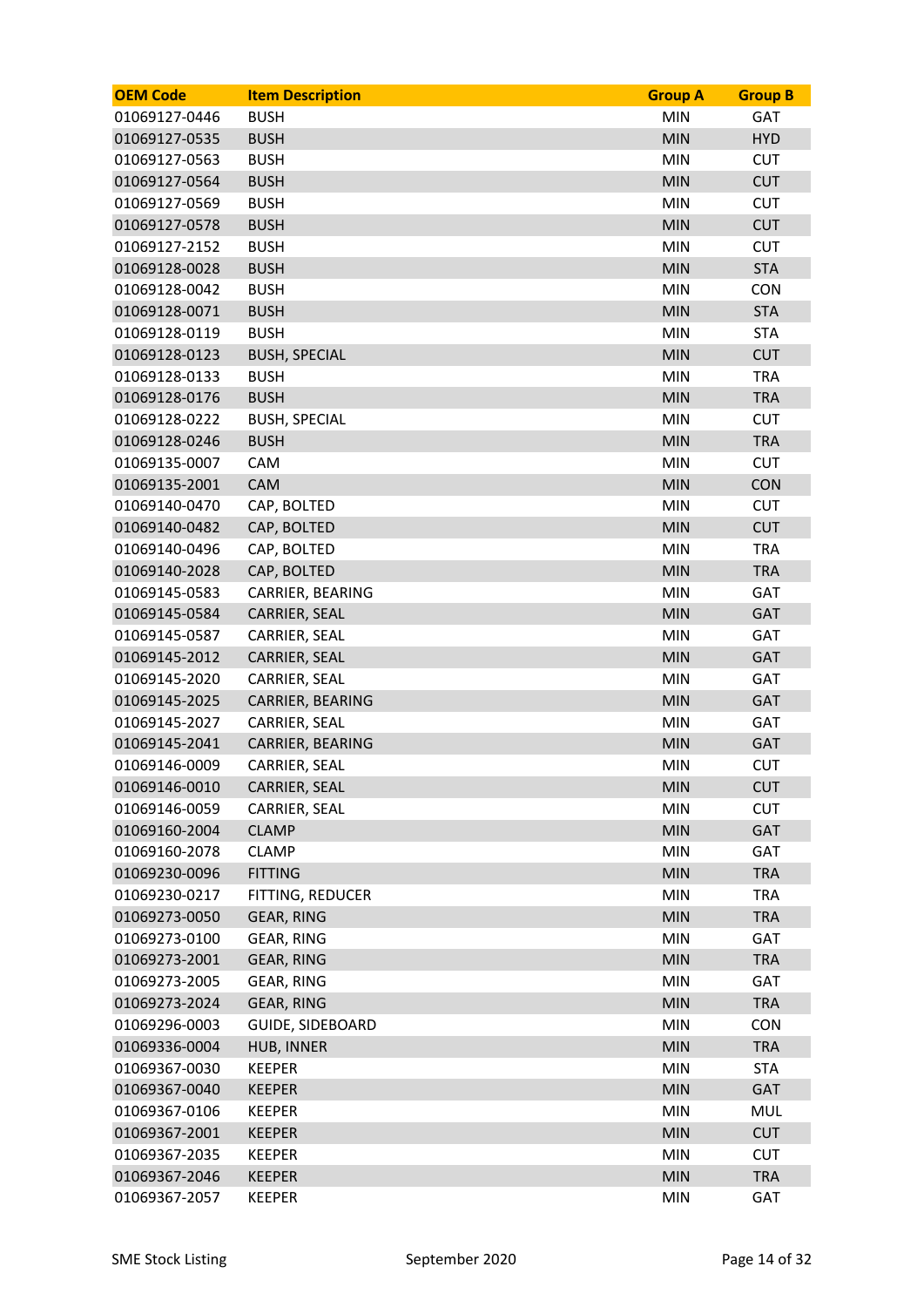| <b>OEM Code</b> | <b>Item Description</b>  | <b>Group A</b> | <b>Group B</b> |
|-----------------|--------------------------|----------------|----------------|
| 01069368-0010   | <b>KEY, SPECIAL</b>      | <b>MIN</b>     | <b>CUT</b>     |
| 01069398-0016   | <b>NUT, ROUND</b>        | <b>MIN</b>     | <b>CUT</b>     |
| 01069427-0067   | PIN, HEADED              | <b>MIN</b>     | <b>CON</b>     |
| 01069427-0293   | PIN, HEADED              | <b>MIN</b>     | <b>GAT</b>     |
| 01069427-2011   | PIN, HEADED              | <b>MIN</b>     | <b>TRA</b>     |
| 01069428-0083   | PIN                      | <b>MIN</b>     | <b>TRA</b>     |
| 01069428-0098   | PIN                      | <b>MIN</b>     | <b>CON</b>     |
| 01069428-0102   | PIN                      | <b>MIN</b>     | <b>CON</b>     |
| 01069432-0095   | PIN                      | <b>MIN</b>     | <b>STA</b>     |
| 01069432-0096   | PIN                      | <b>MIN</b>     | <b>STA</b>     |
| 01069432-0209   | PIN                      | <b>MIN</b>     | <b>STA</b>     |
| 01069432-0271   | PIN                      | <b>MIN</b>     | <b>TRA</b>     |
| 01069432-0334   | PIN                      | <b>MIN</b>     | <b>GAT</b>     |
| 01069432-0401   | PIN                      | <b>MIN</b>     | <b>CUT</b>     |
| 01069432-0513   | PIN                      | <b>MIN</b>     | <b>CUT</b>     |
| 01069432-0563   | PIN                      | <b>MIN</b>     | <b>CUT</b>     |
| 01069432-0574   | PIN                      | <b>MIN</b>     | <b>GAT</b>     |
| 01069432-0576   | PIN                      | <b>MIN</b>     | <b>GAT</b>     |
| 01069432-0691   | PIN                      | <b>MIN</b>     | <b>CON</b>     |
| 01069432-0846   | PIN                      | <b>MIN</b>     | <b>CUT</b>     |
| 01069432-0847   | PIN                      | <b>MIN</b>     | <b>CUT</b>     |
| 01069432-0865   | PIN                      | <b>MIN</b>     | <b>CUT</b>     |
| 01069432-0880   | PIN                      | <b>MIN</b>     | <b>TRA</b>     |
| 01069432-0949   | PIN                      | <b>MIN</b>     | <b>CUT</b>     |
| 01069432-1006   | PIN                      | <b>MIN</b>     | <b>GAT</b>     |
| 01069434-0001   | PIN                      | <b>MIN</b>     | <b>CON</b>     |
| 01069434-0086   | PIN                      | <b>MIN</b>     | <b>GAT</b>     |
| 01069434-0277   | PIN                      | <b>MIN</b>     | GAT            |
| 01069434-0283   | PIN                      | <b>MIN</b>     | <b>CON</b>     |
| 01069434-0299   | <b>PIN</b>               | <b>MIN</b>     | <b>CUT</b>     |
| 01069434-0341   | PIN                      | <b>MIN</b>     | <b>STA</b>     |
| 01069434-0347   | PIN, REACTION            | <b>MIN</b>     | <b>TRA</b>     |
| 01069434-0353   | PIN, WEAR INDICATOR      | <b>MIN</b>     | <b>TRA</b>     |
| 01069434-0375   | PIN                      | <b>MIN</b>     | GAT            |
| 01069434-0376   | PIN                      | <b>MIN</b>     | GAT            |
| 01069434-0391   | PIN                      | <b>MIN</b>     | <b>CON</b>     |
| 01069434-0392   | PIN                      | <b>MIN</b>     | <b>CON</b>     |
| 01069446-0004   | PLATE, CLUTCH            | <b>MIN</b>     | GAT            |
| 01069452-0031   | <b>PLUG</b>              | <b>MIN</b>     | <b>GAT</b>     |
| 01069468-0008   | <b>RETAINER</b>          | <b>MIN</b>     | GAT            |
| 01069468-0054   | <b>RETAINER</b>          | <b>MIN</b>     | <b>CUT</b>     |
| 01069469-0016   | RING, RETAINING          | <b>MIN</b>     | GAT            |
| 01069490-0033   | <b>ROLLER</b>            | <b>MIN</b>     | <b>TRA</b>     |
| 01069490-0035   | <b>ROLLER</b>            | <b>MIN</b>     | <b>TRA</b>     |
| 01069490-2003   | <b>ROLLER</b>            | <b>MIN</b>     | <b>TRA</b>     |
| 01069515-0174   | SEAL, SPECIAL            | <b>MIN</b>     | <b>CUT</b>     |
| 01069515-0207   | SEAL, SPECIAL            | <b>MIN</b>     | <b>CUT</b>     |
| 01069526-0054   | <b>SHAFT</b>             | <b>MIN</b>     | <b>CON</b>     |
| 01069526-2001   | <b>SHAFT</b>             | <b>MIN</b>     | <b>CON</b>     |
| 01069527-0089   | <b>SHAFT, SHOULDERED</b> | <b>MIN</b>     | <b>CUT</b>     |
| 01069527-0121   | SHAFT, SHOULDERED        | <b>MIN</b>     | <b>TRA</b>     |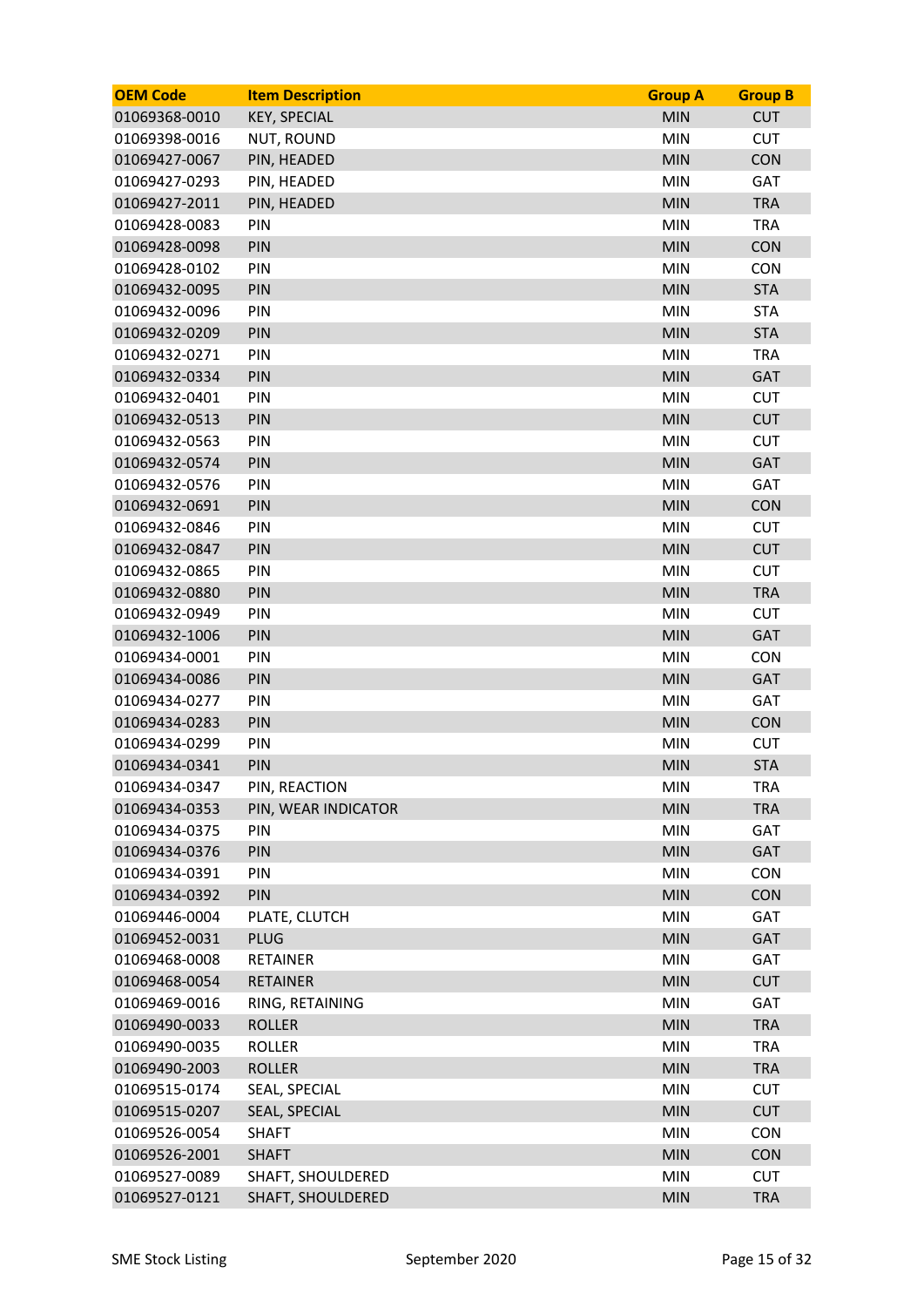| <b>OEM Code</b> | <b>Item Description</b>    | <b>Group A</b> | <b>Group B</b> |
|-----------------|----------------------------|----------------|----------------|
| 01069527-0135   | SHAFT, SHOULDERED          | <b>MIN</b>     | GAT            |
| 01069527-0253   | <b>SHAFT, SHOULDERED</b>   | <b>MIN</b>     | GAT            |
| 01069527-2019   | <b>SHAFT, SHOULDERED</b>   | <b>MIN</b>     | <b>TRA</b>     |
| 01069528-0428   | <b>SHAFT, TORQUE</b>       | <b>MIN</b>     | <b>CUT</b>     |
| 01069528-0467   | <b>SHAFT, RIPPER DRIVE</b> | <b>MIN</b>     | <b>CUT</b>     |
| 01069528-0490   | <b>SHAFT, TORQUE</b>       | <b>MIN</b>     | GAT            |
| 01069528-0513   | <b>SHAFT, TORQUE</b>       | <b>MIN</b>     | GAT            |
| 01069528-2027   | SHAFT, SPLINED             | <b>MIN</b>     | <b>CON</b>     |
| 01069528-2031   | <b>SHAFT, TORQUE</b>       | <b>MIN</b>     | <b>CUT</b>     |
| 01069528-2038   | SHAFT, SPLINED             | <b>MIN</b>     | GAT            |
| 01069528-2053   | <b>SHAFT, TORQUE</b>       | <b>MIN</b>     | <b>CUT</b>     |
| 01069528-2116   | <b>SHAFT, TORQUE</b>       | <b>MIN</b>     | GAT            |
| 01069528-2126   | SHAFT, SPLINED             | <b>MIN</b>     | GAT            |
| 01069528-2184   | SHAFT, SPLINED POLYGON     | <b>MIN</b>     | <b>CUT</b>     |
| 01069528-2198   | <b>SHAFT, TORQUE</b>       | <b>MIN</b>     | <b>CUT</b>     |
| 01069531-0170   | SHIM, .005                 | <b>MIN</b>     | <b>TRA</b>     |
| 01069531-0171   | SHIM, .007                 | <b>MIN</b>     | <b>TRA</b>     |
| 01069531-0172   | SHIM, .020                 | <b>MIN</b>     | <b>TRA</b>     |
| 01069531-0223   | SHIM, ROUND                | <b>MIN</b>     | <b>CUT</b>     |
| 01069531-0224   | SHIM, ROUND                | <b>MIN</b>     | <b>CUT</b>     |
| 01069531-0225   | SHIM, ROUND                | <b>MIN</b>     | <b>CUT</b>     |
| 01069531-0401   | SHIM, ROUND                | <b>MIN</b>     | <b>CUT</b>     |
| 01069531-0402   | SHIM, ROUND                | <b>MIN</b>     | <b>CUT</b>     |
| 01069531-0404   | SHIM, ROUND                | <b>MIN</b>     | <b>CUT</b>     |
| 01069531-0405   | SHIM, ROUND                | <b>MIN</b>     | <b>CUT</b>     |
| 01069531-0406   | SHIM, ROUND                | <b>MIN</b>     | <b>CUT</b>     |
| 01069531-0408   | SHIM, ROUND                | <b>MIN</b>     | <b>CUT</b>     |
| 01069531-0409   | SHIM, ROUND                | <b>MIN</b>     | <b>CUT</b>     |
| 01069531-0410   | SHIM, ROUND                | <b>MIN</b>     | <b>CUT</b>     |
| 01069531-0604   | SHIM, ROUND                | <b>MIN</b>     | <b>CUT</b>     |
| 01069531-0605   | SHIM, ROUND                | <b>MIN</b>     | <b>CUT</b>     |
| 01069531-0606   | SHIM, ROUND                | <b>MIN</b>     | <b>CUT</b>     |
| 01069531-0689   | SHIM, ROUND .005           | <b>MIN</b>     | GAT            |
| 01069531-0698   | SHIM, ROUND .005           | <b>MIN</b>     | GAT            |
| 01069531-0707   | SHIM, ROUND .005           | <b>MIN</b>     | GAT            |
| 01069531-0802   | SHIM, ROUND .005           | <b>MIN</b>     | GAT            |
| 01069531-0803   | SHIM, ROUND .007           | <b>MIN</b>     | GAT            |
| 01069531-0804   | SHIM, ROUND .020           | MIN            | GAT            |
| 01069531-0823   | SHIM, ROUND                | <b>MIN</b>     | <b>CON</b>     |
| 01069531-0824   | SHIM, ROUND                | <b>MIN</b>     | CON            |
| 01069531-0825   | SHIM, ROUND                | <b>MIN</b>     | <b>CON</b>     |
| 01069531-0854   | SHIM, ROUND .005           | <b>MIN</b>     | GAT            |
| 01069531-0855   | SHIM, ROUND .007           | <b>MIN</b>     | <b>GAT</b>     |
| 01069531-0931   | SHIM, ROUND                | MIN            | <b>CUT</b>     |
| 01069531-0932   | SHIM, ROUND                | <b>MIN</b>     | <b>CUT</b>     |
| 01069531-0933   | SHIM, ROUND                | <b>MIN</b>     | <b>CUT</b>     |
| 01069531-0934   | SHIM, ROUND                | <b>MIN</b>     | <b>CUT</b>     |
| 01069531-0935   | SHIM, ROUND                | <b>MIN</b>     | <b>CUT</b>     |
| 01069531-0936   | SHIM, ROUND                | <b>MIN</b>     | <b>CUT</b>     |
| 01069531-0937   | SHIM, ROUND                | MIN            | <b>CUT</b>     |
| 01069532-0131   | SHIM, RECTANGLE            | <b>MIN</b>     | <b>CON</b>     |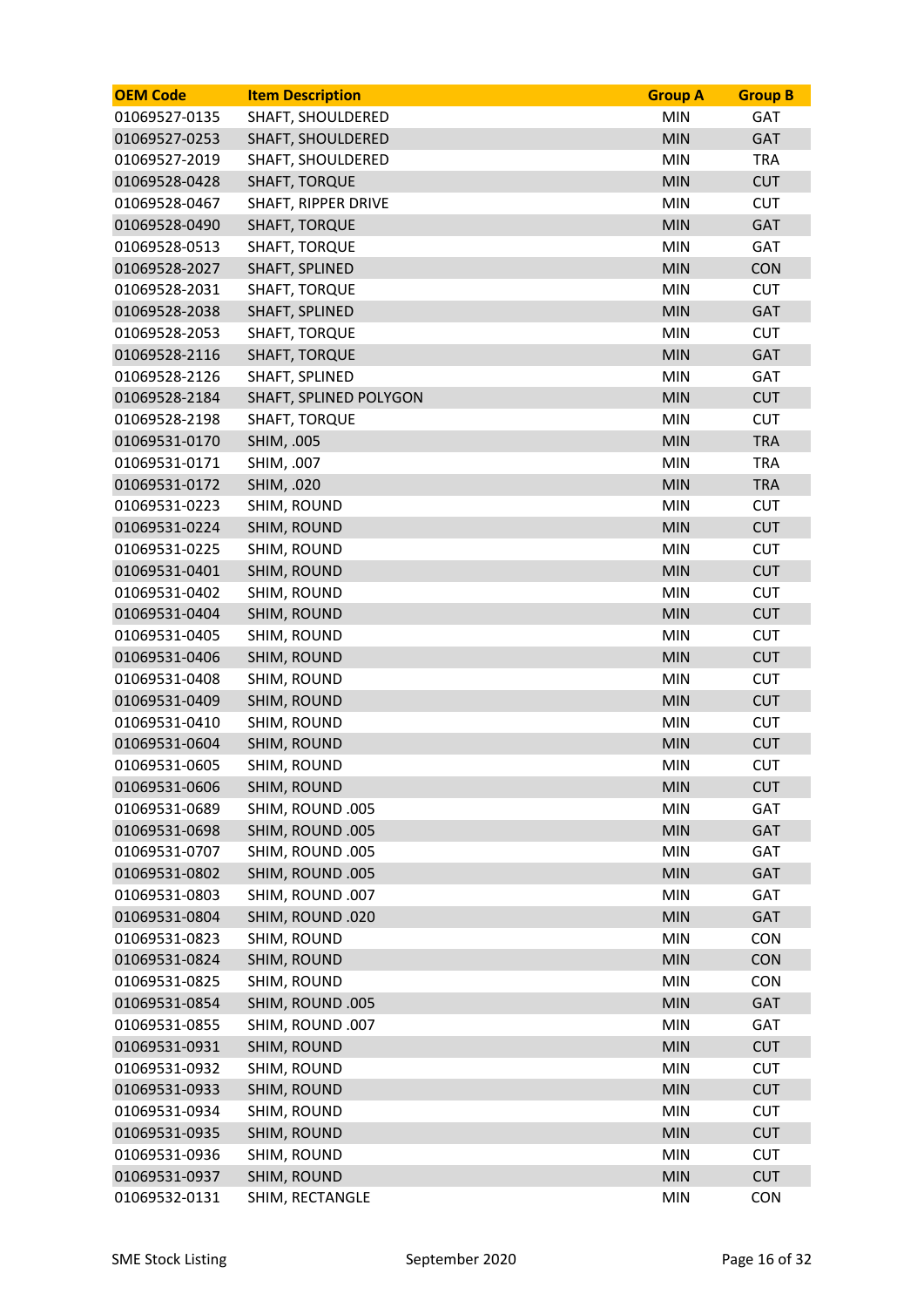| <b>OEM Code</b> | <b>Item Description</b> | <b>Group A</b> | <b>Group B</b> |
|-----------------|-------------------------|----------------|----------------|
| 01069533-0373   | SHIM, 3/16              | <b>MIN</b>     | <b>TRA</b>     |
| 01069533-0374   | SHIM, 1/4               | <b>MIN</b>     | <b>TRA</b>     |
| 01069533-0375   | SHIM, 5/16              | <b>MIN</b>     | <b>TRA</b>     |
| 01069533-0376   | <b>SHIM, 3/8</b>        | <b>MIN</b>     | <b>TRA</b>     |
| 01069533-0377   | <b>SHIM, 5/8</b>        | <b>MIN</b>     | <b>TRA</b>     |
| 01069533-0416   | <b>SHIM</b>             | <b>MIN</b>     | <b>CON</b>     |
| 01069533-0453   | SHIM, 6MM               | <b>MIN</b>     | <b>CON</b>     |
| 01069533-0454   | SHIM, 8MM               | <b>MIN</b>     | <b>CON</b>     |
| 01069533-0455   | SHIM, 13MM              | <b>MIN</b>     | <b>CON</b>     |
| 01069533-0456   | SHIM, 25MM              | <b>MIN</b>     | <b>CON</b>     |
| 01069540-2007   | SHOE, WEAR RH           | <b>MIN</b>     | <b>GAT</b>     |
| 01069540-2008   | SHOE, WEAR LH           | <b>MIN</b>     | <b>GAT</b>     |
| 01069540-2035   | SHOE, WEAR RH           | <b>MIN</b>     | <b>GAT</b>     |
| 01069540-2036   | SHOE, WEAR LH           | <b>MIN</b>     | GAT            |
| 01069540-2037   | SHOE, WEAR RH           | <b>MIN</b>     | <b>GAT</b>     |
| 01069540-2038   | SHOE, WEAR LH           | <b>MIN</b>     | <b>GAT</b>     |
| 01069550-0001   | <b>SLIDE</b>            | <b>MIN</b>     | <b>TRA</b>     |
| 01069561-0010   | PLATE, RETAINER         | <b>MIN</b>     | <b>CON</b>     |
| 01069561-0011   | PLATE, RETAINER         | <b>MIN</b>     | CON            |
| 01069565-0384   | <b>SPACER</b>           | <b>MIN</b>     | <b>TRA</b>     |
| 01069565-0599   | <b>SPACER</b>           | <b>MIN</b>     | <b>CUT</b>     |
| 01069565-0752   | <b>SPACER</b>           | <b>MIN</b>     | GAT            |
| 01069565-0757   | <b>SPACER</b>           | <b>MIN</b>     | <b>GAT</b>     |
| 01069565-0789   | <b>SPACER</b>           | <b>MIN</b>     | <b>TRA</b>     |
| 01069566-0345   | <b>SPACER</b>           | <b>MIN</b>     | <b>GAT</b>     |
| 01069566-0551   | <b>SPACER</b>           | <b>MIN</b>     | <b>CON</b>     |
| 01069585-0090   | <b>SPRING</b>           | <b>MIN</b>     | CON            |
| 01069589-0015   | <b>SPRING</b>           | <b>MIN</b>     | <b>TRA</b>     |
| 01069589-0017   | <b>SPRING</b>           | <b>MIN</b>     | <b>TRA</b>     |
| 01069589-0027   | SPRING, INNER           | <b>MIN</b>     | <b>TRA</b>     |
| 01069600-0202   | SHOE, WEAR              | <b>MIN</b>     | <b>GAT</b>     |
| 01069600-0277   | SHOE, WEAR              | <b>MIN</b>     | GAT            |
| 01069625-0022   | <b>TUBE</b>             | <b>MIN</b>     | <b>CUT</b>     |
| 01069625-0382   | <b>TUBE</b>             | <b>MIN</b>     | <b>CUT</b>     |
| 01069629-0026   | TUBE, PIVOT             | <b>MIN</b>     | CON            |
| 01069629-0086   | TUBE, PIVOT             | <b>MIN</b>     | <b>CON</b>     |
| 01069630-0041   | <b>WASHER</b>           | <b>MIN</b>     | <b>STA</b>     |
| 01069630-0046   | <b>WASHER</b>           | <b>MIN</b>     | <b>CUT</b>     |
| 01069630-0062   | <b>WASHER</b>           | <b>MIN</b>     | <b>TRA</b>     |
| 01069630-0140   | <b>WASHER</b>           | <b>MIN</b>     | <b>TRA</b>     |
| 01069630-0180   | <b>WASHER</b>           | <b>MIN</b>     | <b>TRA</b>     |
| 01069632-0031   | <b>WASHER</b>           | <b>MIN</b>     | <b>TRA</b>     |
| 01069700-0083   | <b>GEAR, SPUR</b>       | <b>MIN</b>     | <b>GAT</b>     |
| 01069700-0090   | <b>GEAR, SPUR</b>       | <b>MIN</b>     | <b>TRA</b>     |
| 01069700-0091   | <b>GEAR, SPUR</b>       | <b>MIN</b>     | <b>TRA</b>     |
| 01069700-0092   | <b>GEAR, SPUR</b>       | <b>MIN</b>     | <b>TRA</b>     |
| 01069701-0023   | <b>GEAR, SPUR</b>       | <b>MIN</b>     | <b>TRA</b>     |
| 01069701-0024   | <b>GEAR, SPUR</b>       | <b>MIN</b>     | <b>TRA</b>     |
| 01069701-0146   | <b>GEAR, SPUR</b>       | <b>MIN</b>     | <b>TRA</b>     |
| 01069701-2058   | <b>GEAR, SPUR</b>       | <b>MIN</b>     | <b>TRA</b>     |
| 01069701-2060   | <b>GEAR, SPUR</b>       | <b>MIN</b>     | <b>TRA</b>     |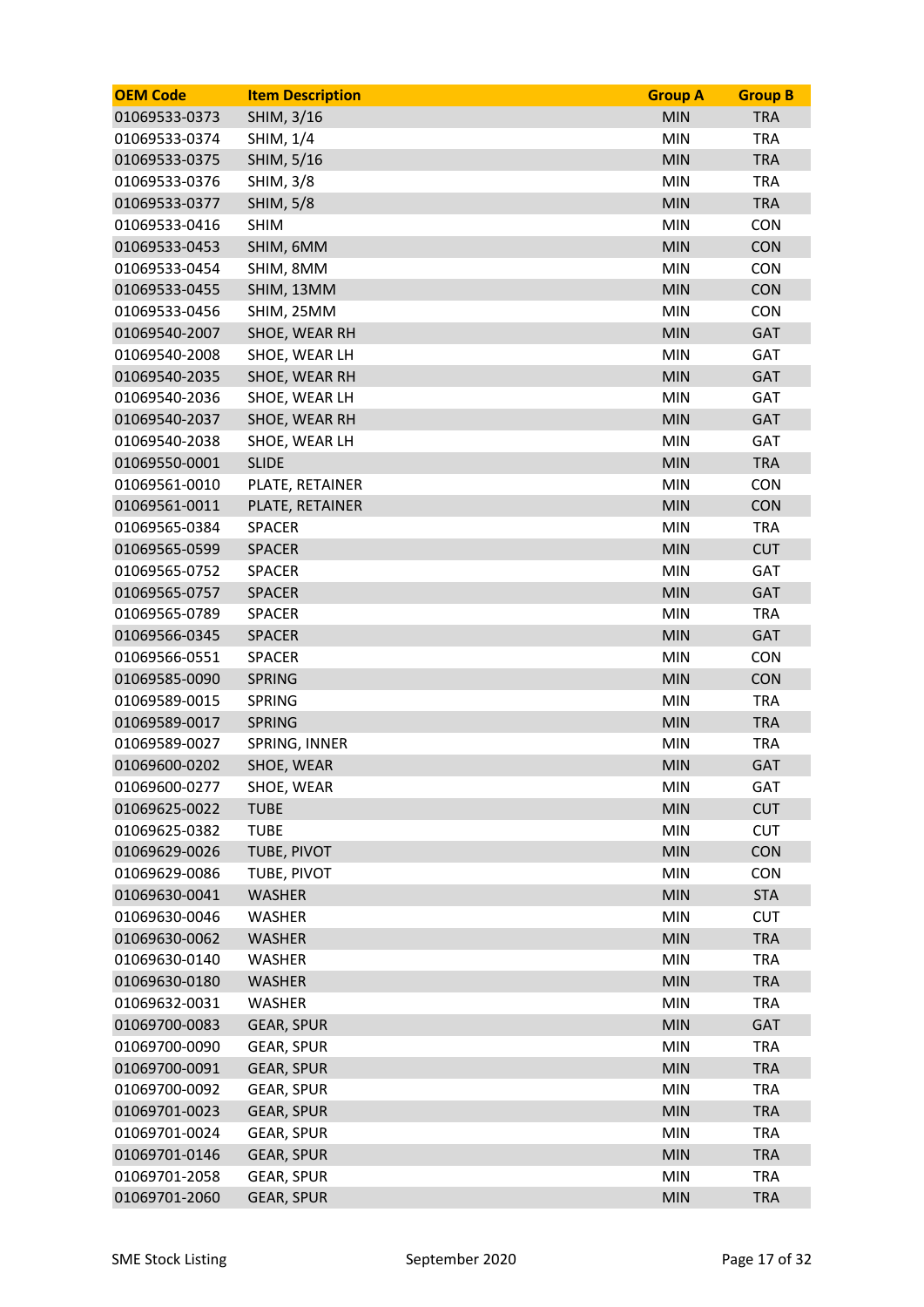| <b>OEM Code</b> | <b>Item Description</b>           | <b>Group A</b> | <b>Group B</b> |
|-----------------|-----------------------------------|----------------|----------------|
| 01069701-2081   | <b>GEAR, SPUR</b>                 | <b>MIN</b>     | <b>TRA</b>     |
| 01069702-0131   | <b>GEAR, SPUR</b>                 | <b>MIN</b>     | GAT            |
| 01069703-0130   | <b>GEAR, SPUR</b>                 | <b>MIN</b>     | <b>TRA</b>     |
| 01069703-2001   | <b>GEAR, SPUR</b>                 | <b>MIN</b>     | <b>TRA</b>     |
| 01069717-0047   | <b>GEAR, SPUR</b>                 | <b>MIN</b>     | <b>TRA</b>     |
| 01069717-0048   | <b>GEAR, SPUR</b>                 | <b>MIN</b>     | <b>TRA</b>     |
| 01069763-0036   | <b>GEAR, BEVEL</b>                | <b>MIN</b>     | GAT            |
| 01069764-0007   | <b>GEAR, BEVEL</b>                | <b>MIN</b>     | <b>TRA</b>     |
| 01069764-0022   | <b>GEAR, BEVEL</b>                | <b>MIN</b>     | <b>TRA</b>     |
| 01069764-0023   | <b>GEAR, BEVEL</b>                | <b>MIN</b>     | <b>TRA</b>     |
| 01069787-0028   | <b>GEAR, BEVEL</b>                | <b>MIN</b>     | GAT            |
| 01069787-0038   | <b>GEAR, RING</b>                 | <b>MIN</b>     | <b>GAT</b>     |
| 01069787-0042   | <b>GEAR, RING</b>                 | <b>MIN</b>     | <b>GAT</b>     |
| 01069821-0145   | <b>SPROCKET</b>                   | <b>MIN</b>     | <b>TRA</b>     |
| 01069832-0052   | <b>SPROCKET</b>                   | <b>MIN</b>     | <b>TRA</b>     |
| 01069838-2001   | <b>SPROCKET</b>                   | <b>MIN</b>     | <b>TRA</b>     |
| 01069850-0112   | SPROCKET, FOOT                    | <b>MIN</b>     | GAT            |
| 01069857-0022   | <b>PISTON</b>                     | <b>MIN</b>     | <b>TRA</b>     |
| 01122785-0002   | <b>COUPLING HALF, SPLINED</b>     | <b>MIN</b>     | <b>HYD</b>     |
| 01190114-0001   | <b>VENTURI</b>                    | <b>MIN</b>     | <b>HYD</b>     |
| 01451299-0000   | CHAIN LINK, ANGLE PAD             | <b>MIN</b>     | <b>TRA</b>     |
| 01451299-0001   | CHAIN LINK, ANGLE PAD             | <b>MIN</b>     | <b>TRA</b>     |
| 01451431-0002   | <b>BUSH</b>                       | <b>MIN</b>     | <b>TRA</b>     |
| 01451432-0000   | PIN, CONNECTING                   | <b>MIN</b>     | <b>TRA</b>     |
| 01451476-0001   | PIN, LOCK                         | <b>MIN</b>     | <b>TRA</b>     |
| 01451645-0000   | <b>CHAIN LINK, ROLLER</b>         | <b>MIN</b>     | <b>CON</b>     |
| 01451898-0000   | <b>CHAIN LINK, ROLLER</b>         | <b>MIN</b>     | <b>CON</b>     |
| 01451898-0001   | <b>CHAIN LINK, ROLLER</b>         | <b>MIN</b>     | <b>CON</b>     |
| 01451919-0000   | PIN, CONNECTING                   | <b>MIN</b>     | <b>TRA</b>     |
| 01452051-0000   | RING, RETAINING                   | <b>MIN</b>     | <b>CON</b>     |
| 01452051-0001   | RING, RETAINING                   | <b>MIN</b>     | <b>CON</b>     |
| 01452053-0000   | PIN, CONNECTING                   | <b>MIN</b>     | <b>TRA</b>     |
| 01452124-0002   | PICK SLEEVE, J30                  | <b>MIN</b>     | <b>CUT</b>     |
| 01452124-0082   | PICK SLEEVE, J35                  | <b>MIN</b>     | <b>CUT</b>     |
| 01561839-0006   | <b>GAUGE, SIGHT</b>               | <b>MIN</b>     | <b>HYD</b>     |
| 01562239-0016   | <b>SLIDE</b>                      | <b>MIN</b>     | <b>TRA</b>     |
| 01564315-0009   | <b>CLAMP</b>                      | MIN            | GAT            |
| 01564315-0010   | SHAFT, SPLINED                    | <b>MIN</b>     | <b>GAT</b>     |
| 01564435-0006   | CARRIER, SEAL                     | <b>MIN</b>     | <b>CUT</b>     |
| 01564935-0005   | <b>KEEPER</b>                     | <b>MIN</b>     | <b>CUT</b>     |
| 01565639-0000   | <b>RING</b>                       | <b>MIN</b>     | <b>TRA</b>     |
| 01565673-2374   | PLATE, SPACER                     | <b>MIN</b>     | <b>CUT</b>     |
| 01565677-0002   | HUB, OUTER                        | <b>MIN</b>     | <b>TRA</b>     |
| 01565677-0003   | HUB, INNER                        | <b>MIN</b>     | <b>TRA</b>     |
| 01565677-0019   | HUB, OUTER                        | <b>MIN</b>     | <b>TRA</b>     |
| 01565677-2020   | <b>HUB, OUTER</b>                 | <b>MIN</b>     | <b>TRA</b>     |
| 01565722-0000   | CARRIER, SEAL                     | <b>MIN</b>     | <b>CUT</b>     |
| 01565981-0005   | <b>PISTON</b>                     | <b>MIN</b>     | <b>TRA</b>     |
| 01565996-2761   | <b>CLEVIS, GATHERING CYLINDER</b> | <b>MIN</b>     | <b>GAT</b>     |
| 01566475-0004   | ROLLER ASSEMBLY, TAIL             | <b>MIN</b>     | <b>CON</b>     |
| 01566799-0000   | ROLLER ASSEMBLY, TAIL             | MIN            | <b>CON</b>     |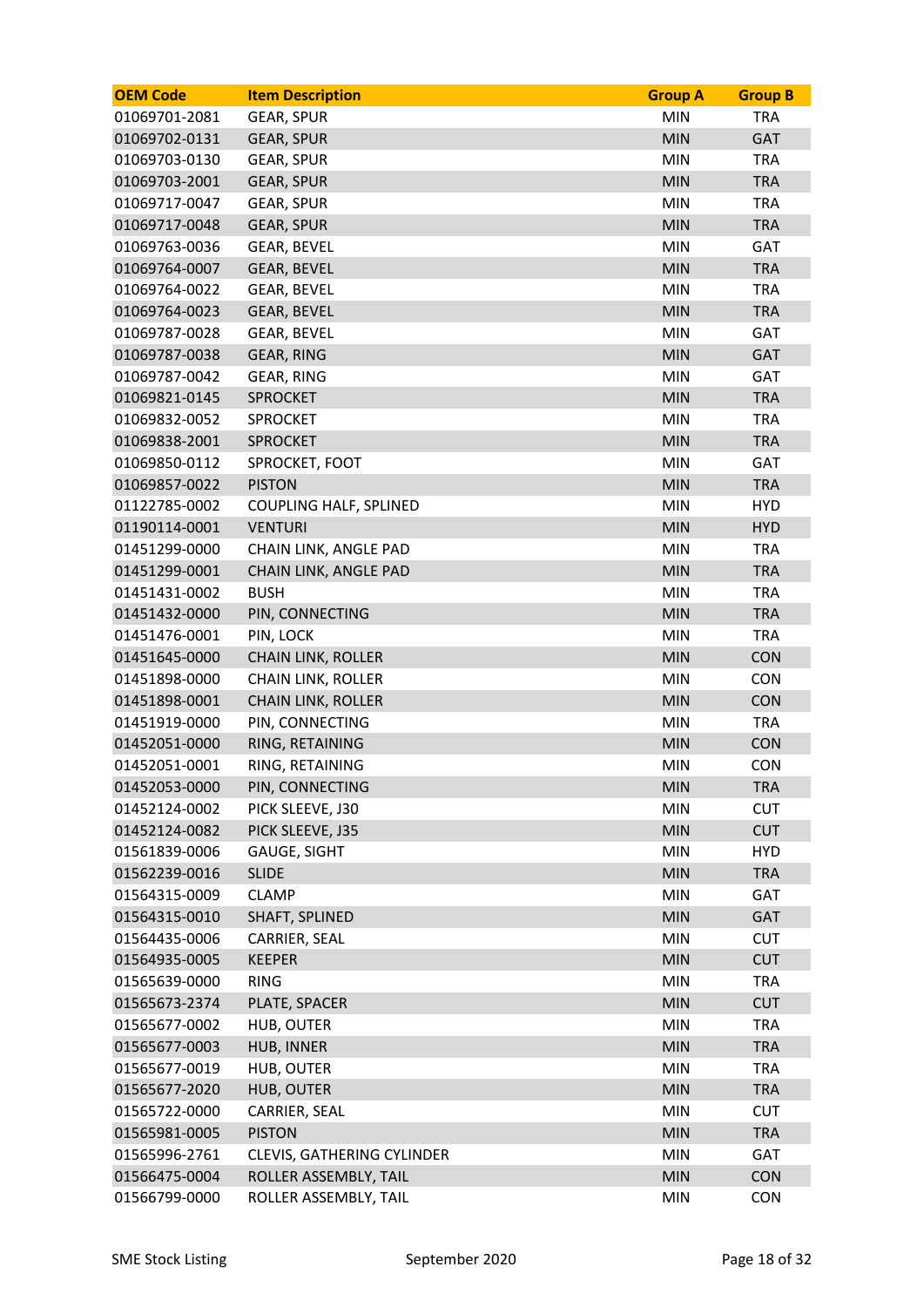| <b>OEM Code</b> | <b>Item Description</b>   | <b>Group A</b> | <b>Group B</b> |
|-----------------|---------------------------|----------------|----------------|
| 01567191-0077A  | VALVE, WATER LIMITING     | <b>MIN</b>     | <b>WAT</b>     |
| 01567208-0000   | ELEMENT, COUPLING         | <b>MIN</b>     | <b>HYD</b>     |
| 01567326-2003   | ARM, GATHERING RH         | <b>MIN</b>     | <b>GAT</b>     |
| 01567326-2004   | ARM, GATHERING LH         | <b>MIN</b>     | <b>GAT</b>     |
| 01567433-0053   | PLATE, SEPERATOR          | <b>MIN</b>     | <b>CUT</b>     |
| 01567598-0000   | CUP, SPRING               | <b>MIN</b>     | <b>CUT</b>     |
| 01638252-0076   | CONTACTOR, VACUUM 160A    | <b>MIN</b>     | <b>ELE</b>     |
| 01638533-0001   | SPACER, PILOT VALVE       | <b>MIN</b>     | <b>HYD</b>     |
| 01700480-0000   | <b>BUSH</b>               | <b>MIN</b>     | <b>CUT</b>     |
| 01701435-0000   | RING, WEAR                | <b>MIN</b>     | <b>CUT</b>     |
| 01727025-0034   | PIN                       | <b>MIN</b>     | <b>CON</b>     |
| 01727025-0035   | PIN                       | <b>MIN</b>     | <b>CON</b>     |
| 01750725-0000   | <b>PICK, J30</b>          | <b>MIN</b>     | <b>CUT</b>     |
| 01753311-0000   | <b>BUSH</b>               | <b>MIN</b>     | <b>CUT</b>     |
| 01753312-0000   | <b>BUSH</b>               | <b>MIN</b>     | <b>CUT</b>     |
| 01753314-0000   | <b>BUSH</b>               | <b>MIN</b>     | <b>CUT</b>     |
| 01754514-0000   | <b>CARRIER, SEAL</b>      | <b>MIN</b>     | <b>CUT</b>     |
| 01754839-0000   | <b>VALVE, PRIORITY</b>    | <b>MIN</b>     | <b>HYD</b>     |
| 01756328-0001   | CARRIER, SEAL             | <b>MIN</b>     | <b>CUT</b>     |
| 01756328-0002   | CARRIER, SEAL             | <b>MIN</b>     | <b>CUT</b>     |
| 01758000-0050   | RETAINER, GEAR            | <b>MIN</b>     | <b>GAT</b>     |
| 01758024-0003   | CHAIN LINK, EAST WEST     | <b>MIN</b>     | <b>GAT</b>     |
| 01758025-0000   | PIN, CONNECTING           | <b>MIN</b>     | <b>GAT</b>     |
| 01758035-0000   | <b>PIN</b>                | <b>MIN</b>     | GAT            |
| 01758040-0018   | <b>BUSH</b>               | <b>MIN</b>     | <b>GAT</b>     |
| 01758042-0000   | SHAFT, TORQUE             | <b>MIN</b>     | <b>CUT</b>     |
| 01758042-0004   | PIN                       | <b>MIN</b>     | GAT            |
| 01758042-0023   | <b>BUSH</b>               | <b>MIN</b>     | GAT            |
| 01758042-0081   | <b>BUSH</b>               | <b>MIN</b>     | <b>GAT</b>     |
| 01758042-0085   | <b>GEAR, DRIVE</b>        | <b>MIN</b>     | <b>GAT</b>     |
| 01758042-0087   | <b>GEAR, PINION BEVEL</b> | <b>MIN</b>     | GAT            |
| 01758042-0089   | <b>GEAR</b>               | <b>MIN</b>     | GAT            |
| 01758042-0101   | <b>GEAR</b>               | <b>MIN</b>     | GAT            |
| 01758042-0141   | PIN                       | <b>MIN</b>     | <b>CUT</b>     |
| 01758042-0144   | PIN                       | <b>MIN</b>     | <b>GAT</b>     |
| 01758042-0145   | <b>KEEPER</b>             | <b>MIN</b>     | GAT            |
| 01758042-0215   | PIN                       | <b>MIN</b>     | <b>CUT</b>     |
| 01758042-0216   | PIN                       | <b>MIN</b>     | <b>CUT</b>     |
| 01758042-0217   | PIN                       | <b>MIN</b>     | <b>CUT</b>     |
| 01758042-0238   | PIN                       | <b>MIN</b>     | <b>CON</b>     |
| 01758043-0004   | <b>BUSH</b>               | <b>MIN</b>     | <b>HYD</b>     |
| 01758043-0007   | <b>CONNECTOR</b>          | <b>MIN</b>     | <b>CUT</b>     |
| 01758044-0095   | RING, STOP                | <b>MIN</b>     | <b>CUT</b>     |
| 01758044-0147   | <b>SPACER</b>             | <b>MIN</b>     | <b>CUT</b>     |
| 01758044-0148   | CAP, BOLTED               | <b>MIN</b>     | <b>CUT</b>     |
| 01758044-0471   | PLATE, KEEPER             | <b>MIN</b>     | <b>CON</b>     |
| 01758044-0472   | <b>LOCATOR</b>            | <b>MIN</b>     | <b>CON</b>     |
| 01758044-0615   | <b>SPACER</b>             | <b>MIN</b>     | GAT            |
| 01758044-0617   | <b>SPACER</b>             | <b>MIN</b>     | GAT            |
| 01758046-0056   | HOLD DOWN, CHAIN RH       | <b>MIN</b>     | <b>CON</b>     |
| 01758046-0057   | HOLD DOWN, CHAIN LH       | <b>MIN</b>     | <b>CON</b>     |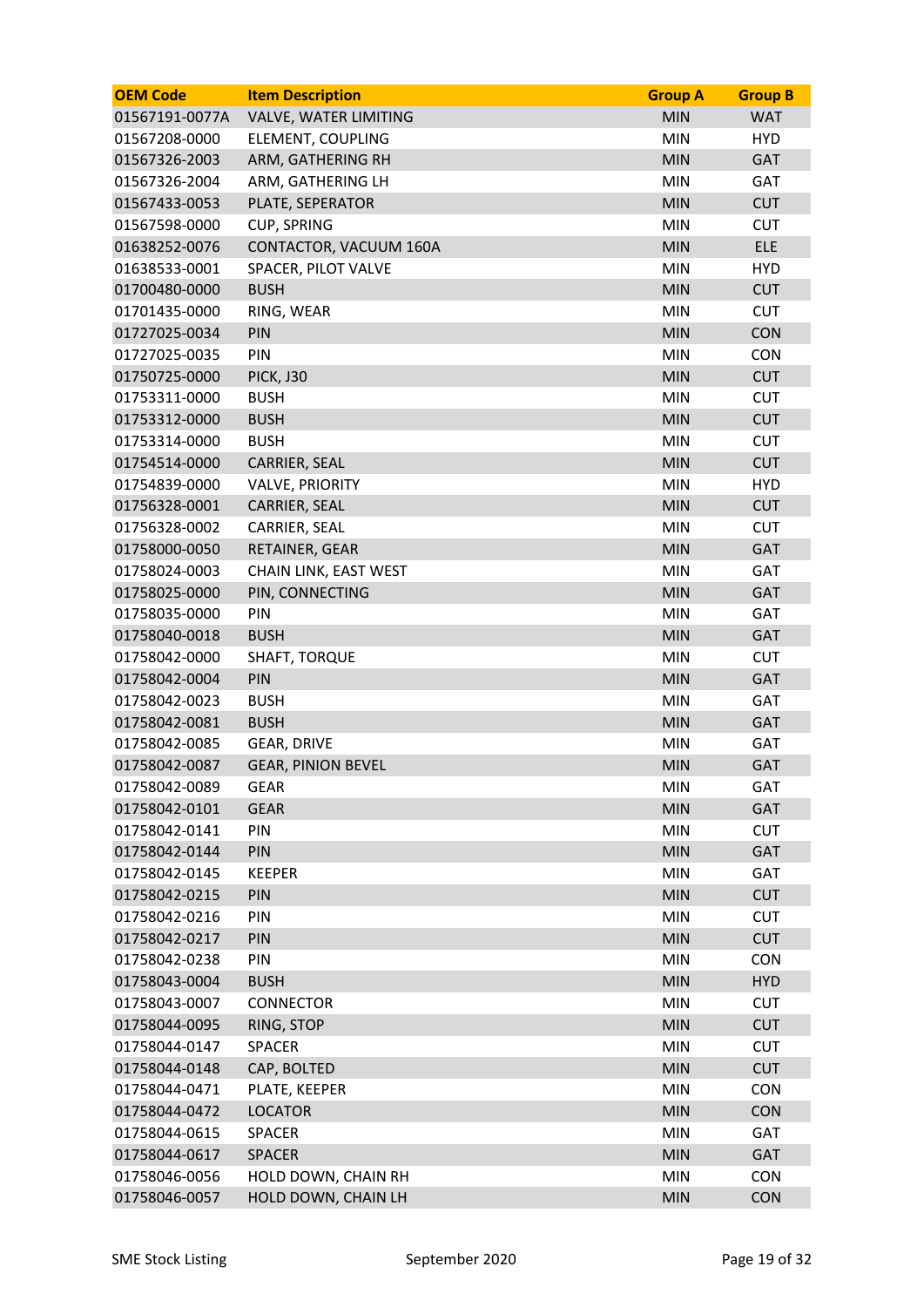| COUPLING, SPLINED<br><b>MIN</b><br><b>CON</b><br>01758059-0001<br>01758059-0004<br><b>RETAINER</b><br><b>MIN</b><br><b>CON</b><br><b>MIN</b><br>01758059-0005<br><b>COVER</b><br><b>CON</b><br>01758059-0008<br><b>GEAR, SPUR</b><br><b>MIN</b><br><b>CON</b><br><b>CON</b><br>01758059-0009<br><b>WASHER</b><br><b>MIN</b><br>01758059-0010<br><b>MIN</b><br><b>CON</b><br><b>SPACER</b><br><b>MIN</b><br><b>CON</b><br>01758059-0014<br><b>WASHER</b><br><b>CON</b><br>01758059-0016<br><b>SHIM</b><br><b>MIN</b><br>01758059-0017<br><b>MIN</b><br><b>SHIM</b><br><b>CON</b><br>CON<br>01758059-0018<br><b>SHIM</b><br><b>MIN</b><br><b>SHIM</b><br><b>MIN</b><br><b>CON</b><br>01758059-0019<br>01758059-0020<br><b>SHIM</b><br><b>MIN</b><br><b>CON</b><br>01758059-0021<br><b>SHIM</b><br><b>MIN</b><br><b>CON</b><br><b>CON</b><br>01758059-0056<br>PIN, MOUNTING<br><b>MIN</b><br><b>CON</b><br>01758059-0058<br><b>BUSH, BRONZE</b><br><b>MIN</b><br>CON<br>01758059-0060<br>PIN, HEADED<br><b>MIN</b><br><b>MIN</b><br><b>CON</b><br>01758059-0061<br><b>BUSH</b><br><b>MIN</b><br><b>CON</b><br>01758059-0062<br>PIN<br><b>CON</b><br>01758059-0063<br><b>BUSH, BRONZE</b><br><b>MIN</b><br><b>MIN</b><br><b>CON</b><br>01758059-0064<br>PLATE, RETAINER<br>01758059-0065<br>SIDEBOARD, SPRING<br><b>MIN</b><br><b>CON</b><br>03045090-0002<br><b>HYD</b><br><b>VALVE, RELIEF</b><br><b>MIN</b><br><b>MIN</b><br><b>HYD</b><br>03045090-0003<br><b>VALVE, RELIEF</b><br>03061761-0006<br>RETAINER, PLATE<br><b>MIN</b><br><b>CON</b><br><b>MIN</b><br>03061762-0006<br>PIN, CONNECTING<br><b>CON</b><br><b>MIN</b><br><b>GAT</b><br>03069145-0586<br>CARRIER, SEAL<br>03069230-0216<br><b>FITTING</b><br><b>MIN</b><br><b>TRA</b><br>03069230-0350<br><b>MUL</b><br>FITTING, HYDRAULIC<br><b>MIN</b><br><b>MIN</b><br><b>CON</b><br>03069427-0294<br>PIN, CONNECTING<br>03069533-0370<br>RETAINER, SHIM<br><b>MIN</b><br><b>TRA</b><br>03069589-0016<br><b>SPRING ASSEMBLY</b><br><b>MIN</b><br><b>CON</b><br><b>GEAR, BEVEL POLYGON</b><br><b>CUT</b><br>03069762-0046<br><b>MIN</b><br>03069763-0033<br><b>GEAR, BEVEL INPUT</b><br><b>MIN</b><br>GAT<br><b>MIN</b><br><b>GAT</b><br><b>GEAR, CLUSTER</b><br>03069805-0026<br><b>MIN</b><br><b>CON</b><br>03069841-0004<br><b>SPROCKET</b><br>03069850-0139<br>SHAFT, FOOT<br><b>MIN</b><br>GAT<br>03069850-0140<br><b>MIN</b><br>GAT<br>SHAFT, FOOT<br>03069850-2001A<br><b>MIN</b><br><b>GAT</b><br>SHAFT, FOOT<br><b>WAT</b><br>03069867-0010<br><b>METER, FLOW WATER</b><br><b>MIN</b><br><b>MIN</b><br><b>CUT</b><br>03452124-0022<br>PICK BLOCK ASSEMBLY, J30<br>03452124-0042<br>PICK BLOCK ASSEMBLY, J35<br><b>MIN</b><br><b>CUT</b><br><b>MIN</b><br><b>TRA</b><br>03567690-0002<br><b>DISC PACK</b><br>05012212-0002<br>CHAIN LINK, FLIGHT 36 3/8" 3 1/4"<br><b>MIN</b><br><b>CON</b><br>05012235-0000<br>CHAIN LINK, CONNECTING<br><b>CON</b><br><b>MIN</b><br><b>MIN</b><br><b>CON</b><br>05012260-0000<br>CHAIN LINK, CONNECTING<br>PLATE, KEEPER<br><b>MIN</b><br><b>MUL</b><br>N606001442560 | <b>OEM Code</b> | <b>Item Description</b> | <b>Group A</b> | <b>Group B</b> |
|--------------------------------------------------------------------------------------------------------------------------------------------------------------------------------------------------------------------------------------------------------------------------------------------------------------------------------------------------------------------------------------------------------------------------------------------------------------------------------------------------------------------------------------------------------------------------------------------------------------------------------------------------------------------------------------------------------------------------------------------------------------------------------------------------------------------------------------------------------------------------------------------------------------------------------------------------------------------------------------------------------------------------------------------------------------------------------------------------------------------------------------------------------------------------------------------------------------------------------------------------------------------------------------------------------------------------------------------------------------------------------------------------------------------------------------------------------------------------------------------------------------------------------------------------------------------------------------------------------------------------------------------------------------------------------------------------------------------------------------------------------------------------------------------------------------------------------------------------------------------------------------------------------------------------------------------------------------------------------------------------------------------------------------------------------------------------------------------------------------------------------------------------------------------------------------------------------------------------------------------------------------------------------------------------------------------------------------------------------------------------------------------------------------------------------------------------------------------------------------------------------------------------------------------------------------------------------------------------------------------------------------------------------------------------------------------------------------------------------------------------------------------------------------------------------------------------------------------------------------------------------------------------------------------------------------------------------------------------------------------------------------------------------------------------------------------------|-----------------|-------------------------|----------------|----------------|
|                                                                                                                                                                                                                                                                                                                                                                                                                                                                                                                                                                                                                                                                                                                                                                                                                                                                                                                                                                                                                                                                                                                                                                                                                                                                                                                                                                                                                                                                                                                                                                                                                                                                                                                                                                                                                                                                                                                                                                                                                                                                                                                                                                                                                                                                                                                                                                                                                                                                                                                                                                                                                                                                                                                                                                                                                                                                                                                                                                                                                                                                          |                 |                         |                |                |
|                                                                                                                                                                                                                                                                                                                                                                                                                                                                                                                                                                                                                                                                                                                                                                                                                                                                                                                                                                                                                                                                                                                                                                                                                                                                                                                                                                                                                                                                                                                                                                                                                                                                                                                                                                                                                                                                                                                                                                                                                                                                                                                                                                                                                                                                                                                                                                                                                                                                                                                                                                                                                                                                                                                                                                                                                                                                                                                                                                                                                                                                          |                 |                         |                |                |
|                                                                                                                                                                                                                                                                                                                                                                                                                                                                                                                                                                                                                                                                                                                                                                                                                                                                                                                                                                                                                                                                                                                                                                                                                                                                                                                                                                                                                                                                                                                                                                                                                                                                                                                                                                                                                                                                                                                                                                                                                                                                                                                                                                                                                                                                                                                                                                                                                                                                                                                                                                                                                                                                                                                                                                                                                                                                                                                                                                                                                                                                          |                 |                         |                |                |
|                                                                                                                                                                                                                                                                                                                                                                                                                                                                                                                                                                                                                                                                                                                                                                                                                                                                                                                                                                                                                                                                                                                                                                                                                                                                                                                                                                                                                                                                                                                                                                                                                                                                                                                                                                                                                                                                                                                                                                                                                                                                                                                                                                                                                                                                                                                                                                                                                                                                                                                                                                                                                                                                                                                                                                                                                                                                                                                                                                                                                                                                          |                 |                         |                |                |
|                                                                                                                                                                                                                                                                                                                                                                                                                                                                                                                                                                                                                                                                                                                                                                                                                                                                                                                                                                                                                                                                                                                                                                                                                                                                                                                                                                                                                                                                                                                                                                                                                                                                                                                                                                                                                                                                                                                                                                                                                                                                                                                                                                                                                                                                                                                                                                                                                                                                                                                                                                                                                                                                                                                                                                                                                                                                                                                                                                                                                                                                          |                 |                         |                |                |
|                                                                                                                                                                                                                                                                                                                                                                                                                                                                                                                                                                                                                                                                                                                                                                                                                                                                                                                                                                                                                                                                                                                                                                                                                                                                                                                                                                                                                                                                                                                                                                                                                                                                                                                                                                                                                                                                                                                                                                                                                                                                                                                                                                                                                                                                                                                                                                                                                                                                                                                                                                                                                                                                                                                                                                                                                                                                                                                                                                                                                                                                          |                 |                         |                |                |
|                                                                                                                                                                                                                                                                                                                                                                                                                                                                                                                                                                                                                                                                                                                                                                                                                                                                                                                                                                                                                                                                                                                                                                                                                                                                                                                                                                                                                                                                                                                                                                                                                                                                                                                                                                                                                                                                                                                                                                                                                                                                                                                                                                                                                                                                                                                                                                                                                                                                                                                                                                                                                                                                                                                                                                                                                                                                                                                                                                                                                                                                          |                 |                         |                |                |
|                                                                                                                                                                                                                                                                                                                                                                                                                                                                                                                                                                                                                                                                                                                                                                                                                                                                                                                                                                                                                                                                                                                                                                                                                                                                                                                                                                                                                                                                                                                                                                                                                                                                                                                                                                                                                                                                                                                                                                                                                                                                                                                                                                                                                                                                                                                                                                                                                                                                                                                                                                                                                                                                                                                                                                                                                                                                                                                                                                                                                                                                          |                 |                         |                |                |
|                                                                                                                                                                                                                                                                                                                                                                                                                                                                                                                                                                                                                                                                                                                                                                                                                                                                                                                                                                                                                                                                                                                                                                                                                                                                                                                                                                                                                                                                                                                                                                                                                                                                                                                                                                                                                                                                                                                                                                                                                                                                                                                                                                                                                                                                                                                                                                                                                                                                                                                                                                                                                                                                                                                                                                                                                                                                                                                                                                                                                                                                          |                 |                         |                |                |
|                                                                                                                                                                                                                                                                                                                                                                                                                                                                                                                                                                                                                                                                                                                                                                                                                                                                                                                                                                                                                                                                                                                                                                                                                                                                                                                                                                                                                                                                                                                                                                                                                                                                                                                                                                                                                                                                                                                                                                                                                                                                                                                                                                                                                                                                                                                                                                                                                                                                                                                                                                                                                                                                                                                                                                                                                                                                                                                                                                                                                                                                          |                 |                         |                |                |
|                                                                                                                                                                                                                                                                                                                                                                                                                                                                                                                                                                                                                                                                                                                                                                                                                                                                                                                                                                                                                                                                                                                                                                                                                                                                                                                                                                                                                                                                                                                                                                                                                                                                                                                                                                                                                                                                                                                                                                                                                                                                                                                                                                                                                                                                                                                                                                                                                                                                                                                                                                                                                                                                                                                                                                                                                                                                                                                                                                                                                                                                          |                 |                         |                |                |
|                                                                                                                                                                                                                                                                                                                                                                                                                                                                                                                                                                                                                                                                                                                                                                                                                                                                                                                                                                                                                                                                                                                                                                                                                                                                                                                                                                                                                                                                                                                                                                                                                                                                                                                                                                                                                                                                                                                                                                                                                                                                                                                                                                                                                                                                                                                                                                                                                                                                                                                                                                                                                                                                                                                                                                                                                                                                                                                                                                                                                                                                          |                 |                         |                |                |
|                                                                                                                                                                                                                                                                                                                                                                                                                                                                                                                                                                                                                                                                                                                                                                                                                                                                                                                                                                                                                                                                                                                                                                                                                                                                                                                                                                                                                                                                                                                                                                                                                                                                                                                                                                                                                                                                                                                                                                                                                                                                                                                                                                                                                                                                                                                                                                                                                                                                                                                                                                                                                                                                                                                                                                                                                                                                                                                                                                                                                                                                          |                 |                         |                |                |
|                                                                                                                                                                                                                                                                                                                                                                                                                                                                                                                                                                                                                                                                                                                                                                                                                                                                                                                                                                                                                                                                                                                                                                                                                                                                                                                                                                                                                                                                                                                                                                                                                                                                                                                                                                                                                                                                                                                                                                                                                                                                                                                                                                                                                                                                                                                                                                                                                                                                                                                                                                                                                                                                                                                                                                                                                                                                                                                                                                                                                                                                          |                 |                         |                |                |
|                                                                                                                                                                                                                                                                                                                                                                                                                                                                                                                                                                                                                                                                                                                                                                                                                                                                                                                                                                                                                                                                                                                                                                                                                                                                                                                                                                                                                                                                                                                                                                                                                                                                                                                                                                                                                                                                                                                                                                                                                                                                                                                                                                                                                                                                                                                                                                                                                                                                                                                                                                                                                                                                                                                                                                                                                                                                                                                                                                                                                                                                          |                 |                         |                |                |
|                                                                                                                                                                                                                                                                                                                                                                                                                                                                                                                                                                                                                                                                                                                                                                                                                                                                                                                                                                                                                                                                                                                                                                                                                                                                                                                                                                                                                                                                                                                                                                                                                                                                                                                                                                                                                                                                                                                                                                                                                                                                                                                                                                                                                                                                                                                                                                                                                                                                                                                                                                                                                                                                                                                                                                                                                                                                                                                                                                                                                                                                          |                 |                         |                |                |
|                                                                                                                                                                                                                                                                                                                                                                                                                                                                                                                                                                                                                                                                                                                                                                                                                                                                                                                                                                                                                                                                                                                                                                                                                                                                                                                                                                                                                                                                                                                                                                                                                                                                                                                                                                                                                                                                                                                                                                                                                                                                                                                                                                                                                                                                                                                                                                                                                                                                                                                                                                                                                                                                                                                                                                                                                                                                                                                                                                                                                                                                          |                 |                         |                |                |
|                                                                                                                                                                                                                                                                                                                                                                                                                                                                                                                                                                                                                                                                                                                                                                                                                                                                                                                                                                                                                                                                                                                                                                                                                                                                                                                                                                                                                                                                                                                                                                                                                                                                                                                                                                                                                                                                                                                                                                                                                                                                                                                                                                                                                                                                                                                                                                                                                                                                                                                                                                                                                                                                                                                                                                                                                                                                                                                                                                                                                                                                          |                 |                         |                |                |
|                                                                                                                                                                                                                                                                                                                                                                                                                                                                                                                                                                                                                                                                                                                                                                                                                                                                                                                                                                                                                                                                                                                                                                                                                                                                                                                                                                                                                                                                                                                                                                                                                                                                                                                                                                                                                                                                                                                                                                                                                                                                                                                                                                                                                                                                                                                                                                                                                                                                                                                                                                                                                                                                                                                                                                                                                                                                                                                                                                                                                                                                          |                 |                         |                |                |
|                                                                                                                                                                                                                                                                                                                                                                                                                                                                                                                                                                                                                                                                                                                                                                                                                                                                                                                                                                                                                                                                                                                                                                                                                                                                                                                                                                                                                                                                                                                                                                                                                                                                                                                                                                                                                                                                                                                                                                                                                                                                                                                                                                                                                                                                                                                                                                                                                                                                                                                                                                                                                                                                                                                                                                                                                                                                                                                                                                                                                                                                          |                 |                         |                |                |
|                                                                                                                                                                                                                                                                                                                                                                                                                                                                                                                                                                                                                                                                                                                                                                                                                                                                                                                                                                                                                                                                                                                                                                                                                                                                                                                                                                                                                                                                                                                                                                                                                                                                                                                                                                                                                                                                                                                                                                                                                                                                                                                                                                                                                                                                                                                                                                                                                                                                                                                                                                                                                                                                                                                                                                                                                                                                                                                                                                                                                                                                          |                 |                         |                |                |
|                                                                                                                                                                                                                                                                                                                                                                                                                                                                                                                                                                                                                                                                                                                                                                                                                                                                                                                                                                                                                                                                                                                                                                                                                                                                                                                                                                                                                                                                                                                                                                                                                                                                                                                                                                                                                                                                                                                                                                                                                                                                                                                                                                                                                                                                                                                                                                                                                                                                                                                                                                                                                                                                                                                                                                                                                                                                                                                                                                                                                                                                          |                 |                         |                |                |
|                                                                                                                                                                                                                                                                                                                                                                                                                                                                                                                                                                                                                                                                                                                                                                                                                                                                                                                                                                                                                                                                                                                                                                                                                                                                                                                                                                                                                                                                                                                                                                                                                                                                                                                                                                                                                                                                                                                                                                                                                                                                                                                                                                                                                                                                                                                                                                                                                                                                                                                                                                                                                                                                                                                                                                                                                                                                                                                                                                                                                                                                          |                 |                         |                |                |
|                                                                                                                                                                                                                                                                                                                                                                                                                                                                                                                                                                                                                                                                                                                                                                                                                                                                                                                                                                                                                                                                                                                                                                                                                                                                                                                                                                                                                                                                                                                                                                                                                                                                                                                                                                                                                                                                                                                                                                                                                                                                                                                                                                                                                                                                                                                                                                                                                                                                                                                                                                                                                                                                                                                                                                                                                                                                                                                                                                                                                                                                          |                 |                         |                |                |
|                                                                                                                                                                                                                                                                                                                                                                                                                                                                                                                                                                                                                                                                                                                                                                                                                                                                                                                                                                                                                                                                                                                                                                                                                                                                                                                                                                                                                                                                                                                                                                                                                                                                                                                                                                                                                                                                                                                                                                                                                                                                                                                                                                                                                                                                                                                                                                                                                                                                                                                                                                                                                                                                                                                                                                                                                                                                                                                                                                                                                                                                          |                 |                         |                |                |
|                                                                                                                                                                                                                                                                                                                                                                                                                                                                                                                                                                                                                                                                                                                                                                                                                                                                                                                                                                                                                                                                                                                                                                                                                                                                                                                                                                                                                                                                                                                                                                                                                                                                                                                                                                                                                                                                                                                                                                                                                                                                                                                                                                                                                                                                                                                                                                                                                                                                                                                                                                                                                                                                                                                                                                                                                                                                                                                                                                                                                                                                          |                 |                         |                |                |
|                                                                                                                                                                                                                                                                                                                                                                                                                                                                                                                                                                                                                                                                                                                                                                                                                                                                                                                                                                                                                                                                                                                                                                                                                                                                                                                                                                                                                                                                                                                                                                                                                                                                                                                                                                                                                                                                                                                                                                                                                                                                                                                                                                                                                                                                                                                                                                                                                                                                                                                                                                                                                                                                                                                                                                                                                                                                                                                                                                                                                                                                          |                 |                         |                |                |
|                                                                                                                                                                                                                                                                                                                                                                                                                                                                                                                                                                                                                                                                                                                                                                                                                                                                                                                                                                                                                                                                                                                                                                                                                                                                                                                                                                                                                                                                                                                                                                                                                                                                                                                                                                                                                                                                                                                                                                                                                                                                                                                                                                                                                                                                                                                                                                                                                                                                                                                                                                                                                                                                                                                                                                                                                                                                                                                                                                                                                                                                          |                 |                         |                |                |
|                                                                                                                                                                                                                                                                                                                                                                                                                                                                                                                                                                                                                                                                                                                                                                                                                                                                                                                                                                                                                                                                                                                                                                                                                                                                                                                                                                                                                                                                                                                                                                                                                                                                                                                                                                                                                                                                                                                                                                                                                                                                                                                                                                                                                                                                                                                                                                                                                                                                                                                                                                                                                                                                                                                                                                                                                                                                                                                                                                                                                                                                          |                 |                         |                |                |
|                                                                                                                                                                                                                                                                                                                                                                                                                                                                                                                                                                                                                                                                                                                                                                                                                                                                                                                                                                                                                                                                                                                                                                                                                                                                                                                                                                                                                                                                                                                                                                                                                                                                                                                                                                                                                                                                                                                                                                                                                                                                                                                                                                                                                                                                                                                                                                                                                                                                                                                                                                                                                                                                                                                                                                                                                                                                                                                                                                                                                                                                          |                 |                         |                |                |
|                                                                                                                                                                                                                                                                                                                                                                                                                                                                                                                                                                                                                                                                                                                                                                                                                                                                                                                                                                                                                                                                                                                                                                                                                                                                                                                                                                                                                                                                                                                                                                                                                                                                                                                                                                                                                                                                                                                                                                                                                                                                                                                                                                                                                                                                                                                                                                                                                                                                                                                                                                                                                                                                                                                                                                                                                                                                                                                                                                                                                                                                          |                 |                         |                |                |
|                                                                                                                                                                                                                                                                                                                                                                                                                                                                                                                                                                                                                                                                                                                                                                                                                                                                                                                                                                                                                                                                                                                                                                                                                                                                                                                                                                                                                                                                                                                                                                                                                                                                                                                                                                                                                                                                                                                                                                                                                                                                                                                                                                                                                                                                                                                                                                                                                                                                                                                                                                                                                                                                                                                                                                                                                                                                                                                                                                                                                                                                          |                 |                         |                |                |
|                                                                                                                                                                                                                                                                                                                                                                                                                                                                                                                                                                                                                                                                                                                                                                                                                                                                                                                                                                                                                                                                                                                                                                                                                                                                                                                                                                                                                                                                                                                                                                                                                                                                                                                                                                                                                                                                                                                                                                                                                                                                                                                                                                                                                                                                                                                                                                                                                                                                                                                                                                                                                                                                                                                                                                                                                                                                                                                                                                                                                                                                          |                 |                         |                |                |
|                                                                                                                                                                                                                                                                                                                                                                                                                                                                                                                                                                                                                                                                                                                                                                                                                                                                                                                                                                                                                                                                                                                                                                                                                                                                                                                                                                                                                                                                                                                                                                                                                                                                                                                                                                                                                                                                                                                                                                                                                                                                                                                                                                                                                                                                                                                                                                                                                                                                                                                                                                                                                                                                                                                                                                                                                                                                                                                                                                                                                                                                          |                 |                         |                |                |
|                                                                                                                                                                                                                                                                                                                                                                                                                                                                                                                                                                                                                                                                                                                                                                                                                                                                                                                                                                                                                                                                                                                                                                                                                                                                                                                                                                                                                                                                                                                                                                                                                                                                                                                                                                                                                                                                                                                                                                                                                                                                                                                                                                                                                                                                                                                                                                                                                                                                                                                                                                                                                                                                                                                                                                                                                                                                                                                                                                                                                                                                          |                 |                         |                |                |
|                                                                                                                                                                                                                                                                                                                                                                                                                                                                                                                                                                                                                                                                                                                                                                                                                                                                                                                                                                                                                                                                                                                                                                                                                                                                                                                                                                                                                                                                                                                                                                                                                                                                                                                                                                                                                                                                                                                                                                                                                                                                                                                                                                                                                                                                                                                                                                                                                                                                                                                                                                                                                                                                                                                                                                                                                                                                                                                                                                                                                                                                          |                 |                         |                |                |
|                                                                                                                                                                                                                                                                                                                                                                                                                                                                                                                                                                                                                                                                                                                                                                                                                                                                                                                                                                                                                                                                                                                                                                                                                                                                                                                                                                                                                                                                                                                                                                                                                                                                                                                                                                                                                                                                                                                                                                                                                                                                                                                                                                                                                                                                                                                                                                                                                                                                                                                                                                                                                                                                                                                                                                                                                                                                                                                                                                                                                                                                          |                 |                         |                |                |
|                                                                                                                                                                                                                                                                                                                                                                                                                                                                                                                                                                                                                                                                                                                                                                                                                                                                                                                                                                                                                                                                                                                                                                                                                                                                                                                                                                                                                                                                                                                                                                                                                                                                                                                                                                                                                                                                                                                                                                                                                                                                                                                                                                                                                                                                                                                                                                                                                                                                                                                                                                                                                                                                                                                                                                                                                                                                                                                                                                                                                                                                          |                 |                         |                |                |
|                                                                                                                                                                                                                                                                                                                                                                                                                                                                                                                                                                                                                                                                                                                                                                                                                                                                                                                                                                                                                                                                                                                                                                                                                                                                                                                                                                                                                                                                                                                                                                                                                                                                                                                                                                                                                                                                                                                                                                                                                                                                                                                                                                                                                                                                                                                                                                                                                                                                                                                                                                                                                                                                                                                                                                                                                                                                                                                                                                                                                                                                          |                 |                         |                |                |
|                                                                                                                                                                                                                                                                                                                                                                                                                                                                                                                                                                                                                                                                                                                                                                                                                                                                                                                                                                                                                                                                                                                                                                                                                                                                                                                                                                                                                                                                                                                                                                                                                                                                                                                                                                                                                                                                                                                                                                                                                                                                                                                                                                                                                                                                                                                                                                                                                                                                                                                                                                                                                                                                                                                                                                                                                                                                                                                                                                                                                                                                          |                 |                         |                |                |
|                                                                                                                                                                                                                                                                                                                                                                                                                                                                                                                                                                                                                                                                                                                                                                                                                                                                                                                                                                                                                                                                                                                                                                                                                                                                                                                                                                                                                                                                                                                                                                                                                                                                                                                                                                                                                                                                                                                                                                                                                                                                                                                                                                                                                                                                                                                                                                                                                                                                                                                                                                                                                                                                                                                                                                                                                                                                                                                                                                                                                                                                          |                 |                         |                |                |
|                                                                                                                                                                                                                                                                                                                                                                                                                                                                                                                                                                                                                                                                                                                                                                                                                                                                                                                                                                                                                                                                                                                                                                                                                                                                                                                                                                                                                                                                                                                                                                                                                                                                                                                                                                                                                                                                                                                                                                                                                                                                                                                                                                                                                                                                                                                                                                                                                                                                                                                                                                                                                                                                                                                                                                                                                                                                                                                                                                                                                                                                          |                 |                         |                |                |
|                                                                                                                                                                                                                                                                                                                                                                                                                                                                                                                                                                                                                                                                                                                                                                                                                                                                                                                                                                                                                                                                                                                                                                                                                                                                                                                                                                                                                                                                                                                                                                                                                                                                                                                                                                                                                                                                                                                                                                                                                                                                                                                                                                                                                                                                                                                                                                                                                                                                                                                                                                                                                                                                                                                                                                                                                                                                                                                                                                                                                                                                          |                 |                         |                |                |
|                                                                                                                                                                                                                                                                                                                                                                                                                                                                                                                                                                                                                                                                                                                                                                                                                                                                                                                                                                                                                                                                                                                                                                                                                                                                                                                                                                                                                                                                                                                                                                                                                                                                                                                                                                                                                                                                                                                                                                                                                                                                                                                                                                                                                                                                                                                                                                                                                                                                                                                                                                                                                                                                                                                                                                                                                                                                                                                                                                                                                                                                          |                 |                         |                |                |
|                                                                                                                                                                                                                                                                                                                                                                                                                                                                                                                                                                                                                                                                                                                                                                                                                                                                                                                                                                                                                                                                                                                                                                                                                                                                                                                                                                                                                                                                                                                                                                                                                                                                                                                                                                                                                                                                                                                                                                                                                                                                                                                                                                                                                                                                                                                                                                                                                                                                                                                                                                                                                                                                                                                                                                                                                                                                                                                                                                                                                                                                          |                 |                         |                |                |
|                                                                                                                                                                                                                                                                                                                                                                                                                                                                                                                                                                                                                                                                                                                                                                                                                                                                                                                                                                                                                                                                                                                                                                                                                                                                                                                                                                                                                                                                                                                                                                                                                                                                                                                                                                                                                                                                                                                                                                                                                                                                                                                                                                                                                                                                                                                                                                                                                                                                                                                                                                                                                                                                                                                                                                                                                                                                                                                                                                                                                                                                          |                 |                         |                |                |
|                                                                                                                                                                                                                                                                                                                                                                                                                                                                                                                                                                                                                                                                                                                                                                                                                                                                                                                                                                                                                                                                                                                                                                                                                                                                                                                                                                                                                                                                                                                                                                                                                                                                                                                                                                                                                                                                                                                                                                                                                                                                                                                                                                                                                                                                                                                                                                                                                                                                                                                                                                                                                                                                                                                                                                                                                                                                                                                                                                                                                                                                          | N606001444100   | PLATE, KEEPER           | <b>MIN</b>     | GAT            |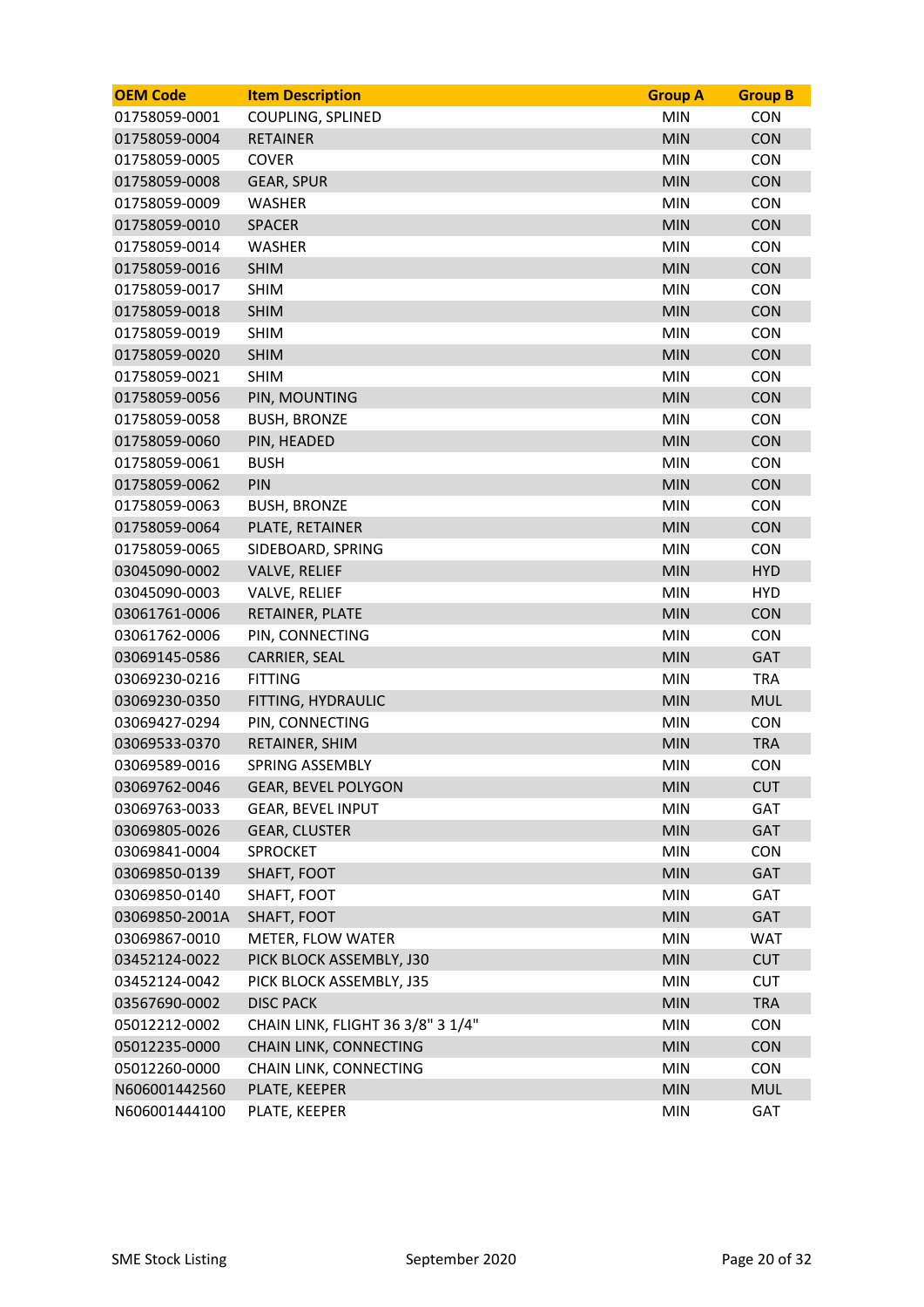| <b>OEM Code</b> | <b>Item Description</b>      | <b>Group A</b> | <b>Group B</b> |
|-----------------|------------------------------|----------------|----------------|
| 66170551        | PIN, R CLIP 3.6MM            | <b>SHU</b>     | <b>CON</b>     |
| 66170556        | PIN, R CLIP 4.5MM            | SHU            | <b>CON</b>     |
| 69027380        | NUT, CASTLE                  | SHU            | <b>TRA</b>     |
| 100023525       | <b>SPACER</b>                | SHU            | <b>TRA</b>     |
| 100030394       | <b>CLAMP ASSEMBLY</b>        | SHU            | <b>STE</b>     |
| 100044243       | <b>BUSH</b>                  | SHU            | <b>TRA</b>     |
| 100044246       | PIN, STRAIGHT                | SHU            | <b>TRA</b>     |
| 100044320       | <b>SPRING KIT</b>            | SHU            | <b>TRA</b>     |
| 100061464       | PIN                          | SHU            | <b>REE</b>     |
| 100075892       | RETAINER, FLANGED            | SHU            | <b>TRA</b>     |
| 100088176       | <b>BUSH, FLANGED</b>         | SHU            | <b>REE</b>     |
| 100089463       | <b>UNI JOINT</b>             | SHU            | <b>TRA</b>     |
| 100094721       | PLATE, STOP 1.5MM            | SHU            | <b>STR</b>     |
| 100101537       | <b>STRAP KIT</b>             | SHU            | <b>TRA</b>     |
| 100118265       | <b>FLANGE, THREADED</b>      | SHU            | <b>TRA</b>     |
| 100123194       | ARM, OPERATING               | SHU            | <b>REE</b>     |
| 100124876       | VALVE, BRAKE MODULATING      | SHU            | <b>HYD</b>     |
| 100132931       | LEVER, STEERING              | SHU            | <b>STE</b>     |
| 100133358       | ARM, STEERING UPPER          | SHU            | <b>STE</b>     |
| 100133412       | <b>BUSH, CROSS SHAFT</b>     | SHU            | <b>STE</b>     |
| 100133413       | <b>BUSH, SPECIAL</b>         | SHU            | <b>STE</b>     |
| 100133416       | PIN, GROOVED                 | SHU            | <b>STE</b>     |
| 100133658       | CARRIER, BUSH                | SHU            | <b>STE</b>     |
| 100134500       | PIN, SWING AXLE              | SHU            | <b>TRA</b>     |
| 100134782       | PUMP, HAND BRAKE RELEASE     | SHU            | <b>HYD</b>     |
| 100135976       | PIN                          | SHU            | <b>TRA</b>     |
| 100165371       | <b>BUSH, SWING AXLE</b>      | SHU            | <b>TRA</b>     |
| 100170213       | ARM, STEERING LHF            | SHU            | <b>STE</b>     |
| 100170214       | ARM, STEERING LHR            | SHU            | <b>STE</b>     |
| 100170215       | ARM, STEERING RHF            | SHU            | <b>STE</b>     |
| 100170216       | ARM, STEERING RHR            | SHU            | <b>STE</b>     |
| 100170217       | TUBE, DRAG LINK              | SHU            | <b>STE</b>     |
| 100170218       | TUBE, DRAG LINK              | SHU            | <b>STE</b>     |
| 100170220       | DRAG LINK ASSEMBLY           | SHU            | <b>STE</b>     |
| 100170221       | DRAG LINK ASSEMBLY           | SHU            | <b>STE</b>     |
| 100171205       | <b>BUSH, SPROCKET</b>        | SHU            | <b>CON</b>     |
| 100171206       | SPROCKET, IDLER              | SHU            | <b>CON</b>     |
| 100172642       | AXLE, SWING                  | SHU            | <b>TRA</b>     |
| 100172782       | PIN, PIVOT LH                | SHU            | <b>STE</b>     |
| 100172783       | PIN, PIVOT RH                | SHU            | <b>STE</b>     |
| 100175245       | RETAINER, FLANGED            | SHU            | <b>TRA</b>     |
| 100178674       | DRAG LINK ASSEMBLY           | SHU            | <b>STE</b>     |
| 100178675       | TUBE, DRAG LINK              | SHU            | <b>STE</b>     |
| 100179216       | SHAFT, TAKE UP               | SHU            | <b>CON</b>     |
| 100179547       | PIN                          | SHU            | <b>TRA</b>     |
| 100179606       | <b>TAKE UP ASSEMBLY</b>      | SHU            | <b>CON</b>     |
| 100182110       | <b>SPACER</b>                | SHU            | <b>REE</b>     |
| 100182805       | REEL ASSEMBLY, CABLE LH      | SHU            | <b>REE</b>     |
| 100187041       | SPROCKET, CABLE REEL SPOOLER | SHU            | <b>REE</b>     |
| 100187042       | SPROCKET, SPOOLING DEVICE    | SHU            | <b>REE</b>     |
| 100190977       | <b>BUSH</b>                  | SHU            | <b>STE</b>     |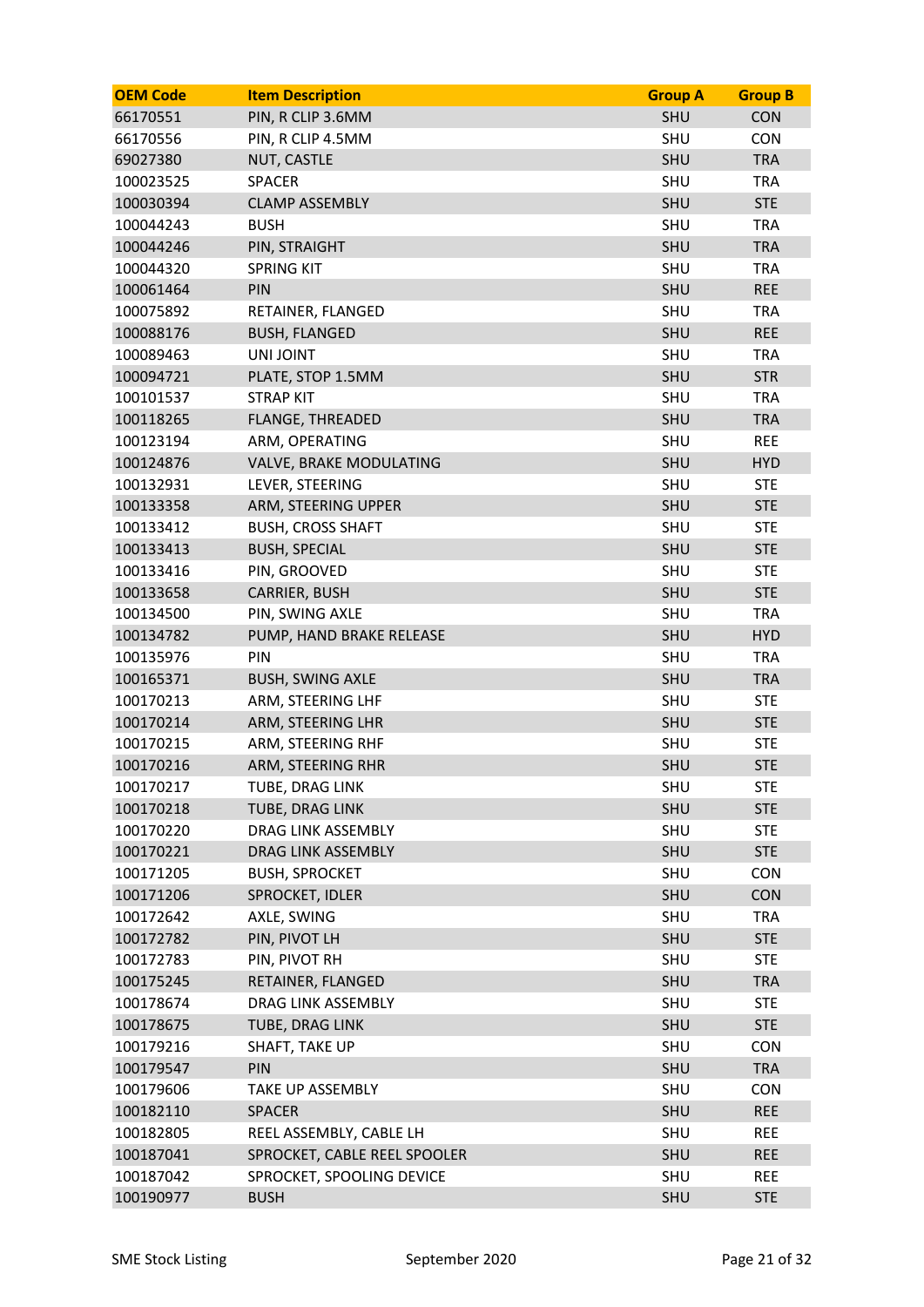| <b>OEM Code</b> | <b>Item Description</b>                | <b>Group A</b> | <b>Group B</b> |
|-----------------|----------------------------------------|----------------|----------------|
| 100191959       | <b>RETAINER</b>                        | SHU            | <b>TRA</b>     |
| 100198668       | VARISTOR, METAL OXIDE                  | SHU            | <b>ELE</b>     |
| 100198867       | AXLE, SWING                            | SHU            | <b>TRA</b>     |
| 100199871       | <b>BARRIER KIT, INTERPHASE</b>         | SHU            | <b>ELE</b>     |
| 100210522       | SOCKET, DRAG LINK RH                   | SHU            | <b>STE</b>     |
| 100210523       | SOCKET, DRAG LINK LH                   | SHU            | <b>STE</b>     |
| 100210563       | DRAG LINK ASSEMBLY                     | SHU            | <b>STE</b>     |
| 100210564       | DRAG LINK ASSEMBLY                     | SHU            | <b>STE</b>     |
| 100210708       | LEVER, STEERING                        | SHU            | <b>STE</b>     |
| 100210793       | ARM, STEERING UPPER                    | SHU            | <b>STE</b>     |
| 100213444       | PIN, RETAINED                          | SHU            | <b>TRA</b>     |
| 100216947       | PIN, BOOM                              | SHU            | <b>CON</b>     |
| 100218103       | <b>SHAFT, TAKE UP</b>                  | SHU            | <b>CON</b>     |
| 100218189       | <b>TAKE UP ASSEMBLY</b>                | SHU            | <b>CON</b>     |
| 100243542       | SPACER, OUTER                          | SHU            | <b>CON</b>     |
| 100243543       | SPACER, CENTRE                         | SHU            | <b>CON</b>     |
| 100243545       | ROD, ADJUSTER CENTRE                   | SHU            | <b>CON</b>     |
| 100243685       | <b>TAKE UP ASSEMBLY</b>                | SHU            | <b>CON</b>     |
| 100247326       | PUMP, HAND BRAKE RELEASE               | SHU            | <b>HYD</b>     |
| 100247621       | <b>BUSH, CARRIER</b>                   | SHU            | <b>STE</b>     |
| 100247622       | CAP, END                               | SHU            | <b>STE</b>     |
| 100258470       | LEVER, STEERING                        | SHU            | <b>STE</b>     |
| 100262141       | CHAIN, FLIGHT 22 1/2" 3 1/4" 8 SECTION | SHU            | <b>CON</b>     |
| 100262142       | CHAIN, FLIGHT 22 1/2" 3 1/4" 1 SECTION | SHU            | <b>CON</b>     |
| 100292775       | SPROCKET ASSEMBLY, DRIVE               | SHU            | <b>CON</b>     |
| 100294981       | <b>COUPLING</b>                        | SHU            | <b>TRA</b>     |
| 100297965       | SHAFT, SPLINED                         | SHU            | <b>TRA</b>     |
| 100297966       | <b>COVER</b>                           | SHU            | <b>TRA</b>     |
| 100297967       | CARRIER, SEAL                          | SHU            | <b>TRA</b>     |
| 100315844       | PIN, HEADLESS                          | SHU            | <b>CON</b>     |
| 100315849       | <b>KEEPER</b>                          | SHU            | <b>CON</b>     |
| 100318315       | <b>ROLLER</b>                          | <b>SHU</b>     | <b>REE</b>     |
| 100319319       | CHAIN, FLIGHT 22 1/2" 3 1/4" 8 SECTION | SHU            | <b>CON</b>     |
| 100319320       | CHAIN, FLIGHT 22 1/2" 3 1/4" 1 SECTION | SHU            | <b>CON</b>     |
| 100326717       | SPACER, OUTER                          | SHU            | <b>CON</b>     |
| 100326718       | SPACER, CENTRE                         | SHU            | <b>CON</b>     |
| 100332773       | SPROCKET, CABLE REEL SPOOLER           | SHU            | <b>REE</b>     |
| 100332817       | SPROCKET, SPOOLING DEVICE              | SHU            | <b>REE</b>     |
| 100337301       | TAKE UP ASSEMBLY                       | SHU            | <b>CON</b>     |
| 100338071       | SPROCKET, CABLE REEL MOTOR             | SHU            | <b>REE</b>     |
| 100338198       | MOTOR, CABLE REEL                      | SHU            | <b>REE</b>     |
| 100338750       | SPROCKET, SPOOLING DEVICE              | SHU            | <b>REE</b>     |
| 100368813       | CYLINDER, BOOM                         | SHU            | <b>CON</b>     |
| 100437255       | <b>BUSH, CARRIER</b>                   | SHU            | <b>STE</b>     |
| 100522329       | PLATE, RETAINER                        | SHU            | <b>TRA</b>     |
| 100522425       | RETAINER, FLANGED                      | SHU            | <b>TRA</b>     |
| 100522426       | PIN, HEADED                            | SHU            | <b>TRA</b>     |
| 100625626       | PLATE, BLANKING                        | SHU            | <b>HYD</b>     |
| 100634694       | PUMP, WATER                            | SHU            | <b>WAT</b>     |
| 100684074       | VALVE, DOOR INTERLOCK                  | SHU            | <b>HYD</b>     |
| 100706254       | PIN, BOOM                              | SHU            | <b>CON</b>     |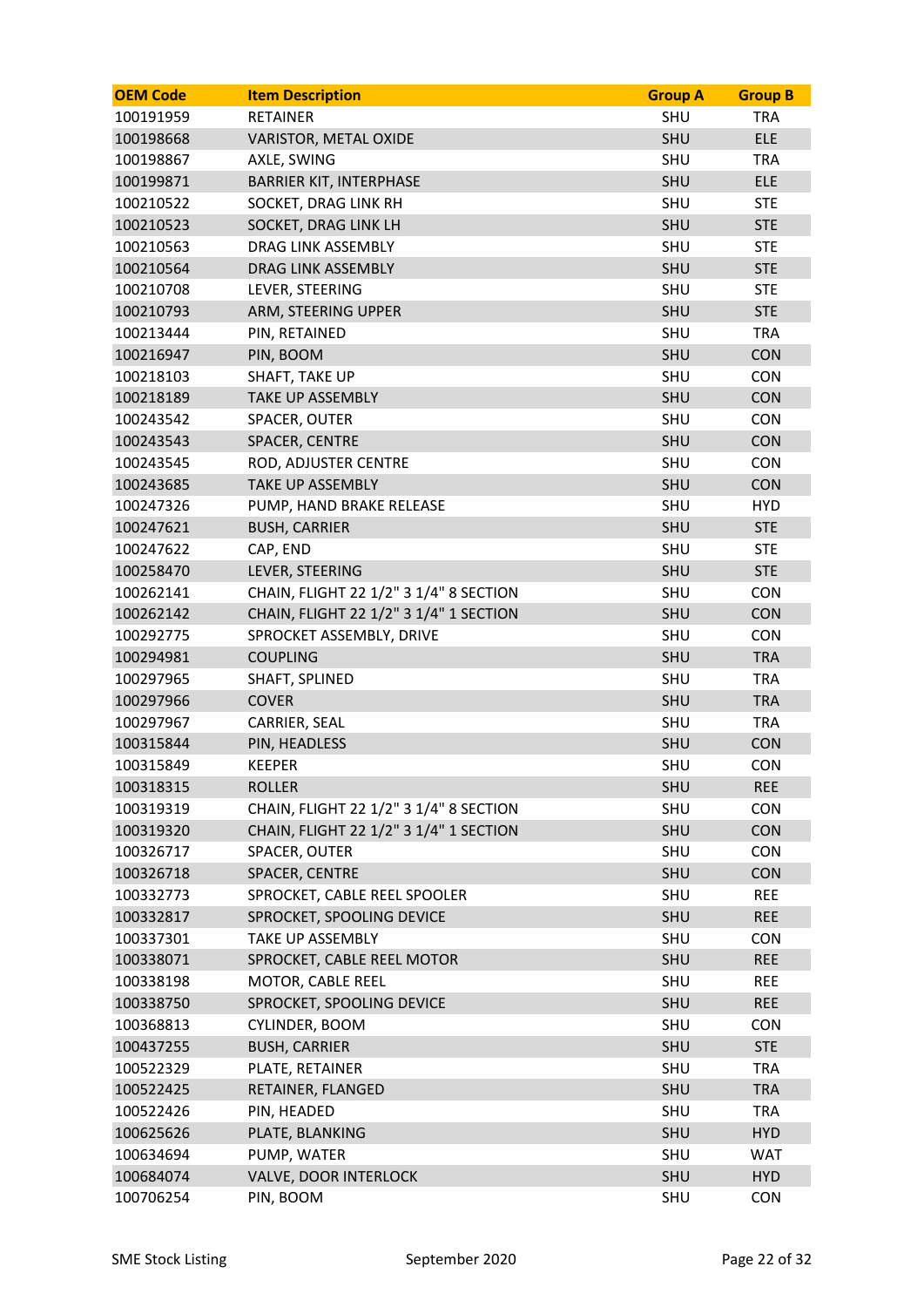| <b>OEM Code</b> | <b>Item Description</b>     | <b>Group A</b> | <b>Group B</b> |
|-----------------|-----------------------------|----------------|----------------|
| 100809485       | <b>VALVE, COMBINATION</b>   | <b>SHU</b>     | <b>HYD</b>     |
| 100814044       | VALVE, CABLE REEL INTERLOCK | SHU            | <b>REE</b>     |
| 100826904       | ROLLER, STEEL               | <b>SHU</b>     | <b>REE</b>     |
| 100843054       | <b>CYLINDER, STEERING</b>   | SHU            | <b>STE</b>     |
| 101176839       | <b>GEAR, PINION MOTOR</b>   | SHU            | <b>TRA</b>     |
| 102272184       | <b>GEAR, PINION MOTOR</b>   | SHU            | <b>TRA</b>     |
| 00003868-0003   | <b>SPROCKET</b>             | SHU            | <b>REE</b>     |
| 00005298-0000   | <b>GUIDE, PIN</b>           | SHU            | <b>REE</b>     |
| 00005299-000A   | PIN, FISHTAIL               | <b>SHU</b>     | <b>REE</b>     |
| 00005328-0001   | <b>CHAIN LINK, ROLLER</b>   | SHU            | <b>REE</b>     |
| 00005328-0002   | CHAIN LINK, CONNECTING      | SHU            | <b>REE</b>     |
| 00005328-0003   | CHAIN LINK, OFFSET          | SHU            | <b>REE</b>     |
| 00005328-0100   | CHAIN, DRIVE                | SHU            | <b>REE</b>     |
| 00005328-0116   | CHAIN, DRIVE                | SHU            | <b>REE</b>     |
| 00005328-0132   | CHAIN, DRIVE                | <b>SHU</b>     | <b>REE</b>     |
| 00010237-0000   | <b>SPRING</b>               | SHU            | <b>OPE</b>     |
| 00010712-0000   | <b>SPACER</b>               | <b>SHU</b>     | <b>REE</b>     |
| 00011365-0001   | <b>CHAIN LINK, ROLLER</b>   | SHU            | <b>REE</b>     |
| 00011365-0002   | CHAIN LINK, CONNECTING      | SHU            | <b>REE</b>     |
| 00011365-0002   | CHAIN LINK, CONNECTING      | <b>SHU</b>     | <b>REE</b>     |
| 00011365-0003   | <b>CHAIN LINK, OFFSET</b>   | <b>SHU</b>     | <b>REE</b>     |
| 00011365-0130   | CHAIN, DRIVE                | SHU            | <b>REE</b>     |
| 00011365-0132   | CHAIN, DRIVE                | <b>SHU</b>     | <b>REE</b>     |
| 00011365-0135   | CHAIN, DRIVE                | SHU            | <b>REE</b>     |
| 00016052-0000   | <b>BALL, NUT TYPE</b>       | SHU            | <b>STE</b>     |
| 00016070-000A   | <b>SCREW, BLEED</b>         | SHU            | <b>CON</b>     |
| 00016112-0000   | <b>SEAT</b>                 | SHU            | <b>STE</b>     |
| 00016113-0000   | <b>PLUG</b>                 | SHU            | <b>STE</b>     |
| 00016688-0000   | <b>BUSH, BOOM</b>           | <b>SHU</b>     | <b>CON</b>     |
| 00023041-0000   | SHAFT, WORM                 | SHU            | <b>CON</b>     |
| 00023202-0000   | <b>BUSH</b>                 | SHU            | <b>STE</b>     |
| 00023230-0000   | <b>BUSH</b>                 | SHU            | <b>STE</b>     |
| 00023547-0000   | <b>BUSH, FOOT PEDAL</b>     | SHU            | OPE            |
| 00024227-0000   | BUSH, BOOM                  | SHU            | <b>CON</b>     |
| 00028908-0000   | <b>RETAINER</b>             | SHU            | <b>REE</b>     |
| 00028909-0000   | <b>SHAFT</b>                | SHU            | <b>REE</b>     |
| 00028910-0000   | PIN                         | SHU            | <b>REE</b>     |
| 00028912-0000   | PLATE, LOCK                 | SHU            | <b>REE</b>     |
| 00029113-0000   | PIN, HEADLESS               | SHU            | <b>CON</b>     |
| 00029199-0000   | <b>BUSH</b>                 | SHU            | <b>REE</b>     |
| 00030432-0005   | SHIM, .005                  | SHU            | <b>TRA</b>     |
| 00030432-0007   | SHIM, .007                  | SHU            | <b>TRA</b>     |
| 00030432-0020   | SHIM, .020                  | SHU            | <b>TRA</b>     |
| 00030436-0000   | <b>COVER</b>                | SHU            | <b>TRA</b>     |
| 00030680-0000   | <b>FLANGE</b>               | SHU            | <b>TRA</b>     |
| 00031301-0000   | <b>ADAPTER</b>              | SHU            | <b>TRA</b>     |
| 00031335-0000   | <b>SPACER</b>               | SHU            | <b>TRA</b>     |
| 00038674-0000   | <b>SPACER</b>               | SHU            | <b>STE</b>     |
| 00043424-0000   | <b>BUSH, CROSS SHAFT</b>    | SHU            | <b>STE</b>     |
| 00048927-0000   | <b>WASHER, THRUST</b>       | SHU            | <b>CON</b>     |
| 00050610-0000   | <b>GEAR</b>                 | SHU            | <b>TRA</b>     |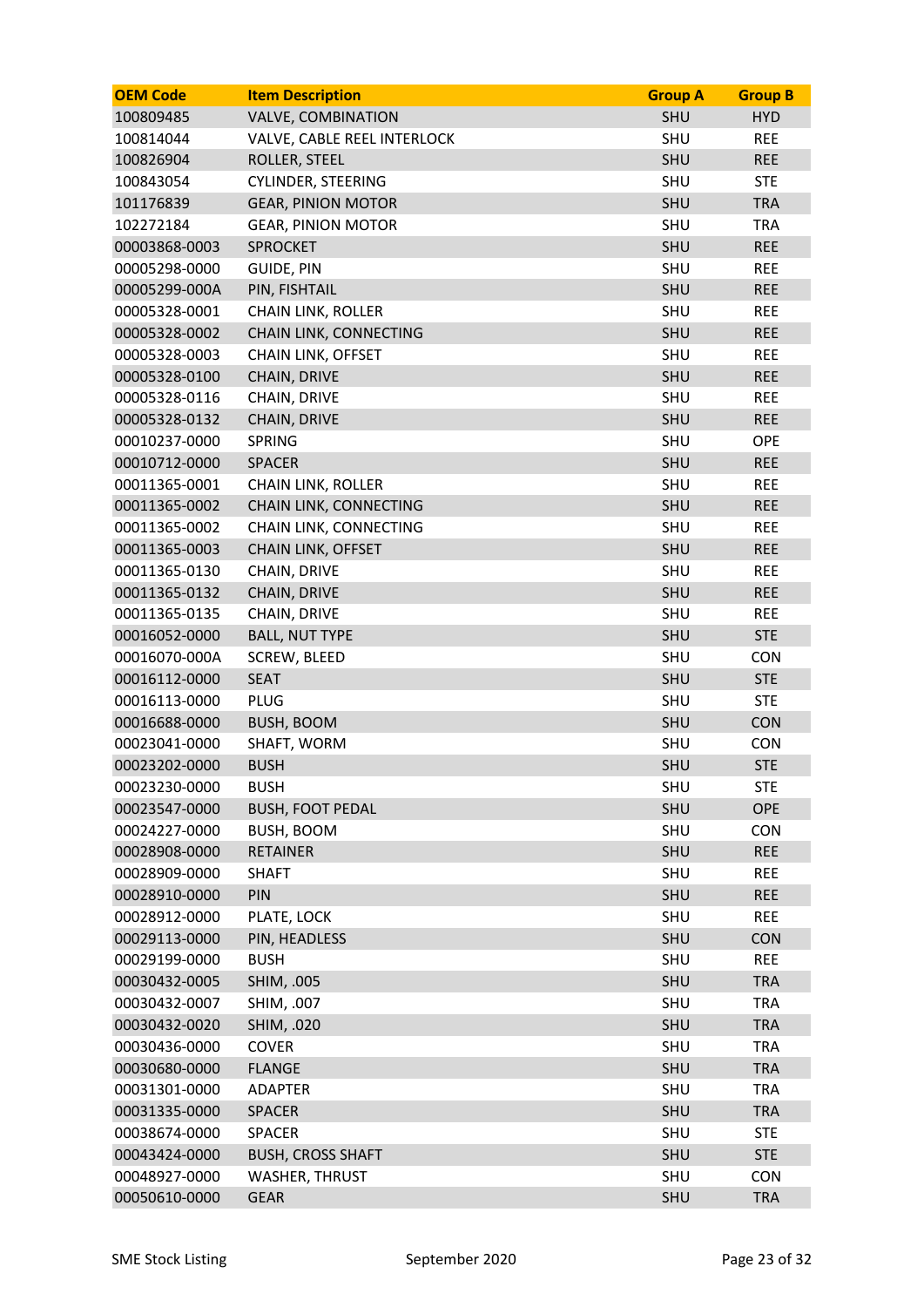| <b>OEM Code</b> | <b>Item Description</b>    | <b>Group A</b> | <b>Group B</b> |
|-----------------|----------------------------|----------------|----------------|
| 00050612-0000   | <b>SHAFT</b>               | <b>SHU</b>     | <b>TRA</b>     |
| 00050631-0000   | <b>GEAR</b>                | <b>SHU</b>     | <b>TRA</b>     |
| 00050730-0000   | <b>SPACER</b>              | SHU            | <b>TRA</b>     |
| 00050796-0000   | SUPPORT, BEARING           | <b>SHU</b>     | <b>TRA</b>     |
| 00050800-000A   | RETAINER, BEARING          | <b>SHU</b>     | <b>TRA</b>     |
| 00050812-0000   | <b>SHAFT</b>               | <b>SHU</b>     | <b>TRA</b>     |
| 00050813-0000   | <b>GEAR, PINION</b>        | SHU            | <b>TRA</b>     |
| 00050814-0000   | <b>GEAR, PINION</b>        | <b>SHU</b>     | <b>TRA</b>     |
| 00050820-0000   | <b>SPACER</b>              | <b>SHU</b>     | <b>TRA</b>     |
| 00050823-0005   | <b>SHIM</b>                | <b>SHU</b>     | <b>TRA</b>     |
| 00050823-0007   | <b>SHIM</b>                | <b>SHU</b>     | <b>TRA</b>     |
| 00050823-0020   | <b>SHIM</b>                | <b>SHU</b>     | <b>TRA</b>     |
| 00050824-0005   | <b>SHIM</b>                | SHU            | <b>TRA</b>     |
| 00050824-0020   | <b>SHIM</b>                | <b>SHU</b>     | <b>TRA</b>     |
| 00050825-0005   | <b>SHIM</b>                | SHU            | <b>TRA</b>     |
| 00050825-0007   | <b>SHIM</b>                | <b>SHU</b>     | <b>TRA</b>     |
| 00050825-0020   | <b>SHIM</b>                | SHU            | <b>TRA</b>     |
| 00050832-0000   | PIN                        | <b>SHU</b>     | <b>TRA</b>     |
| 00051365-0000   | <b>SHAFT</b>               | <b>SHU</b>     | <b>TRA</b>     |
| 00051368-0000   | <b>SPACER</b>              | <b>SHU</b>     | <b>TRA</b>     |
| 00051369-0000   | <b>SPACER</b>              | SHU            | <b>TRA</b>     |
| 00053080-0000   | <b>BUSH</b>                | <b>SHU</b>     | <b>TRA</b>     |
| 00053230-0000   | <b>SEAT</b>                | SHU            | <b>STE</b>     |
| 00055639-0000   | <b>SHAFT, TAKE UP</b>      | <b>SHU</b>     | <b>CON</b>     |
| 00055706-0000   | <b>RETAINER</b>            | <b>SHU</b>     | <b>STE</b>     |
| 00063876-0000   | <b>SPACER</b>              | <b>SHU</b>     | <b>CON</b>     |
| 00063879-0000   | <b>COUPLING</b>            | <b>SHU</b>     | CON            |
| 00063880-0000   | <b>GEAR</b>                | <b>SHU</b>     | <b>CON</b>     |
| 00063881-0000   | <b>GEAR, PINION</b>        | SHU            | <b>CON</b>     |
| 00063882-0000   | <b>GEAR</b>                | SHU            | <b>CON</b>     |
| 00063884-0000   | <b>SHAFT</b>               | SHU            | <b>CON</b>     |
| 00063897-0005   | <b>SHIM</b>                | <b>SHU</b>     | <b>CON</b>     |
| 00063897-0007   | <b>SHIM</b>                | <b>SHU</b>     | <b>CON</b>     |
| 00063897-0020   | <b>SHIM</b>                | <b>SHU</b>     | CON            |
| 00063898-0005   | <b>SHIM</b>                | SHU            | <b>CON</b>     |
| 00063898-0007   | <b>SHIM</b>                | <b>SHU</b>     | <b>CON</b>     |
| 00063898-0020   | <b>SHIM</b>                | SHU            | <b>CON</b>     |
| 00301370-0000   | <b>BREATHER</b>            | SHU            | <b>MUL</b>     |
| 00500112-0573   | CYLINDER, BOOM             | SHU            | <b>CON</b>     |
| 00500112-1042   | CYLINDER, BOOM             | SHU            | CON            |
| 00500140-4550   | <b>CYLINDER, STEERING</b>  | SHU            | <b>STE</b>     |
| 00500220-0241   | <b>WHEEL UNIT, 21.25:1</b> | <b>SHU</b>     | <b>TRA</b>     |
| 00500220-0333   | <b>WHEEL UNIT, 21.25:1</b> | SHU            | <b>TRA</b>     |
| 00500220-0380   | WHEEL UNIT, 25.5:1         | <b>SHU</b>     | <b>TRA</b>     |
| 00500220-0381   | WHEEL UNIT, 25.5:1         | SHU            | <b>TRA</b>     |
| 00500220-0382   | WHEEL UNIT, 25.5:1         | SHU            | <b>TRA</b>     |
| 00500220-0383   | WHEEL UNIT, 25.5:1         | SHU            | <b>TRA</b>     |
| 00500220-0388   | <b>WHEEL UNIT, 21.69:1</b> | <b>SHU</b>     | <b>TRA</b>     |
| 00500220-0389   | <b>WHEEL UNIT, 21.69:1</b> | SHU            | <b>TRA</b>     |
| 00500220-0390   | <b>WHEEL UNIT, 21.69:1</b> | <b>SHU</b>     | <b>TRA</b>     |
| 00500220-0391   | <b>WHEEL UNIT, 21.69:1</b> | SHU            | <b>TRA</b>     |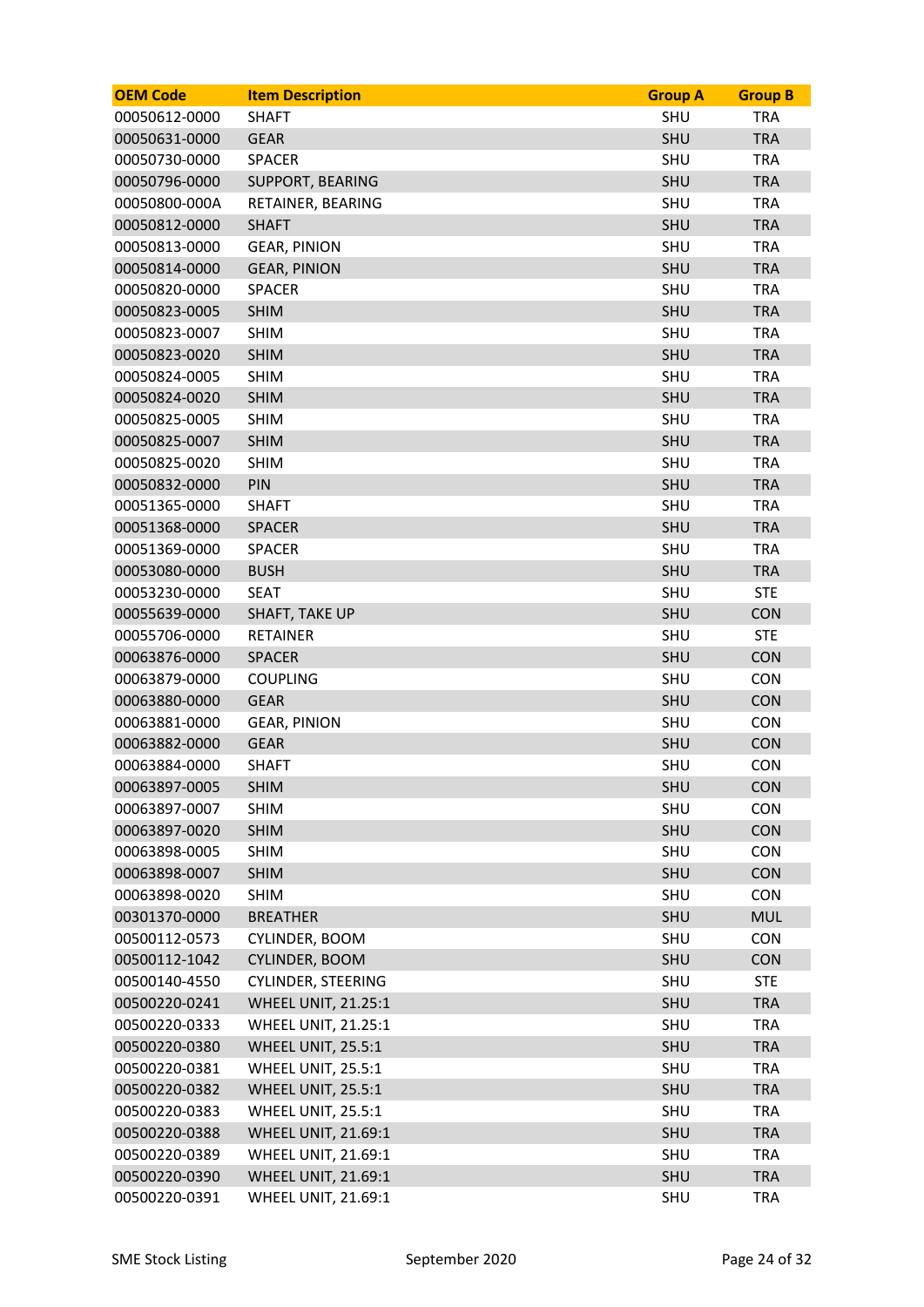| <b>OEM Code</b> | <b>Item Description</b>                 | <b>Group A</b> | <b>Group B</b> |
|-----------------|-----------------------------------------|----------------|----------------|
| 00505538-0070   | <b>ROLLER</b>                           | <b>SHU</b>     | <b>REE</b>     |
| 00506568-0003   | VALVE, DOOR INTERLOCK                   | SHU            | <b>HYD</b>     |
| 00507234-0001   | <b>STRAP KIT</b>                        | <b>SHU</b>     | <b>TRA</b>     |
| 00507771-0105   | <b>GUIDE ASSEMBLY, CABLE</b>            | SHU            | <b>REE</b>     |
| 00507989-0000   | GEAR, WORM                              | <b>SHU</b>     | <b>CON</b>     |
| 00509181-1006   | CHAIN, FLIGHT 22 1/2" 3 1/4" 1 SECTION  | SHU            | <b>CON</b>     |
| 00509181-1048   | CHAIN, FLIGHT 22 1/2" 3 1/4" 8 SECTION  | <b>SHU</b>     | <b>CON</b>     |
| 00509181-2048   | CHAIN, FLIGHT 22 1/2" 3 1/4" 8 SECTION  | SHU            | <b>CON</b>     |
| 00509181-3048   | CHAIN, FLIGHT 22 1/2" 3 1/4" 8 SECTION  | <b>SHU</b>     | CON            |
| 00509182-0006   | CHAIN, FLIGHT 26 1/2" 3 1/4" 1 SECTION  | SHU            | <b>CON</b>     |
| 00509182-0048   | CHAIN, FLIGHT 26 1/2" 3 1/4" 8 SECTION  | <b>SHU</b>     | <b>CON</b>     |
| 00509182-3006   | CHAIN, FLIGHT 26 1/2" 3 1/4" 1 SECTION  | SHU            | <b>CON</b>     |
| 00509182-3048   | CHAIN, FLIGHT 26 1/2" 3 1/4" 8 SECTION  | <b>SHU</b>     | CON            |
| 00509197-0006   | CHAIN, CONVEYOR 4.1" 6 PITCH            | SHU            | <b>CON</b>     |
| 00509197-0072   | CHAIN, CONVEYOR 4.1" 72 PITCH           | <b>SHU</b>     | CON            |
| 00530680-0006   | VALVE, STEERING                         | SHU            | <b>STE</b>     |
| 00531086-0006   | PUMP, HAND OIL ROTARY                   | <b>SHU</b>     | <b>HYD</b>     |
| 00531678-0024   | SHAFT ASSEMBLY, DRIVE                   | SHU            | <b>TRA</b>     |
| 00531678-0025   | SHAFT ASSEMBLY, DRIVE                   | <b>SHU</b>     | <b>TRA</b>     |
| 00533583-0004   | VALVE, RELIEF                           | SHU            | <b>CON</b>     |
| 00533808-0000   | <b>GEARBOX, CONVEYOR IDLER</b>          | <b>SHU</b>     | <b>CON</b>     |
| 00534374-0047   | <b>GEARBOX, TRACTION REDUCER 3.06:1</b> | SHU            | <b>TRA</b>     |
| 00534374-0066   | <b>GEARBOX, TRACTION REDUCER 2.61:1</b> | <b>SHU</b>     | <b>TRA</b>     |
| 00534384-0003   | GEARBOX, CONVEYOR REDUCER RH 42.55:1    | SHU            | <b>CON</b>     |
| 00534384-0004   | GEARBOX, CONVEYOR REDUCER LH 42.55:1    | <b>SHU</b>     | <b>CON</b>     |
| 00534384-0025   | GEARBOX, CONVEYOR REDUCER RH 34.59:1    | SHU            | <b>CON</b>     |
| 00534384-0026   | GEARBOX, CONVEYOR REDUCER LH 34.59:1    | SHU            | <b>CON</b>     |
| 00534384-0077   | GEARBOX, CONVEYOR REDUCER LH 42.55:1    | SHU            | <b>CON</b>     |
| 00534384-0082   | GEARBOX, CONVEYOR REDUCER RH 42.55:1    | <b>SHU</b>     | <b>CON</b>     |
| 00534384-0083   | GEARBOX, CONVEYOR REDUCER LH 42.55:1    | SHU            | <b>CON</b>     |
| 00534384-0084   | GEARBOX, CONVEYOR REDUCER RH 42.55:1    | <b>SHU</b>     | <b>CON</b>     |
| 00534384-0085   | GEARBOX, CONVEYOR REDUCER LH 42.55:1    | SHU            | <b>CON</b>     |
| 00534384-0088   | GEARBOX, CONVEYOR REDUCER RH 34.59:1    | SHU            | <b>CON</b>     |
| 00534384-0089   | GEARBOX, CONVEYOR REDUCER LH 34.59:1    | SHU            | <b>CON</b>     |
| 00534402-0006   | <b>CV JOINT</b>                         | <b>SHU</b>     | <b>TRA</b>     |
| 00534613-0021   | VALVE, LOAD LOCK                        | SHU            | <b>HYD</b>     |
| 00534613-0022   | VALVE, LOAD LOCK                        | <b>SHU</b>     | <b>HYD</b>     |
| 00534613-0023   | VALVE, LOAD LOCK                        | SHU            | <b>HYD</b>     |
| 00570438-0001   | <b>CYLINDER, TAKE UP GREASE</b>         | <b>SHU</b>     | <b>CON</b>     |
| 00570438-0002   | <b>CYLINDER, TAKE UP GREASE</b>         | SHU            | <b>CON</b>     |
| 00571238-0000   | <b>CLAMP ASSEMBLY</b>                   | SHU            | <b>STE</b>     |
| 00571238-0002   | <b>CLAMP ASSEMBLY</b>                   | SHU            | <b>STE</b>     |
| 00571506-0005   | SOCKET, DRAG LINK LH                    | <b>SHU</b>     | <b>STE</b>     |
| 00571530-0002   | PUMP, HAND BRAKE RELEASE                | SHU            | <b>HYD</b>     |
| 00571683-0014   | <b>BRAKE, TRACTION WET</b>              | <b>SHU</b>     | <b>TRA</b>     |
| 00571686-0000   | <b>RESTRICTOR, FILTER</b>               | SHU            | <b>HYD</b>     |
| 00571766-0000   | SOCKET, DRAG LINK LH                    | SHU            | <b>STE</b>     |
| 00571766-0001   | SOCKET, DRAG LINK RH                    | SHU            | <b>STE</b>     |
| 00572132-0003   | VALVE, BRAKE MODULATING                 | SHU            | <b>HYD</b>     |
| 00575871-0000   | PIN ASSEMBLY, HAIR                      | SHU            | <b>REE</b>     |
| 00576734-0000   | CYLINDER, BOOM                          | <b>SHU</b>     | <b>CON</b>     |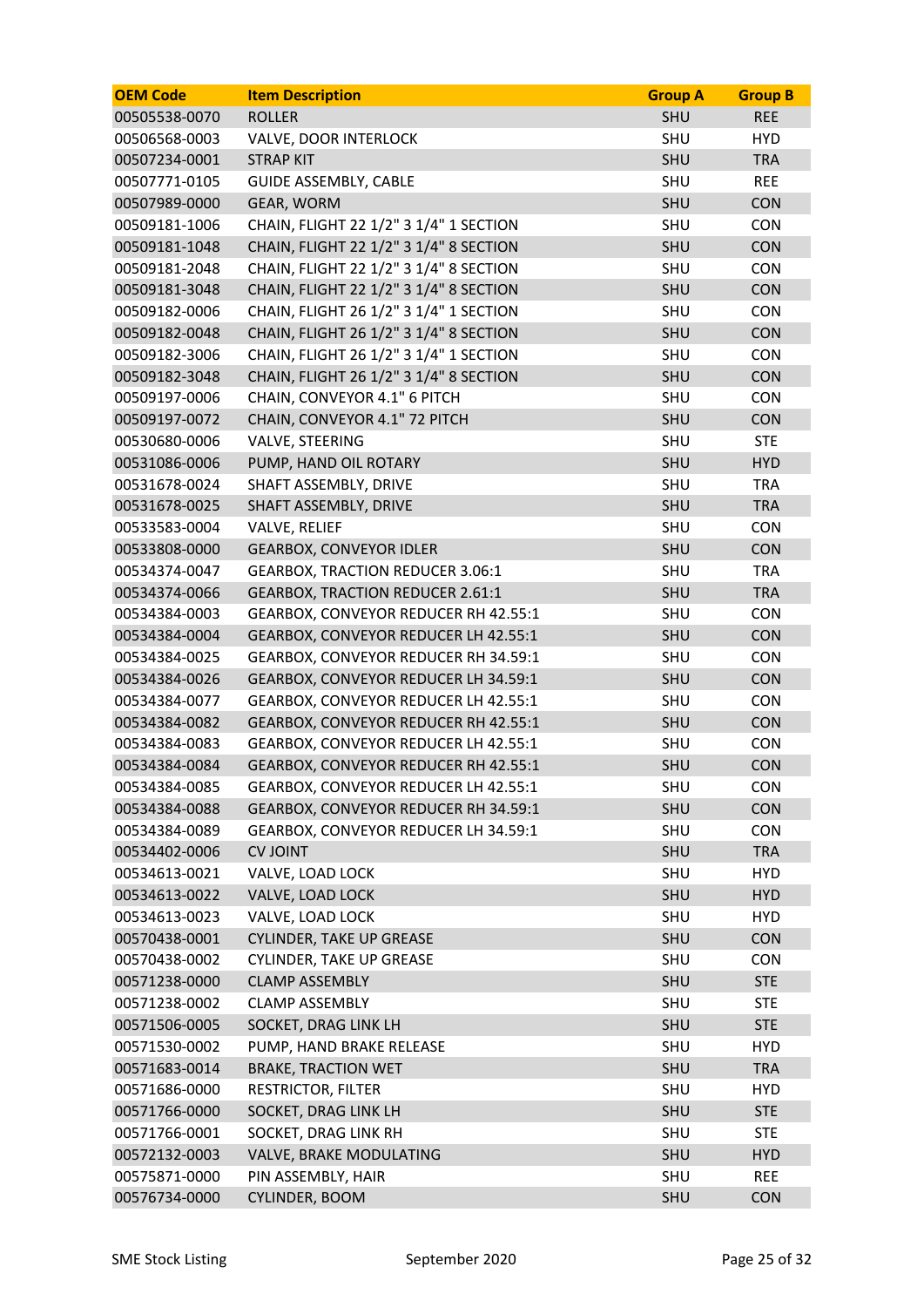| <b>OEM Code</b> | <b>Item Description</b>                    | <b>Group A</b> | <b>Group B</b> |
|-----------------|--------------------------------------------|----------------|----------------|
| 00576810-0000   | SPOOLING DEVICE, ARCHIMEDES                | SHU            | <b>REE</b>     |
| 00576811-0000   | <b>COVER ASSEMBLY</b>                      | SHU            | <b>REE</b>     |
| 00577708-0001   | <b>CYLINDER, STEERING</b>                  | SHU            | <b>STE</b>     |
| 00577708-0002   | <b>CYLINDER, STEERING</b>                  | SHU            | <b>STE</b>     |
| 00577708-0003   | <b>CYLINDER, STEERING</b>                  | SHU            | <b>STE</b>     |
| 00577708-0004   | <b>CYLINDER, STEERING</b>                  | <b>SHU</b>     | <b>STE</b>     |
| 00577708-0005   | <b>CYLINDER, STEERING</b>                  | SHU            | <b>STE</b>     |
| 00578030-0000   | <b>GEARBOX, CONVEYOR IDLER</b>             | <b>SHU</b>     | <b>CON</b>     |
| 00579296-0001   | AXLE, SWING                                | SHU            | <b>TRA</b>     |
| 00579480-0009   | <b>GEARBOX, TRACTION REDUCER RH 3.06:1</b> | SHU            | <b>TRA</b>     |
| 00579480-0010   | <b>GEARBOX, TRACTION REDUCER LH 3.06:1</b> | SHU            | <b>TRA</b>     |
| 00579481-0000   | PISTON ASSEMBLY                            | <b>SHU</b>     | <b>TRA</b>     |
| 00579552-0001   | WHEEL UNIT, 20.9:1                         | SHU            | <b>TRA</b>     |
| 00579617-0000   | <b>REGULATOR, TRACTION</b>                 | <b>SHU</b>     | <b>TRA</b>     |
| 00579915-0001   | LEVER, STEERING                            | <b>SHU</b>     | <b>STE</b>     |
| 00579944-0001   | <b>VALVE, COMBINATION</b>                  | SHU            | <b>HYD</b>     |
| 00579955-0000   | SHAFT ASSEMBLY, DRIVE                      | SHU            | <b>TRA</b>     |
| 00700078-0205   | TAKE UP ASSEMBLY, C/W JACKS                | <b>SHU</b>     | CON            |
| 00700078-0218   | TAKE UP ASSEMBLY, C/W JACKS                | SHU            | <b>CON</b>     |
| 00720331-0005   | TAKE UP ASSEMBLY, C/W JACKS                | <b>SHU</b>     | <b>CON</b>     |
| 00900188-0006   | NUT, CASTLE                                | SHU            | OPE            |
| 00900373-0027   | SHIM, .020                                 | <b>SHU</b>     | <b>CON</b>     |
| 00900448-0006   | PIN ASSEMBLY                               | SHU            | OPE            |
| 00900470-0004   | YOKE END                                   | SHU            | <b>OPE</b>     |
| 00900470-0006   | <b>YOKE END</b>                            | SHU            | OPE            |
| 00900969-0334   | <b>KEY</b>                                 | SHU            | <b>CON</b>     |
| 00900970-1043   | <b>KEY</b>                                 | SHU            | OPE            |
| 00900970-1055   | <b>KEY</b>                                 | <b>SHU</b>     | <b>TRA</b>     |
| 00901205-0004   | PLUG, MAGNETIC                             | SHU            | <b>REE</b>     |
| 00901205-0109   | PLUG, MAGNETIC                             | SHU            | <b>MUL</b>     |
| 00901220-0010   | <b>PLUG</b>                                | SHU            | <b>TRA</b>     |
| 00901246-0101   | <b>SEAL</b>                                | <b>SHU</b>     | <b>TRA</b>     |
| 00901246-0123   | <b>SEAL</b>                                | SHU            | CON            |
| 00901246-0318   | <b>SEAL</b>                                | SHU            | <b>CON</b>     |
| 00901246-0416   | <b>SEAL</b>                                | SHU            | <b>CON</b>     |
| 00901348-0018   | NUT, LOCK                                  | SHU            | <b>TRA</b>     |
| 00901359-0007   | WASHER, TAB                                | SHU            | <b>TRA</b>     |
| 00901701-0019   | <b>CIRCLIP</b>                             | SHU            | <b>TRA</b>     |
| 00902095-0125   | RING, RETAINING                            | SHU            | <b>REE</b>     |
| 00902095-0187   | RING, RETAINING                            | SHU            | <b>MUL</b>     |
| 00902095-0300   | RING, RETAINING                            | SHU            | <b>TRA</b>     |
| 00902109-0225   | <b>CIRCLIP</b>                             | <b>SHU</b>     | <b>MUL</b>     |
| 00902109-0244   | <b>CIRCLIP</b>                             | SHU            | <b>REE</b>     |
| 00902109-0262   | <b>CIRCLIP</b>                             | SHU            | <b>TRA</b>     |
| 00902109-0325   | CIRCLIP, INTERNAL                          | SHU            | <b>TRA</b>     |
| 00902109-0350   | CIRCLIP, INTERNAL                          | SHU            | <b>STE</b>     |
| 00902109-0362   | CIRCLIP, INTERNAL                          | SHU            | <b>MUL</b>     |
| 00902109-0393   | CIRCLIP, INTERNAL                          | SHU            | <b>TRA</b>     |
| 00902109-0393   | CIRCLIP, INTERNAL                          | SHU            | <b>TRA</b>     |
| 00902361-0001   | MANIFOLD, GREASE                           | SHU            | <b>LUB</b>     |
| 00902361-0002   | MANIFOLD, GREASE                           | SHU            | <b>LUB</b>     |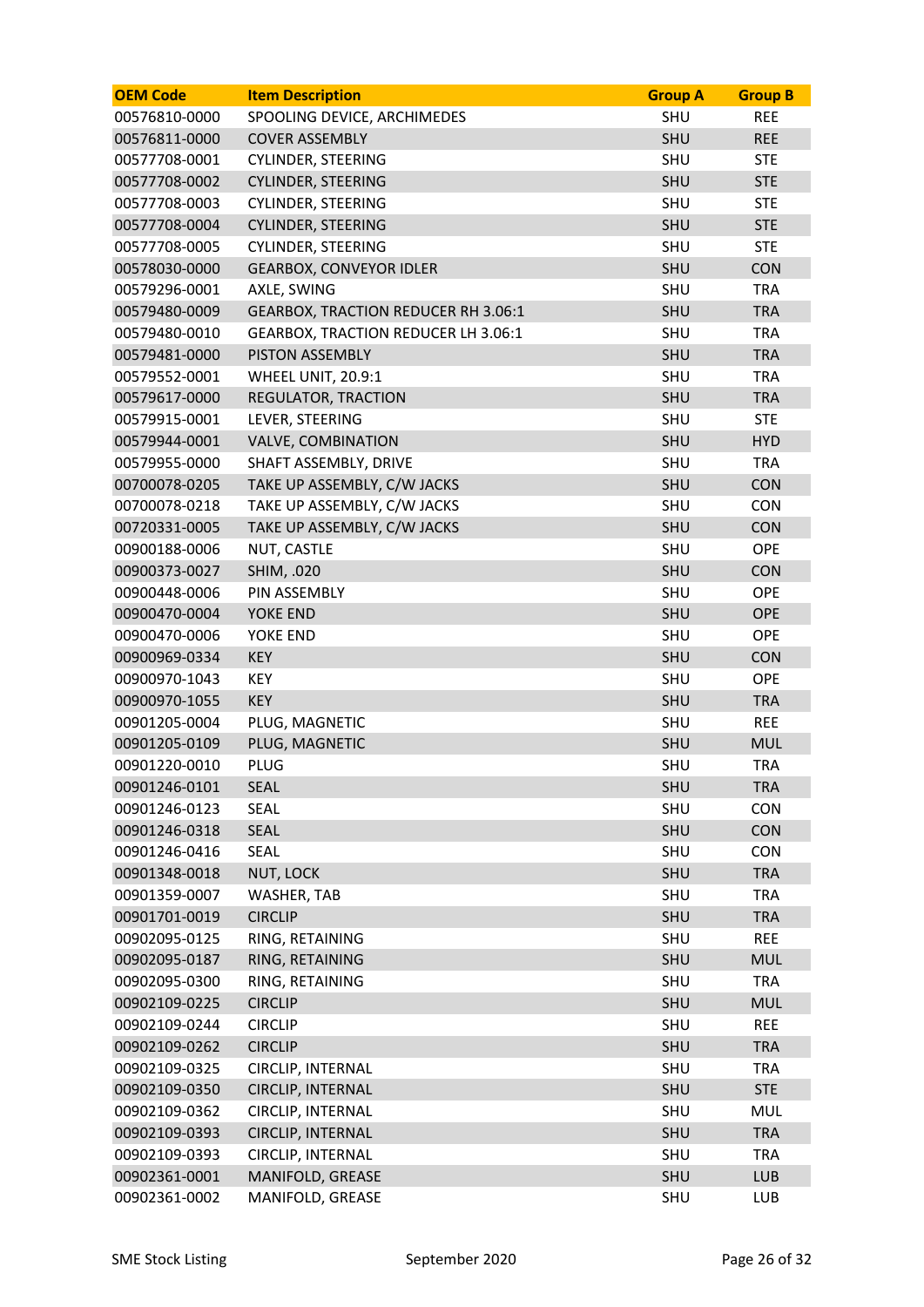| <b>OEM Code</b> | <b>Item Description</b>  | <b>Group A</b> | <b>Group B</b> |
|-----------------|--------------------------|----------------|----------------|
| 00903103-0001   | <b>RELIEF</b>            | <b>SHU</b>     | <b>MUL</b>     |
| 00903103-0002   | <b>RELIEF</b>            | SHU            | <b>TRA</b>     |
| 00903103-0005   | <b>RELIEF</b>            | <b>SHU</b>     | <b>MUL</b>     |
| 00903458-0001   | <b>BREATHER</b>          | SHU            | <b>TRA</b>     |
| 00903458-0005   | <b>BREATHER</b>          | <b>SHU</b>     | <b>MUL</b>     |
| 00903458-0010   | <b>BREATHER</b>          | SHU            | <b>REE</b>     |
| 00903458-0011   | <b>BREATHER</b>          | <b>SHU</b>     | <b>TRA</b>     |
| 00903458-0023   | <b>BREATHER</b>          | SHU            | <b>HYD</b>     |
| 00904593-0028   | <b>BEARING, STRUT</b>    | <b>SHU</b>     | <b>TRA</b>     |
| 00904604-0003   | NUT, CASTLE              | SHU            | <b>TRA</b>     |
| 00905487-0287   | RING, RETAINING          | SHU            | <b>TRA</b>     |
| 00909137-0036   | <b>COLLAR</b>            | SHU            | <b>CON</b>     |
| 00909144-0018   | <b>BUSH, TAPER</b>       | SHU            | <b>REE</b>     |
| 00910657-0339   | O RING                   | SHU            | <b>TRA</b>     |
| 00910660-0429   | O RING                   | <b>SHU</b>     | <b>CON</b>     |
| 00913128-0010   | SEAL, CAT                | SHU            | <b>TRA</b>     |
| 00913128-0011   | SEAL, CAT                | <b>SHU</b>     | <b>TRA</b>     |
| 00913131-0018   | SEAL, CAT                | SHU            | <b>TRA</b>     |
| 00915752-0840   | PIN                      | SHU            | CON            |
| 00916977-0001   | <b>REFLECTOR</b>         | SHU            | <b>SIG</b>     |
| 00940001-0206   | <b>BEARING</b>           | SHU            | CON            |
| 00940007-0310   | <b>BEARING</b>           | <b>SHU</b>     | <b>TRA</b>     |
| 00940019-0207   | <b>BEARING</b>           | <b>SHU</b>     | <b>CON</b>     |
| 00940022-0214   | <b>BEARING</b>           | SHU            | <b>STE</b>     |
| 00940049-5506   | <b>BEARING</b>           | SHU            | <b>REE</b>     |
| 00940052-0006   | <b>BEARING</b>           | SHU            | <b>STE</b>     |
| 00950139-0001   | <b>BEARING, CONE</b>     | SHU            | <b>CON</b>     |
| 00960139-0001   | <b>BEARING, CUP</b>      | SHU            | <b>CON</b>     |
| 01030439-0001   | <b>COUPLING</b>          | <b>SHU</b>     | <b>TRA</b>     |
| 01040645-0008   | ROD, ADJUSTER            | SHU            | <b>CON</b>     |
| 01046869-0001   | <b>COUPLING</b>          | <b>SHU</b>     | <b>TRA</b>     |
| 01052914-0018   | SHAFT, CROSS             | SHU            | <b>STE</b>     |
| 01064411-0006   | PIN, BOOM                | SHU            | CON            |
| 01064411-0007   | PIN, BOOM                | SHU            | <b>CON</b>     |
| 01064938-0033   | <b>SHAFT, TAKE UP</b>    | <b>SHU</b>     | <b>CON</b>     |
| 01066669-0000   | <b>BUSH, FOOT PEDAL</b>  | <b>SHU</b>     | OPE            |
| 01069023-0017   | ARM, OPERATING           | SHU            | <b>REE</b>     |
| 01069119-0078   | <b>BRACKET</b>           | SHU            | <b>TRA</b>     |
| 01069123-0026   | <b>BUMPER</b>            | SHU            | <b>STR</b>     |
| 01069125-0093   | <b>BUSH, FLANGED</b>     | SHU            | <b>TRA</b>     |
| 01069127-0234   | <b>BUSH</b>              | SHU            | <b>TRA</b>     |
| 01069127-0412   | <b>BUSH, SPROCKET</b>    | SHU            | <b>CON</b>     |
| 01069128-0202   | <b>BUSH, CROSS SHAFT</b> | SHU            | <b>STE</b>     |
| 01069128-0212   | <b>BUSH</b>              | SHU            | <b>REE</b>     |
| 01069128-0256   | <b>BUSH, CHASSIS</b>     | SHU            | <b>TRA</b>     |
| 01069140-0157   | CAP, BOLTED              | SHU            | <b>CON</b>     |
| 01069140-0187   | CAP                      | SHU            | <b>CON</b>     |
| 01069140-0191   | CAP, BOLTED              | SHU            | <b>TRA</b>     |
| 01069140-0229   | RETAINER, SEAL           | SHU            | <b>TRA</b>     |
| 01069140-0353   | CAP, BOLTED              | SHU            | <b>TRA</b>     |
| 01069140-0441   | CAP, BOLTED              | SHU            | <b>TRA</b>     |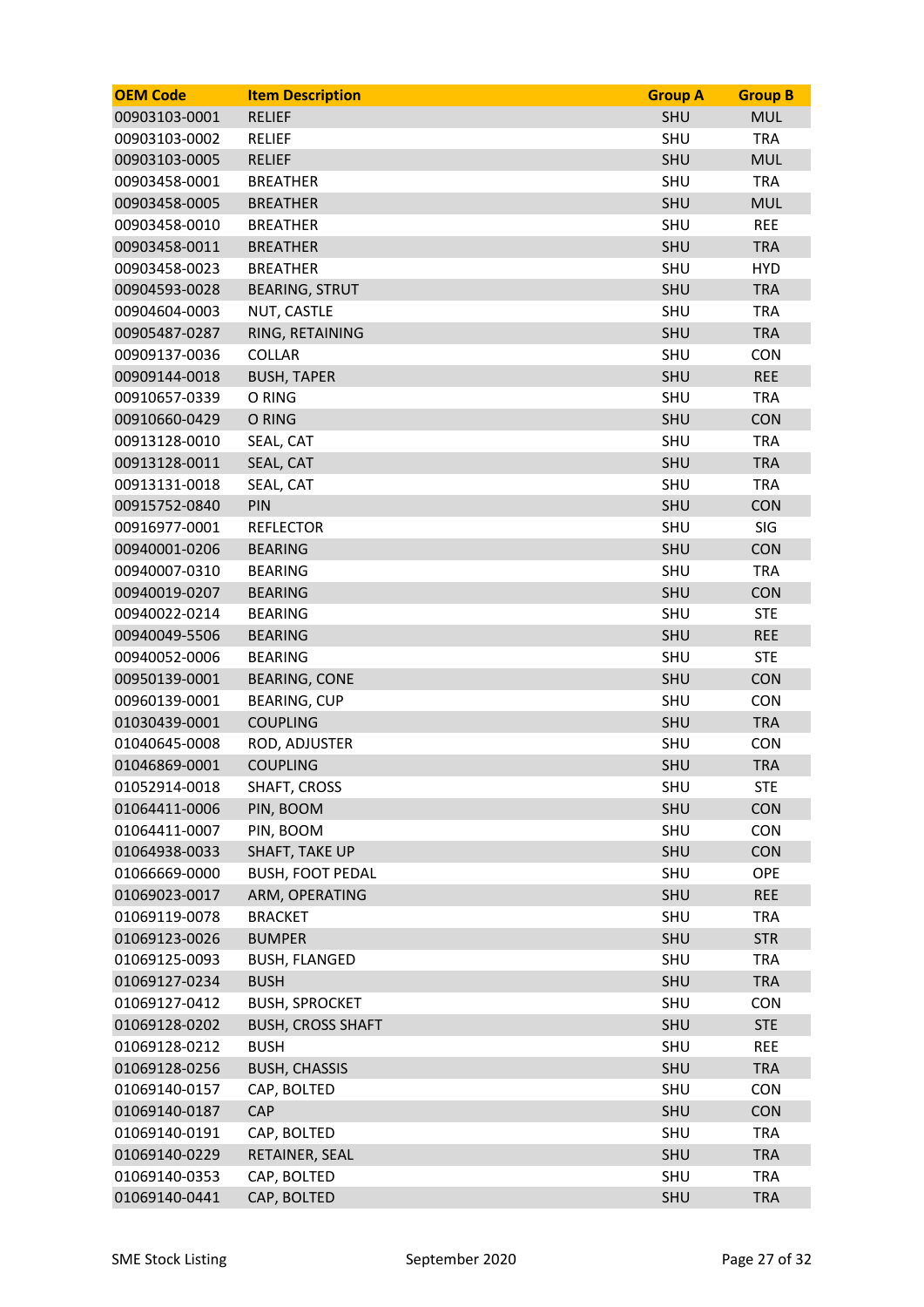| <b>OEM Code</b> | <b>Item Description</b> | <b>Group A</b> | <b>Group B</b> |
|-----------------|-------------------------|----------------|----------------|
| 01069140-0458   | CAP, BOLTED             | <b>SHU</b>     | <b>REE</b>     |
| 01069140-2055   | CAP, BOLTED             | SHU            | <b>STE</b>     |
| 01069140-2120   | CAP, BOLTED             | SHU            | <b>CON</b>     |
| 01069141-0031   | CAP                     | <b>SHU</b>     | <b>TRA</b>     |
| 01069145-0214   | CARRIER, BEARING        | SHU            | <b>TRA</b>     |
| 01069145-0217   | CARRIER, BEARING        | <b>SHU</b>     | <b>TRA</b>     |
| 01069180-0010   | <b>COLLAR</b>           | SHU            | <b>CON</b>     |
| 01069242-0067   | <b>FLANGE</b>           | SHU            | <b>TRA</b>     |
| 01069333-2022   | <b>HOUSING</b>          | <b>SHU</b>     | <b>CON</b>     |
| 01069367-0043   | <b>KEEPER</b>           | <b>SHU</b>     | <b>TRA</b>     |
| 01069367-0073   | <b>KEEPER</b>           | SHU            | <b>STE</b>     |
| 01069367-2056   | <b>KEEPER</b>           | <b>SHU</b>     | <b>TRA</b>     |
| 01069367-2092   | <b>KEEPER</b>           | SHU            | <b>STE</b>     |
| 01069385-0073   | <b>LEVER</b>            | <b>SHU</b>     | <b>REE</b>     |
| 01069385-0077   | LEVER, STEERING         | <b>SHU</b>     | <b>STE</b>     |
| 01069385-0079   | LEVER, STEERING         | SHU            | <b>STE</b>     |
| 01069398-0021   | <b>NUT, ROUND</b>       | <b>SHU</b>     | <b>TRA</b>     |
| 01069398-0043   | NUT, CUSTOM             | <b>SHU</b>     | <b>TRA</b>     |
| 01069406-0052   | NUT, CASTLE             | SHU            | <b>STE</b>     |
| 01069432-0140   | PIN                     | <b>SHU</b>     | <b>REE</b>     |
| 01069432-0194   | PIN                     | <b>SHU</b>     | <b>TRA</b>     |
| 01069432-0195   | PIN, KING               | <b>SHU</b>     | <b>TRA</b>     |
| 01069432-0610   | PIN                     | <b>SHU</b>     | <b>HYD</b>     |
| 01069432-1028   | PIN                     | <b>SHU</b>     | <b>TRA</b>     |
| 01069434-0080   | PIN, SWING AXLE         | SHU            | <b>TRA</b>     |
| 01069434-0146   | PIN, GROOVED            | <b>SHU</b>     | <b>STE</b>     |
| 01069434-0147   | PIN, CLEVIS             | SHU            | <b>STE</b>     |
| 01069434-0200   | PIN, SWING AXLE         | <b>SHU</b>     | <b>TRA</b>     |
| 01069434-0247   | PIN                     | SHU            | <b>STE</b>     |
| 01069434-0353   | PIN, WEAR INDICATOR     | SHU            | <b>TRA</b>     |
| 01069434-1337   | PIN                     | SHU            | <b>STE</b>     |
| 01069434-1344   | PIN                     | <b>SHU</b>     | <b>REE</b>     |
| 01069434-1490   | PIN                     | SHU            | <b>REE</b>     |
| 01069468-0025   | CARRIER, BUSH           | SHU            | <b>STE</b>     |
| 01069468-0101   | RETAINER, SEAL          | SHU            | <b>TRA</b>     |
| 01069484-0025   | ROD, ADJUSTER           | SHU            | CON            |
| 01069515-0018   | SEAL, BLACK             | SHU            | <b>TRA</b>     |
| 01069526-2016   | <b>SHAFT, TAKE UP</b>   | <b>SHU</b>     | <b>CON</b>     |
| 01069528-0145   | SHAFT, IDLER            | SHU            | <b>CON</b>     |
| 01069528-0172   | SHAFT, OUTPUT           | <b>SHU</b>     | CON            |
| 01069528-0201   | SHAFT, SPLINED          | SHU            | <b>STE</b>     |
| 01069528-2050   | SHAFT, SPLINED          | <b>SHU</b>     | <b>REE</b>     |
| 01069528-2051   | SHAFT, SPLINED          | SHU            | <b>REE</b>     |
| 01069528-2063   | SHAFT, CROSS            | SHU            | <b>STE</b>     |
| 01069528-2064   | SHAFT, CROSS            | SHU            | <b>STE</b>     |
| 01069531-0155   | SHIM, ROUND .005        | <b>SHU</b>     | <b>CON</b>     |
| 01069531-0157   | SHIM, ROUND .020        | SHU            | <b>CON</b>     |
| 01069531-0158   | SHIM, ROUND .005        | SHU            | CON            |
| 01069531-0159   | SHIM, ROUND .007        | SHU            | <b>CON</b>     |
| 01069531-0160   | SHIM, ROUND .020        | SHU            | <b>CON</b>     |
| 01069531-0167   | SHIM, ROUND .005        | SHU            | <b>TRA</b>     |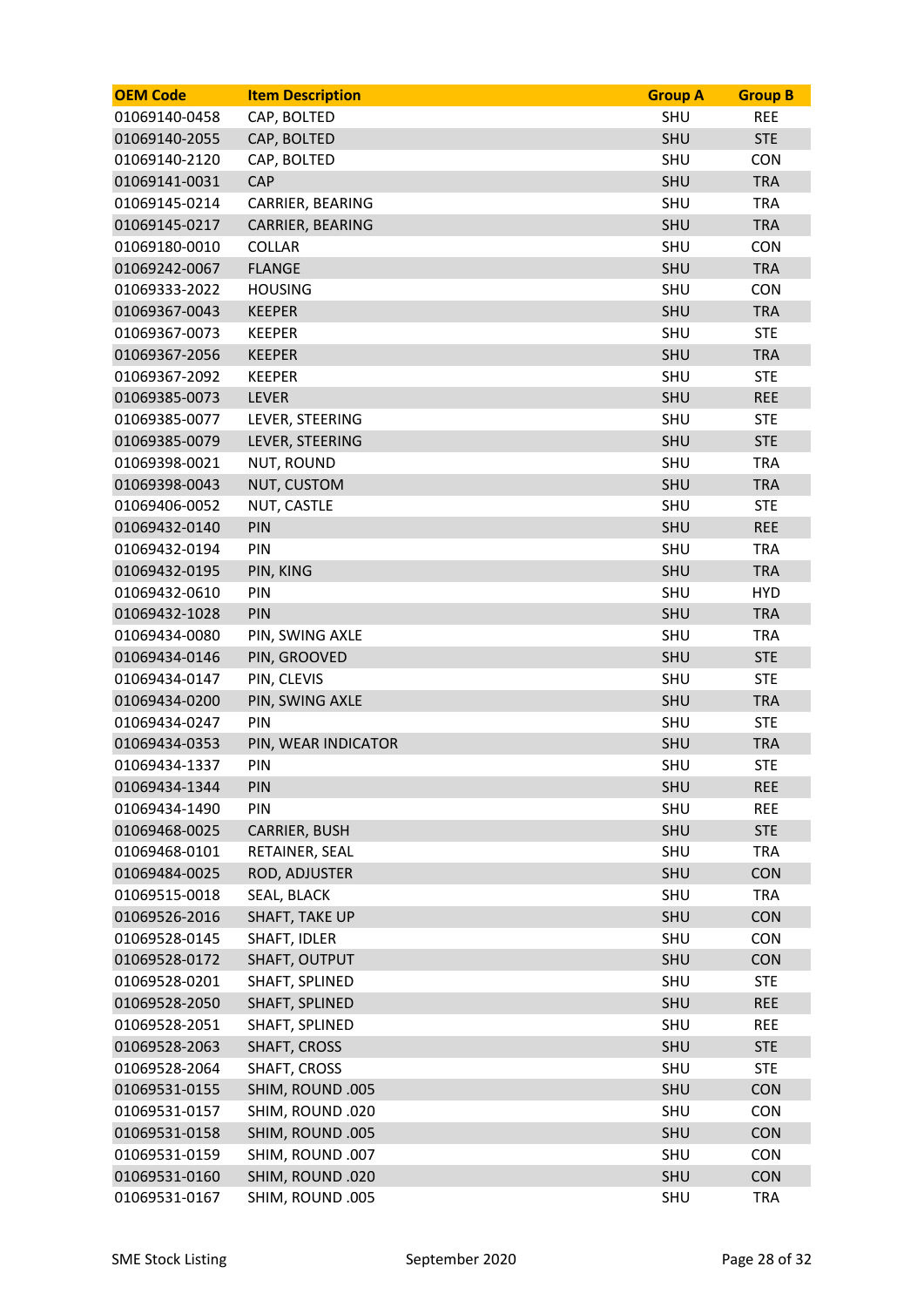| <b>OEM Code</b> | <b>Item Description</b>   | <b>Group A</b> | <b>Group B</b> |
|-----------------|---------------------------|----------------|----------------|
| 01069531-0617   | SHIM, ROUND .007          | <b>SHU</b>     | <b>REE</b>     |
| 01069531-0618   | SHIM, ROUND .020          | SHU            | <b>REE</b>     |
| 01069533-0081   | SHIM, SPECIAL .005        | <b>SHU</b>     | <b>CON</b>     |
| 01069533-0082   | SHIM, SPECIAL .007        | SHU            | <b>CON</b>     |
| 01069533-0084   | SHIM, SPECIAL .005        | <b>SHU</b>     | <b>TRA</b>     |
| 01069533-0085   | SHIM, SPECIAL .007        | SHU            | <b>TRA</b>     |
| 01069533-0340   | SHIM, SPECIAL 12MM        | <b>SHU</b>     | <b>CON</b>     |
| 01069533-0345   | SHIM, SPECIAL 6MM         | SHU            | <b>CON</b>     |
| 01069533-0353   | SHIM, SPECIAL             | <b>SHU</b>     | <b>CON</b>     |
| 01069556-0011   | SOCKET, DRAG LINK LH      | SHU            | <b>STE</b>     |
| 01069556-0021   | SOCKET, DRAG LINK RH      | <b>SHU</b>     | <b>STE</b>     |
| 01069556-0022   | SOCKET, DRAG LINK LH      | <b>SHU</b>     | <b>STE</b>     |
| 01069562-1705   | PLATE, STOP 6MM           | <b>SHU</b>     | <b>STR</b>     |
| 01069562-1760   | PLATE, STOP 10MM          | SHU            | <b>STR</b>     |
| 01069562-1761   | PLATE, STOP 3MM           | <b>SHU</b>     | <b>STR</b>     |
| 01069565-0108   | <b>SPACER</b>             | SHU            | <b>REE</b>     |
| 01069565-0221   | <b>SPACER</b>             | <b>SHU</b>     | <b>REE</b>     |
| 01069565-0272   | <b>COLLAR</b>             | SHU            | <b>CON</b>     |
| 01069565-0319   | <b>SPACER</b>             | SHU            | <b>TRA</b>     |
| 01069565-0322   | <b>SPACER</b>             | SHU            | <b>TRA</b>     |
| 01069565-0869   | SPACER, TAKE UP           | <b>SHU</b>     | CON            |
| 01069565-0870   | SPACER, TAKE UP           | SHU            | <b>CON</b>     |
| 01069566-0076   | <b>SPACER</b>             | <b>SHU</b>     | <b>CON</b>     |
| 01069566-0408   | <b>SPACER</b>             | SHU            | <b>REE</b>     |
| 01069566-0452   | <b>SPACER</b>             | SHU            | <b>CON</b>     |
| 01069589-0015   | <b>SPRING</b>             | <b>SHU</b>     | <b>TRA</b>     |
| 01069589-0017   | <b>SPRING</b>             | SHU            | <b>TRA</b>     |
| 01069589-0027   | SPRING, INNER             | SHU            | <b>TRA</b>     |
| 01069625-0045   | TUBE, SPACER              | <b>SHU</b>     | <b>TRA</b>     |
| 01069625-0067   | TUBE, SPACER              | SHU            | <b>TRA</b>     |
| 01069630-0134   | <b>SPACER</b>             | <b>SHU</b>     | <b>CON</b>     |
| 01069701-2011   | <b>GEAR, SUN</b>          | SHU            | <b>TRA</b>     |
| 01069701-2082   | <b>GEAR, SPUR</b>         | SHU            | <b>TRA</b>     |
| 01069702-0011   | <b>GEAR</b>               | SHU            | <b>TRA</b>     |
| 01069702-0017   | <b>GEAR, PINION MOTOR</b> | <b>SHU</b>     | <b>TRA</b>     |
| 01069702-0029   | <b>GEAR, PINION MOTOR</b> | SHU            | <b>TRA</b>     |
| 01069702-0052   | <b>GEAR, PINION MOTOR</b> | <b>SHU</b>     | <b>TRA</b>     |
| 01069702-0120   | <b>GEAR, PINION BRAKE</b> | SHU            | <b>TRA</b>     |
| 01069703-0012   | <b>GEAR, PINION MOTOR</b> | SHU            | <b>CON</b>     |
| 01069703-0032   | <b>GEAR, SPUR</b>         | SHU            | <b>CON</b>     |
| 01069703-0101   | <b>GEAR, PINION MOTOR</b> | <b>SHU</b>     | <b>CON</b>     |
| 01069703-0102   | <b>GEAR, SPUR</b>         | SHU            | <b>CON</b>     |
| 01069706-0007   | <b>GEAR, SPUR</b>         | SHU            | <b>REE</b>     |
| 01069706-0008   | <b>GEAR, SPUR</b>         | SHU            | <b>REE</b>     |
| 01069710-0010   | <b>GEAR</b>               | SHU            | <b>TRA</b>     |
| 01069710-0014   | <b>GEAR</b>               | SHU            | <b>TRA</b>     |
| 01069768-0013   | <b>GEAR, PINION BEVEL</b> | SHU            | <b>TRA</b>     |
| 01069768-0014   | <b>GEAR, BEVEL</b>        | SHU            | <b>TRA</b>     |
| 01069787-0006   | <b>GEAR, PINION BEVEL</b> | <b>SHU</b>     | <b>TRA</b>     |
| 01069787-0010   | <b>GEAR, BEVEL</b>        | SHU            | <b>TRA</b>     |
| 01069826-0001   | SPROCKET, DRIVE           | SHU            | <b>CON</b>     |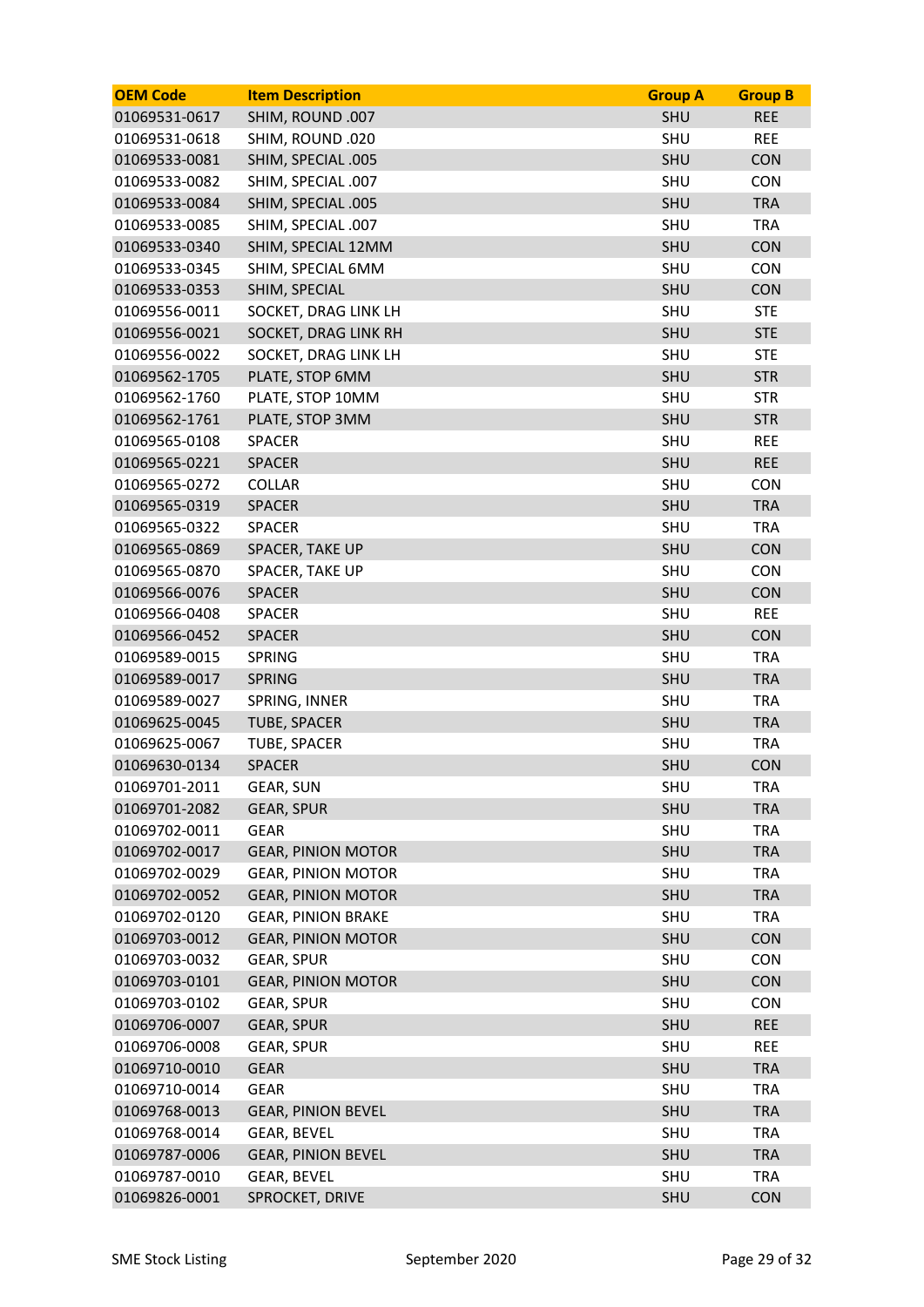| <b>OEM Code</b> | <b>Item Description</b>       | <b>Group A</b> | <b>Group B</b> |
|-----------------|-------------------------------|----------------|----------------|
| 01190114-0001   | <b>VENTURI</b>                | <b>SHU</b>     | <b>HYD</b>     |
| 01451898-0000   | <b>CHAIN LINK, ROLLER</b>     | SHU            | <b>CON</b>     |
| 01451898-0001   | <b>CHAIN LINK, ROLLER</b>     | SHU            | <b>CON</b>     |
| 01451973-0001   | SPROCKET, IDLER               | <b>SHU</b>     | <b>CON</b>     |
| 01451998-0000   | <b>CHAIN LINK, ROLLER</b>     | SHU            | <b>CON</b>     |
| 01451999-0000   | CHAIN LINK, FLIGHT CONNECTING | <b>SHU</b>     | <b>CON</b>     |
| 01452051-0000   | RING, RETAINING               | SHU            | <b>CON</b>     |
| 01452051-0001   | RING, RETAINING               | <b>SHU</b>     | <b>CON</b>     |
| 01565227-0002   | CAP                           | SHU            | <b>TRA</b>     |
| 01565248-0003   | <b>BELL, SEAL</b>             | <b>SHU</b>     | <b>TRA</b>     |
| 01565259-0011   | HOUSING, REAR                 | SHU            | <b>TRA</b>     |
| 01565422-0140   | <b>KEEPER</b>                 | <b>SHU</b>     | <b>CON</b>     |
| 01565539-0000   | ARM, STEERING UPPER           | SHU            | <b>STE</b>     |
| 01565539-0006   | ARM, STEERING UPPER           | <b>SHU</b>     | <b>STE</b>     |
| 01565540-0004   | ARM, STEERING LOWER           | <b>SHU</b>     | <b>STE</b>     |
| 01565541-0004   | ARM, STEERING LOWER           | <b>SHU</b>     | <b>STE</b>     |
| 01565542-0004   | ARM, STEERING LOWER           | <b>SHU</b>     | <b>STE</b>     |
| 01565543-0004   | ARM, STEERING LOWER           | SHU            | <b>STE</b>     |
| 01566267-0000   | RETAINER, SEAL                | SHU            | <b>TRA</b>     |
| 01566268-0000   | RETAINER, SEAL                | <b>SHU</b>     | <b>TRA</b>     |
| 01566268-0002   | RETAINER, SEAL                | SHU            | <b>TRA</b>     |
| 01566268-0003   | <b>RETAINER</b>               | <b>SHU</b>     | <b>TRA</b>     |
| 01566810-0002   | <b>PLUG</b>                   | SHU            | <b>TRA</b>     |
| 01567029-0001   | <b>CLAMP</b>                  | SHU            | <b>TRA</b>     |
| 01636946-0003   | O RING                        | SHU            | <b>TRA</b>     |
| 01638061-0123   | PIN, DOWEL                    | <b>SHU</b>     | <b>STE</b>     |
| 01638252-0076   | CONTACTOR, VACUUM 160A        | SHU            | <b>ELE</b>     |
| 01701183-0001   | <b>BUSH</b>                   | <b>SHU</b>     | <b>CON</b>     |
| 01735292-0000   | PACKING, INSULATING           | SHU            | <b>REE</b>     |
| 01736418-0000   | <b>ADAPTER</b>                | SHU            | <b>REE</b>     |
| 01750202-0000   | MOTOR, CABLE REEL             | SHU            | <b>REE</b>     |
| 01750349-0000   | SEAL, CAT                     | <b>SHU</b>     | <b>TRA</b>     |
| 01750546-0000   | SPRING, ACTUATOR              | SHU            | <b>TRA</b>     |
| 01750604-0000   | <b>SEAL KIT</b>               | <b>SHU</b>     | <b>TRA</b>     |
| 01750688-0000   | WASHER, THRUST                | SHU            | <b>TRA</b>     |
| 01750689-0000   | <b>WASHER, THRUST</b>         | SHU            | <b>TRA</b>     |
| 01750774-0000   | PUMP, HYDRAULIC GEAR          | SHU            | <b>HYD</b>     |
| 01750775-0000   | PUMP, HYDRAULIC PISTON        | SHU            | <b>HYD</b>     |
| 01753114-0000   | LEVER, STEERING               | SHU            | <b>STE</b>     |
| 01753371-0000   | <b>COLLAR</b>                 | <b>SHU</b>     | <b>CON</b>     |
| 01753725-0000   | <b>GEAR, PINION MOTOR</b>     | SHU            | <b>TRA</b>     |
| 01753883-0000   | ROD, ADJUSTER                 | <b>SHU</b>     | <b>CON</b>     |
| 01754774-0001   | SPROCKET, CABLE REEL MOTOR    | SHU            | <b>REE</b>     |
| 01755013-0000   | <b>SHIM</b>                   | SHU            | <b>STE</b>     |
| 01755013-0001   | <b>SHIM</b>                   | SHU            | <b>STE</b>     |
| 01755013-0002   | <b>SHIM</b>                   | <b>SHU</b>     | <b>STE</b>     |
| 01755081-0000   | SHIM, .120                    | SHU            | <b>STE</b>     |
| 01755165-0000   | RETAINER, SEAL                | <b>SHU</b>     | <b>TRA</b>     |
| 01755501-0000   | <b>SPRING</b>                 | SHU            | <b>REE</b>     |
| 01755711-0005   | PISTON, BRAKE                 | SHU            | <b>TRA</b>     |
| 01755711-0008   | <b>SPACER</b>                 | SHU            | <b>TRA</b>     |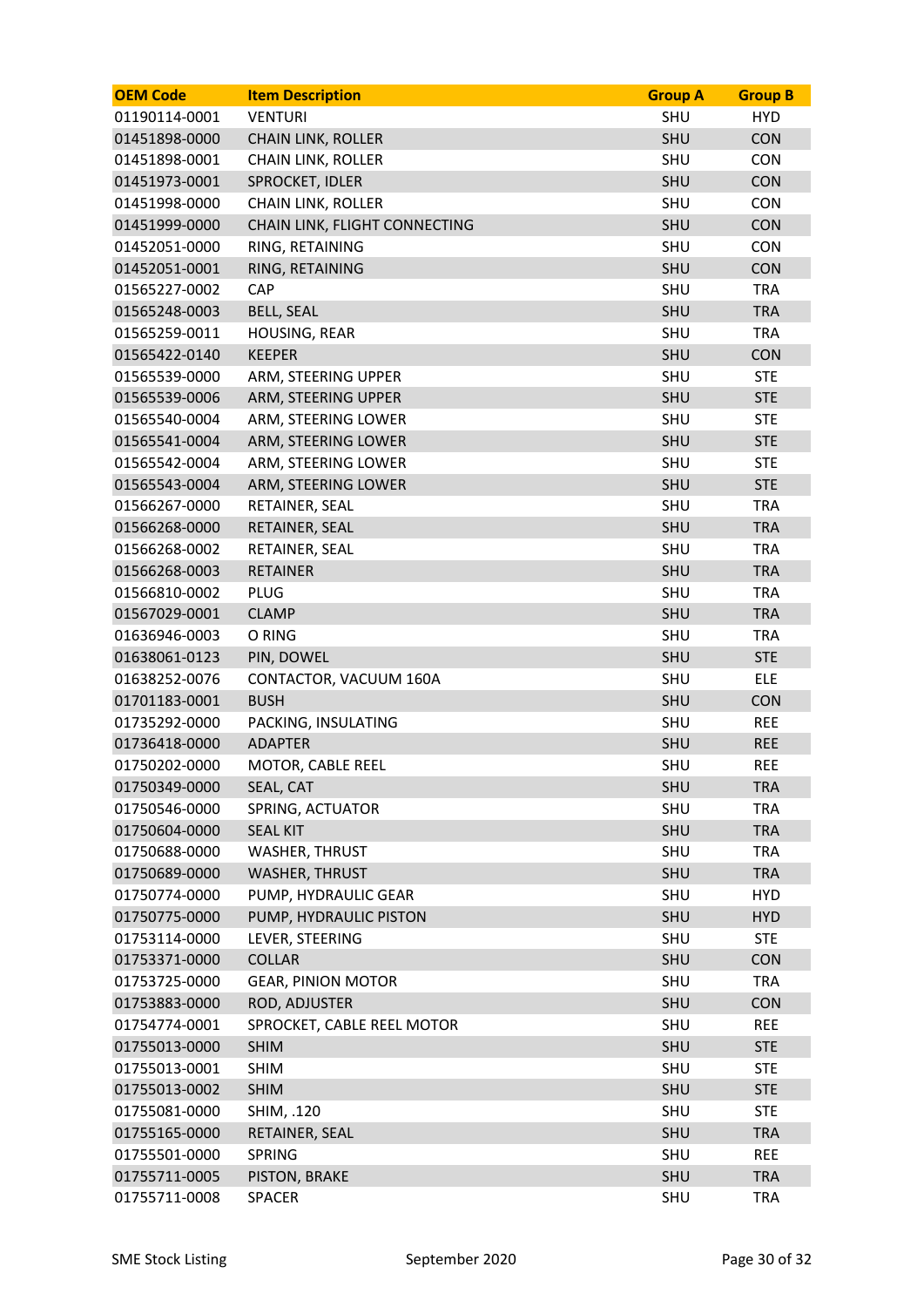| <b>OEM Code</b> | <b>Item Description</b>        | <b>Group A</b> | <b>Group B</b> |
|-----------------|--------------------------------|----------------|----------------|
| 01755711-0009   | ARM, LINK                      | <b>SHU</b>     | <b>TRA</b>     |
| 01755711-0010   | <b>WASHER</b>                  | SHU            | <b>TRA</b>     |
| 01755711-0022   | <b>PISTON</b>                  | <b>SHU</b>     | <b>TRA</b>     |
| 01755711-0023   | SPRING, DISC                   | SHU            | <b>TRA</b>     |
| 01755711-0031   | SPRING, DISC                   | <b>SHU</b>     | <b>TRA</b>     |
| 01755804-0000   | FRAME, A LH                    | SHU            | <b>TRA</b>     |
| 01755804-0001   | FRAME, A RH                    | <b>SHU</b>     | <b>TRA</b>     |
| 01755824-0000   | <b>BELL, SEAL</b>              | SHU            | <b>TRA</b>     |
| 01755824-0001   | <b>RETAINER</b>                | <b>SHU</b>     | <b>TRA</b>     |
| 01755824-0004   | HOUSING, BELL JOINT            | SHU            | <b>TRA</b>     |
| 01756409-0000   | <b>WASHER, THRUST</b>          | <b>SHU</b>     | <b>CON</b>     |
| 01756702-0003   | <b>SPACER</b>                  | <b>SHU</b>     | <b>REE</b>     |
| 01756702-0004   | <b>SHAFT</b>                   | <b>SHU</b>     | <b>REE</b>     |
| 01756704-0000   | <b>BEARING</b>                 | SHU            | <b>TRA</b>     |
| 01756708-0010   | ROLLER, STEEL                  | <b>SHU</b>     | <b>REE</b>     |
| 01756726-0109   | CAP, BOLTED                    | SHU            | <b>STE</b>     |
| 01756787-0000   | ADAPTER, SPLINED               | <b>SHU</b>     | <b>HYD</b>     |
| 01758042-0184   | PIN                            | SHU            | <b>STE</b>     |
| 01758042-0186   | PIN, CLEVIS                    | SHU            | <b>STE</b>     |
| 01758044-0640   | SHIM, .12MM                    | <b>SHU</b>     | <b>TRA</b>     |
| 01758044-0641   | SHIM, .20MM                    | <b>SHU</b>     | <b>TRA</b>     |
| 01758044-0642   | SHIM, .50MM                    | SHU            | <b>TRA</b>     |
| 03045090-0002   | <b>VALVE, RELIEF</b>           | <b>SHU</b>     | <b>HYD</b>     |
| 03045090-0003   | VALVE, RELIEF                  | SHU            | <b>HYD</b>     |
| 03048709-0005   | <b>UNI JOINT</b>               | <b>SHU</b>     | <b>TRA</b>     |
| 03048709-0006   | UNI JOINT                      | SHU            | <b>TRA</b>     |
| 03064941-0032   | SPROCKET ASSEMBLY, DRIVE       | SHU            | CON            |
| 03064941-0033   | SPROCKET ASSEMBLY, DRIVE       | SHU            | <b>CON</b>     |
| 03064941-0083   | SPROCKET ASSEMBLY, DRIVE       | <b>SHU</b>     | <b>CON</b>     |
| 03064941-0084   | SPROCKET ASSEMBLY, DRIVE       | SHU            | <b>CON</b>     |
| 03069135-0001   | CAM, RH                        | <b>SHU</b>     | <b>REE</b>     |
| 03069135-0002   | CAM, LH                        | SHU            | <b>REE</b>     |
| 03069140-0402   | CAP                            | SHU            | CON            |
| 03069145-2005   | <b>GEARBOX, CONVEYOR IDLER</b> | SHU            | <b>CON</b>     |
| 03069391-0020   | DRAG LINK ASSEMBLY             | <b>SHU</b>     | <b>STE</b>     |
| 03069391-0021   | DRAG LINK ASSEMBLY             | SHU            | <b>STE</b>     |
| 03069391-0022   | DRAG LINK ASSEMBLY             | SHU            | <b>STE</b>     |
| 03069484-0035   | ROD, ADJUSTER CENTRE           | SHU            | <b>CON</b>     |
| 03069826-0026   | SPROCKET, IDLER                | SHU            | <b>CON</b>     |
| 03069867-0010   | METER, FLOW WATER              | SHU            | <b>WAT</b>     |
| 03567690-0002   | <b>DISC PACK</b>               | SHU            | <b>TRA</b>     |
| 03647398-0052   | <b>NUT, ROUND</b>              | SHU            | <b>TRA</b>     |
| 03647432-0195   | PIN, KING                      | <b>SHU</b>     | <b>TRA</b>     |
| 05012235-0000   | CHAIN LINK, CONNECTING         | SHU            | <b>CON</b>     |
| 05012250-0000   | CHAIN LINK, CONNECTING         | SHU            | <b>CON</b>     |
| 05012266-0003   | <b>FLIGHT BAR</b>              | SHU            | <b>CON</b>     |
| 268-5730-P7     | WASHER, SPECIAL                | SHU            | <b>TRA</b>     |
| A0023153-0000   | WHEEL, STEERING                | SHU            | OPE            |
| A0030681-0000   | <b>BREATHER</b>                | SHU            | <b>MUL</b>     |
| A0031776-0000   | SPROCKET, IDLER                | SHU            | <b>CON</b>     |
| A0032991-0000   | <b>BELL, RINGER</b>            | SHU            | <b>OPE</b>     |